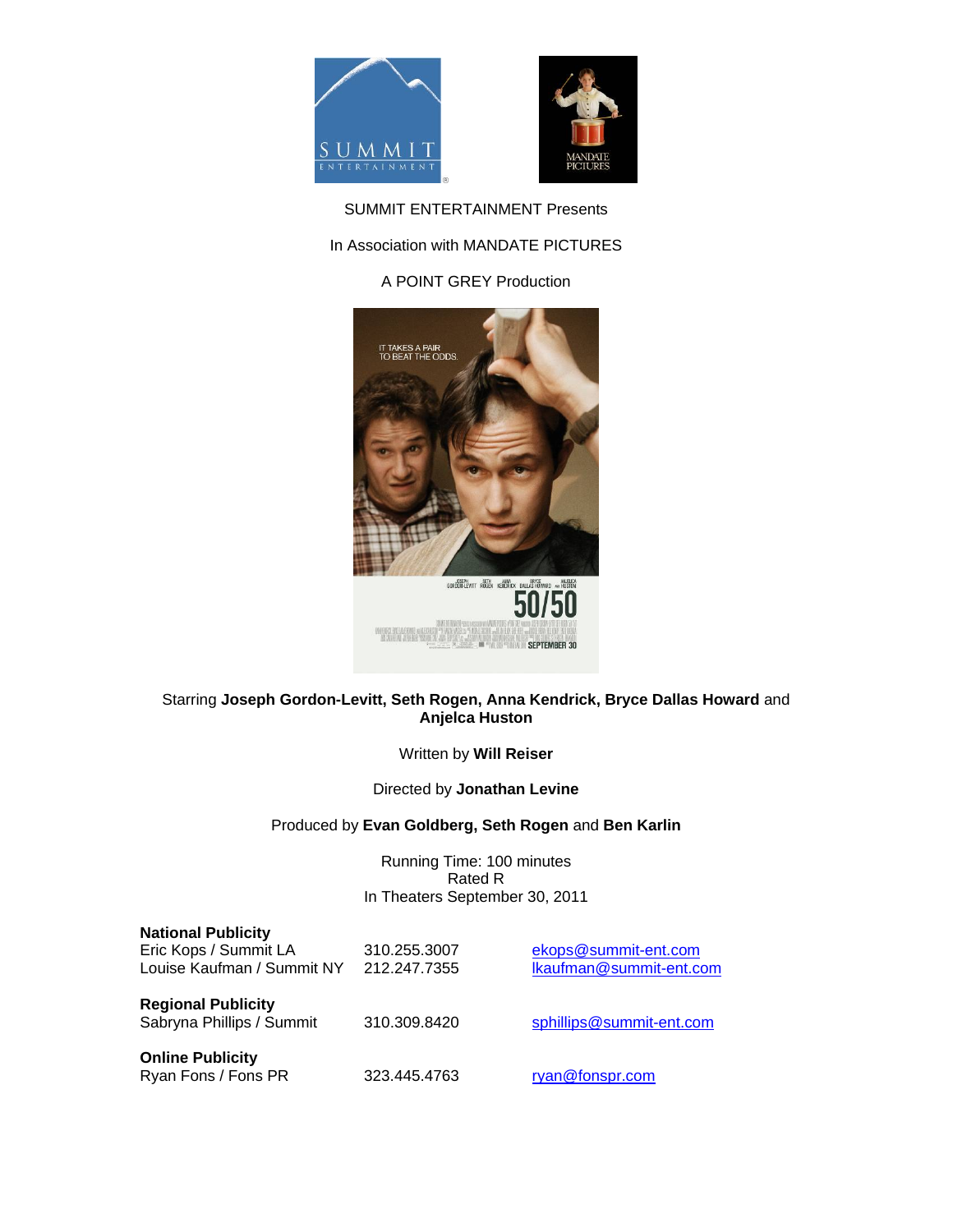#### **Synopsis**

A young man turns a devastating illness into a unique opportunity to experience life in *50/50*, a funny, touching and original story about friendship, love and survival starring Joseph Gordon-Levitt and Seth Rogen.

 Adam Lerner (Joseph Gordon-Levitt) has a pretty great life—with a talented, sexy artist girlfriend and a cool job with NPR, the 27-year old seems to have it all. But when Adam discovers he has a rare and possibly fatal form of cancer, his entire life turns to chaos. Writer Will Reiser experienced his own personal battle with cancer, and was inspired to write an original story which reflects the humor and heartbreak which collide in a poignant and often hilarious journey the main character is completely unprepared for.

As his world starts to unravel in every way, Adam finds himself dealing with the wellmeaning but totally outrageous attempts by his friends and family to make it all better. His best friend, Kyle (Seth Rogen), uses Adam's condition to lure girls into sympathy sex, his overbearing mother (Anjelica Huston) loses sight of him in her own fears, his otherwise-occupied girlfriend, Rachael (Bryce Dallas Howard) tries to distract herself an increasingly frantic social life, and Katherine (Anna Kendrick), the inexperienced therapist assigned to his case, struggles to keep up with the needs of her third client ever in this unexpectedly funny movie that reminds us that sometimes laughter really is the best medicine.

Joseph Gordon-Levitt (*Inception*, *(500) Days of Summer*), Seth Rogen (*Knocked Up*, Pineapple Express), Academy Award® and Golden Globe<sup>®</sup> nominee Anna Kendrick (Up in the Air, the *Twilight Saga* franchise), Bryce Dallas Howard (*The Twilight Saga: Eclipse*, *Spiderman 3*) and Academy Award® winner Anjelica Huston (*Prizzi's Honor*, *The Royal Tenenbaums*) star in *50/50*. The film is directed by Jonathan Levine (*The Wackness*) from a script by Will Reiser (Da Ali G Show). Director of photography is Terry Stacey (*Dear John*). Editor is Zene Baker (*Observe and Report*). Production designer is Annie Spitz (*Cyrus*). Costume designer is Carla Hetland (*The Butterfly Effect*). Original music is by Academy Award® winner Michael Giacchino (*Up*).

Seth Rogen, Evan Goldberg (*Pineapple Express*, *The Green Hornet*) and Ben Karlin ("The Daily Show with Jon Stewart," "The Colbert Report") produced the film. Nathan Kahane (*Juno*, *Stranger than Fiction*) and Will Reiser, are executive producers.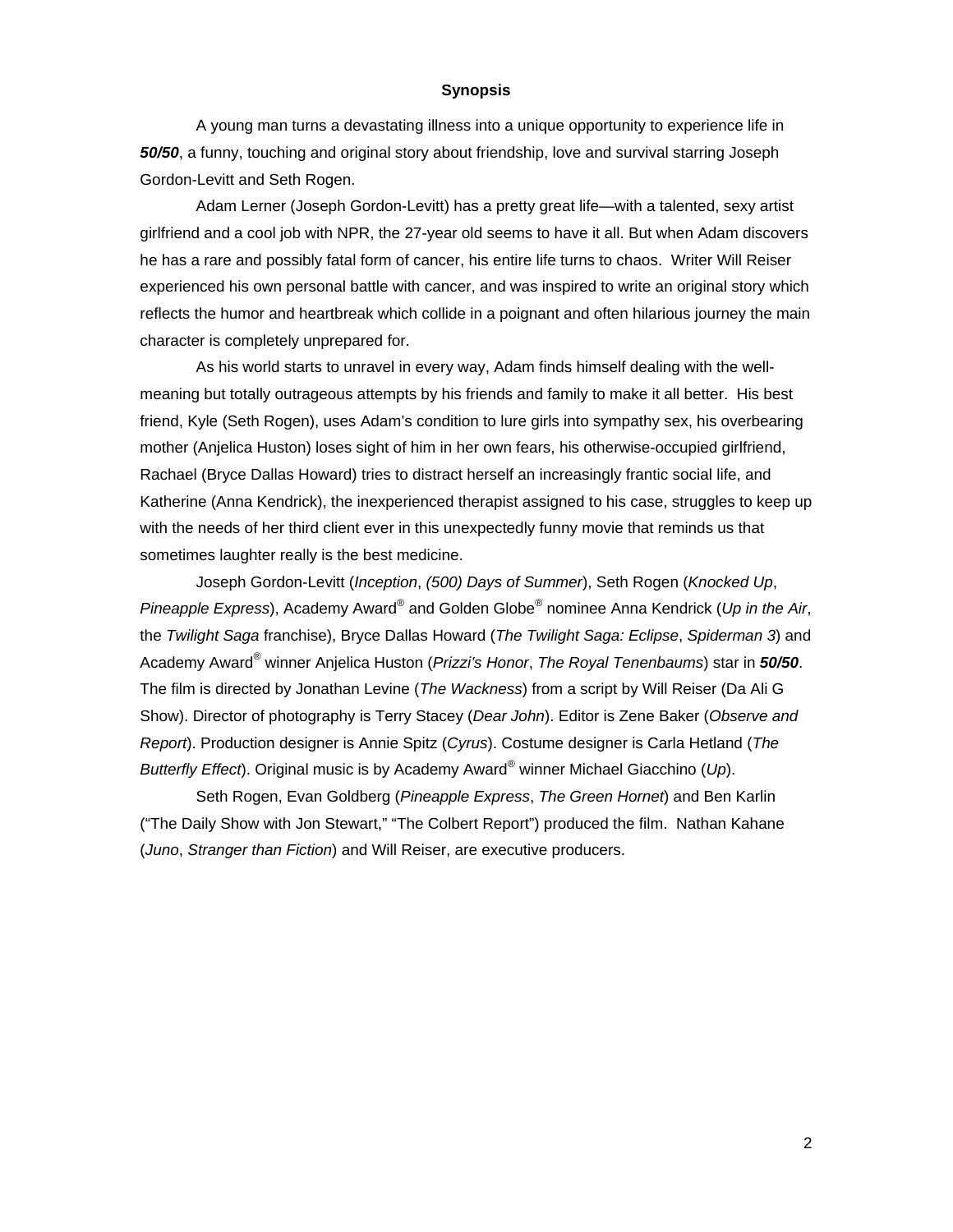#### **ABOUT THE PRODUCTION**

Seth Rogen, Evan Goldberg and Will Reiser first met behind the scenes of the outrageous British import comedy series, "Da Ali G Show," where Rogen and Goldberg were upand-coming writers and Reiser was just beginning his career as the show's associate producer. All in their early 20s at the time, they were the youngest staff members on the show and bonded immediately.

Then the unthinkable happened. As Rogen and Goldberg watched, their friend began to unravel before their eyes. "The pace on that show was insane," says Goldberg. "It was 24 hours a day, seven days a week. For about six weeks straight, we would be staring at Will all day and he looked lousier every day. We didn't know he was sick, so we just made fun of him. Sasha Baron Cohen, who was the star of the show, was kind of the ringleader. And Will laughed along with us."

"Will was always really sick," agrees Rogen, "It was like in *Raiders of the Lost Ark* when those people were melting. He was visibly unhealthy."

Finally, 8 months after they wrapped on "Da Ali G Show", Reiser told his friends he had been diagnosed with cancer. "We were obviously shocked and saddened," Rogen says. "But in a way, it was a huge relief to find out that there a reason he looked so bad. We thought he was just living hard. Will told us he would probably live, which was good news, and we began a long process that we were all pretty ill-equipped to deal with."

Even as Reiser was going through the process, Rogen and Goldberg were encouraging their friend to start writing. "When anything remotely interesting happens, my first instinct is to try and think of a movie based on it," Rogen says. "And it seemed to me that I'd never seen a movie about a young dude who has to deal with a potentially fatal disease. I thought it would be really interesting and it could be really funny. Will is so funny and weird and neurotic. He might be the worst guy that could ever get cancer. Not that anyone would take it well, but he has a particularly rattled disposition."

 But Reiser had a long way to go before he would be ready to write the script. His doctors made a tentative diagnosis of lymphoma, but further examination indicated that this was not the case. After batteries of intrusive tests, he learned that he had a giant tumor growing along his spine. "It was big and it was not in a good place," says Reiser. "It became this unknown entity living in my body and I didn't quite know what it was. I didn't know what the outcome was going to be."

 The surgeon walked Reiser through the proposed treatment. A six-hour operation would remove the tumor, but recovery, both physical and emotional, would be long and grueling. "The doctor told me I would be in the hospital for a week," Reiser remembers. "I didn't realize it would be a week of the most excruciating pain I had ever experienced."

It was two full years before he felt he had the proper perspective to reflect on the experience creatively. "At that point, it became cathartic," he says. "I didn't know it would be. The more I talked to Evan about what was happening to me, the more he pushed me to write."

3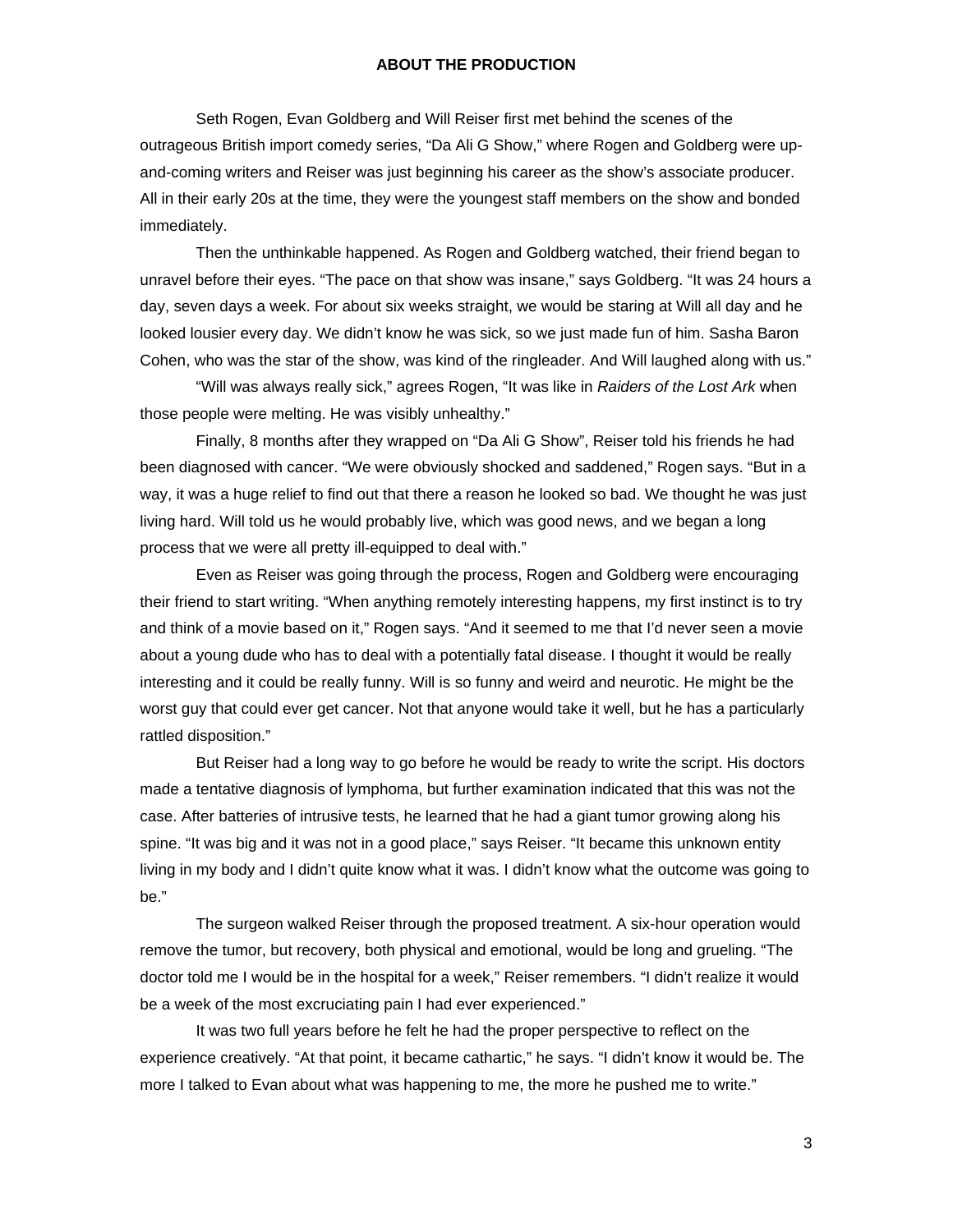The gravity of the subject made it seem all the more ripe for comic treatment, Goldberg says. "All humor is based on dark and bad things. This is the darkest of topics, and so we thought it could be the funniest of topics—if it was handled correctly."

 Reiser's first draft had all the elements his friends were hoping for. "Seth and I are super brutal when it comes to any script anyone sends us," Goldberg says. "This was the best first draft of anything I've ever read. I don't like to say such nice things about my friends, but it's true. Will nailed it."

Ben Karlin, who would become a producer of 50/50 first heard the idea for the film when he offered Reiser a job with his production company Superego Industries. A few years earlier, Reiser had been offered a field producing job on the Daily Show with Jon Stewart and had turned it down. "We were all shocked when Will passed on the Daily Show job, which was a pretty coveted gig" Karlin says. "Later, we found out that it was because he had just been diagnosed with cancer. Then it made a lot more sense."

The second time around, Reiser accepted. When Karlin learned about the screenplay, he quickly added it to his company's roster. "Seth and Evan were involved because of their friendship with Will," he says. "It all came together in a really natural way."

 Karlin notes that although pitching a comedy about cancer sounds like an impossible task, the project had some inherent strengths: "Seth Rogen was involved. That really helped the process. It was a really strong, funny script that hadn't been done before. Everybody got so excited to work on it."

"Everybody" included Nathan Kahane, president of Mandate Pictures and producer of several other off-beat comedies, including *Juno* and *Stranger than Fiction*. "What drew me to this project was that I had never seen a story about a young person dealing with life and death, on top of all of the things people deal with in their 20s," says Kahane, who came on board as executive producer. "It felt really fresh.

 "It was all there on the page," Kahane says of the script. "We were in business a couple of days later. Seth and Evan are two of the most creatively exciting producers I've ever worked with. They are natural storytellers and they love movies."

Kahane was most impressed by the depth of experience that the first-time producers brought to the table. "They have been well trained by Judd Apatow," he says. "They bring an artist's eye to the process, while still understanding the needs of the moviegoer. Everyone came to this project purely out of passion and it was a great environment."

 After working together for several years to fine-tune the script, the filmmakers turned their attention to finding a director who would understand the story's delicate balance of drama, pathos and humor. Jonathan Levine, who directed the 2008 Sundance Film Festival Audience Award winner *The Wackness*, read the script and was so moved by it that he tried to get in touch with Rogen and Goldberg directly. "I wrote a letter telling them what a big fan I am of the way they have been able to take comedy in new and challenging directions," Levine says. "I told them how much I wanted to work with them and how much I loved this project."

4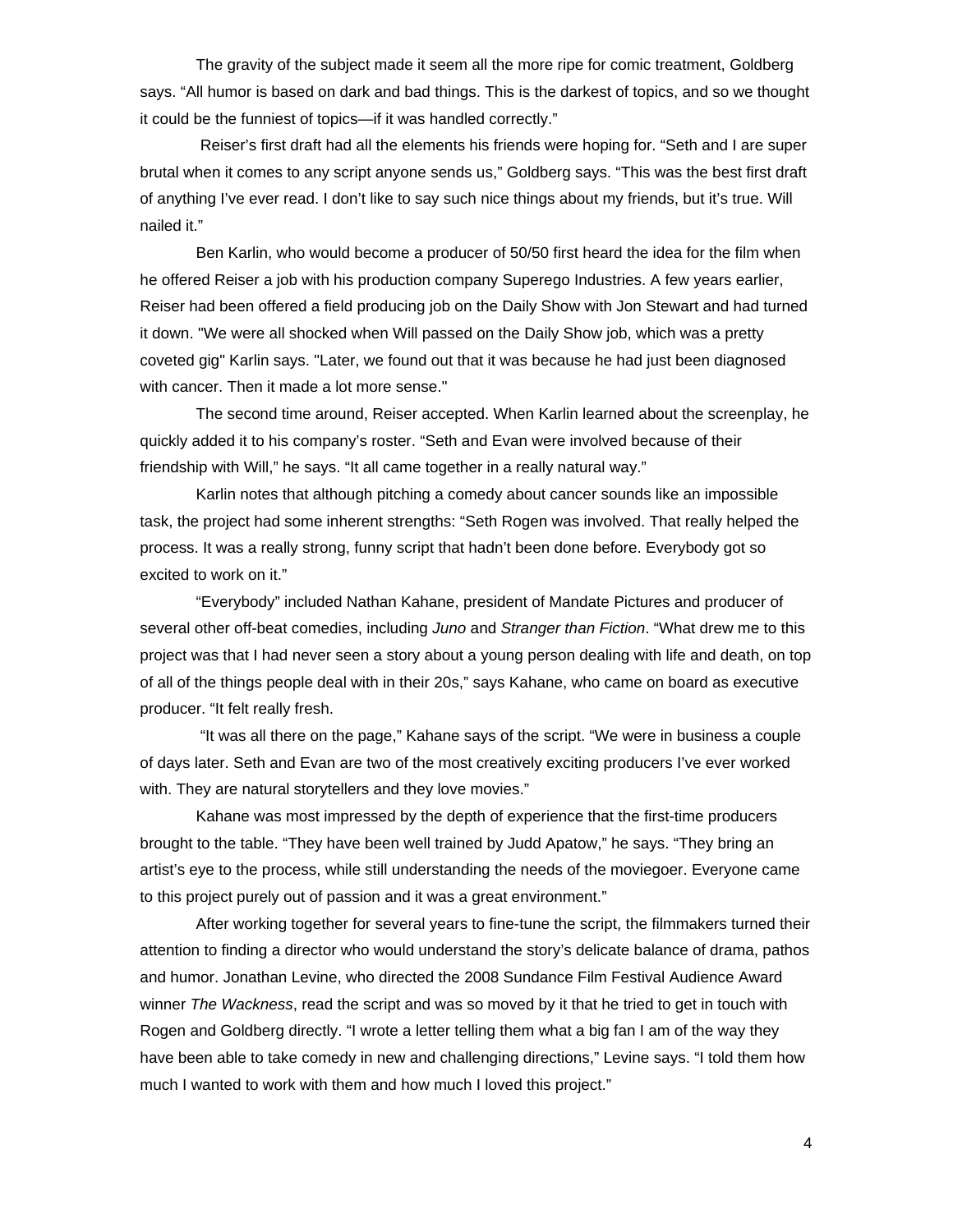But Levine's letter sat unanswered on Goldberg's desk for a long time—two and half years. "I kept thinking about that letter," says Goldberg. "It was so nice that I put it aside and said, 'we really should respond to that letter. That guy was really nice.'"

As the search for a director heated up, Goldberg's assistant suggested that he watch *The Wackness*. Goldberg did and recalls, "It was awesome."

After his first meeting with Levine, Rogen remembers thinking, "He's exactly like us, and we got along really well. You can tell pretty quickly if someone has a vision and Jonathan clearly had a vision. The minute we sat down and started talking to him, we knew he was a guy that we could totally work with."

 Reiser says Levine's understanding of the fine line between comedy and drama made him the perfect choice. "Jonathan brought his own unique point of view to the movie and we were very fortunate to work with him," says the writer.

Levine's approach began with a decision to put the idea of genre to the side and concentrate on the characters. "The actors are driving the story," he says. "I have a tendency to want to do cool stuff with the camera, but I had to tone down my visual approach. That's not to say that there isn't some cool visual stuff, but the movie is more about the performances and letting the actors find the truth in the situation. The fact that Will wrote an amazingly funny and sincere script was a great asset to me."

He admits that at first he was a little star-struck by his producers. "They are the ones who really put this together," says Levine. "I'm just happy they allowed me to participate. I've learned from them, even though a couple of them are younger than I am. It's been an amazing collective experience."

During pre-production, Levine and the producers spent considerable time brainstorming the story and riffing on existing scenes. "It was extremely collaborative," says the director. "We had a great script, but we knew we weren't handcuffed to it. Ben created two of the greatest television comedy franchises of all time. Seth and Evan are obviously amazing comedy writers. Will was very gracious about that, and we were all true to the spirit of what he had written."

 According to Rogen, the filmmakers were mindful not to try to create a "funny" world or have people act in an inauthentic way for the sake of comedy. "We thought that the characters and their attitudes were funny and we approached it as realistically as humanly possible."

 The process enabled them to excise anything from the script that felt too obviously like a joke. "The movie's very funny," says Levine, "But it never comes from people acting unlike people would in real life. The best humor comes from characters and that guided the way I approached this movie."

 The filmmakers' research included talking to cancer patients, including Reiser, at length and visiting a cancer center in Seattle where they observed chemotherapy and radiation treatment. As they delved into their subject, they found that many people involved with the film had been touched by the disease. "When you tell someone you have cancer, you suddenly become a member of a fraternity," says Reiser. "You realize that there is a tight-knit network that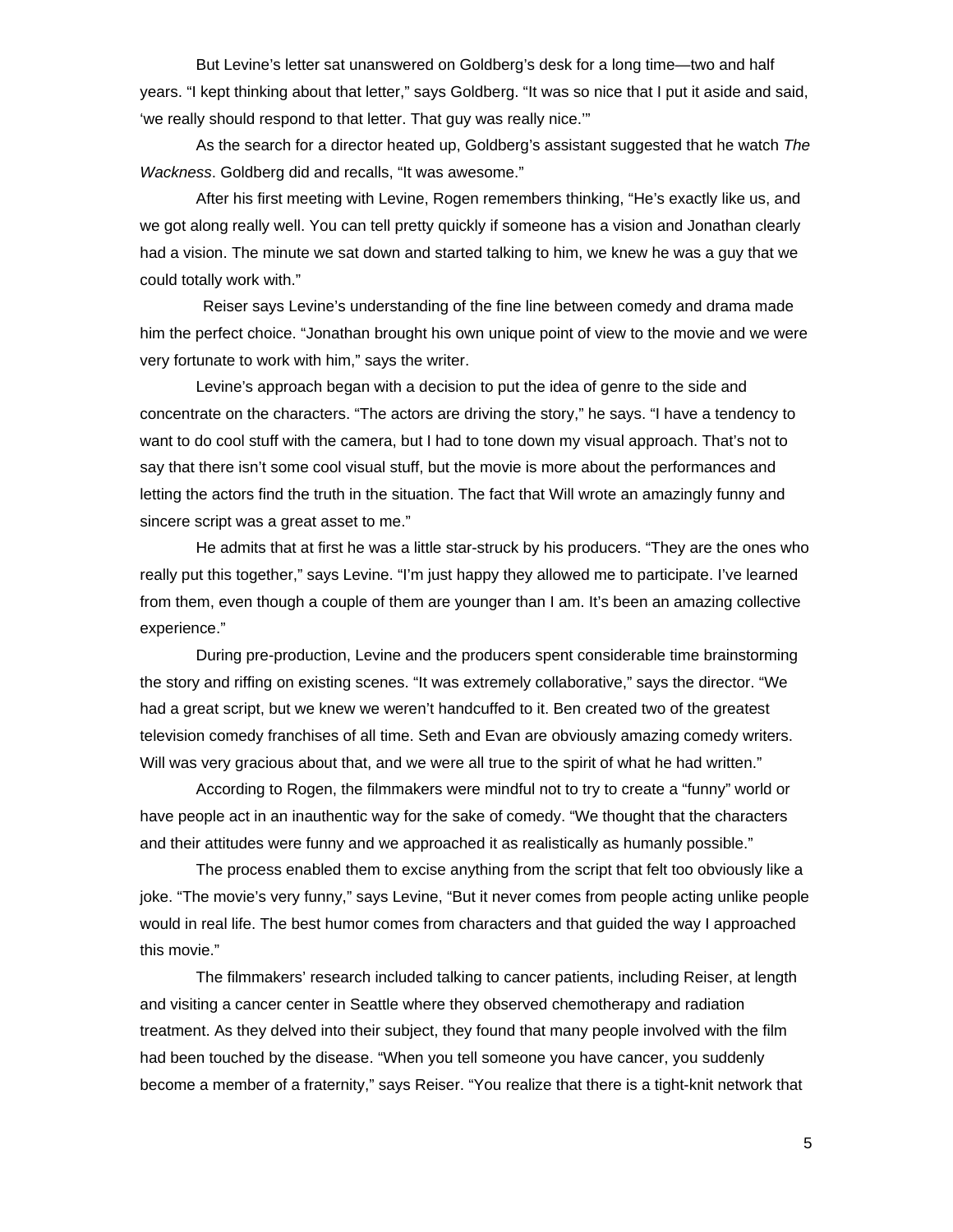connects us. Cancer can be unexpectedly humanizing. Everybody feels the same thing when they're sick: they feel completely alone and abandoned by their body and they don't know how to relate to the people around them.

"I felt like everyone around me freaked out," he continues. "People were constantly coming up to me with the cure for cancer, saying 'I know this guy…' I became a spectacle, so I tried to make as much fun of that as possible."

Evan Goldberg recalls, "There were a lot of weird moments for Will. People kept sharing things with him that they hadn't before, for some reason. And that happens in the movie. All of the characters have their own issues that they resolve through Adam's cancer."

While Reiser sprinkled a few of the details of his personal experience into the story (for example, his actual MRI and CAT scans were used in the hospital scenes), many others come from the writer's imagination and research. For example, unlike the character of Adam, Reiser did not have to undergo chemotherapy before the surgery to remove the tumor growing along his spine.

"It's important to point out that *50/50* is not an autobiography," he says. "It is inspired by my experience and the experiences of people around me. I didn't have to go through some of the more horrible treatments that people have to go through."

 Reiser hopes the film addresses some of the universal concerns of cancer patients. "Cancer means that the cells in your body are mutating. There's nothing more personal than your body attacking itself, so how do you relate to other people around you? You can't. I wanted to show that in a way that was dark and funny and absurd, because the whole experience was so bizarre. Humor was the thing that saved me through it all. I wanted to share that."

 He adds, "I like the idea that this movie allows people to talk about their experiences with cancer and not be afraid of that. I think it's okay for us to laugh at illness and how absurd it is, and it's also okay to cry."

 "Ultimately, we just wanted to make a good movie," says Ben Karlin. "But it would be nice if people coming out of it felt a little better, because cancer is one of the worst things that could happen to you or a loved one. And here, a guy actually gets better in more ways than one."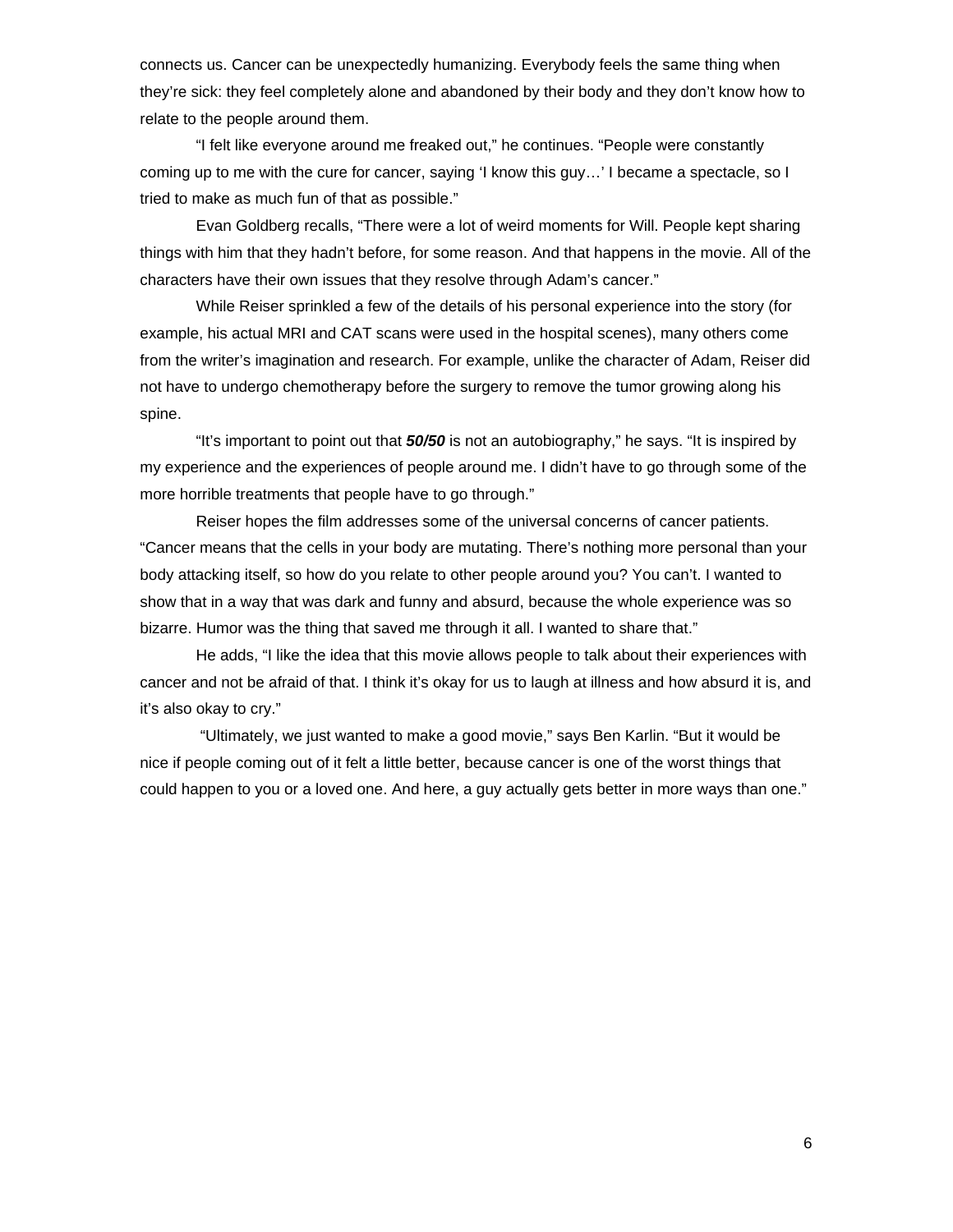### **NO ORDINARY JOE**

*50/50* boasts an extraordinary cast that includes Joseph Gordon-Levitt as Adam Lerner and Seth Rogen as his best friend Kyle, as well as Academy Award® winner Anjelica Huston, Academy Award® nominee Anna Kendrick and Bryce Dallas Howard as the women in Adam's life. "I'm so in love with the cast," says Nathan Kahane. "We have multi-dimensional actors in every role."

Will Reiser envisioned the character of Adam Lerner as a perfectionist who is stunned to be confronted by something he can't control. "Cancer pulls everything apart and dismantles the life you've constructed around you," he says. "There is nothing you can do but just let go and stop trying to control everything."

Adam has settled for a life that is safe, but not fulfilling. "He is living a solid B-minus life," says Ben Karlin. "But he doesn't know it's a B-minus. The heart and the soul of the story is that he has to re-examine his life at an age when most people aren't remotely thinking about that."

Gordon-Levitt joined the cast in the role of Adam Lerner just a week before filming began. "We had to move fast or the movie might not have happened," says director Jonathan Levine. "Joe, Seth, Evan and I met at my place and we talked through everything. I thought we got along, but I was definitely on pins and needles the next morning, waiting to hear what Joe had to say. I was so excited when he decided to do it."

 Because Levine's vision was predicated on letting the actors drive the process, the actor cast as Adam would be a defining element in the film. "Casting Joe meant changing a lot of stuff," Levine says. "He had his own take on the character. Fortunately, Seth and Evan are very actorfriendly, so we all jumped on board with what he wanted to do."

Gordon-Levitt found the director to be an inspiring collaborator. "Jonathan is so graceful and humble," he says. "He was always open to suggestions, which works really well with the whole Seth Rogen posse. Of course, he also had a really solid vision of what he wanted the movie to be, but he was open to the collaborative spirit that Seth brings to his movies."

Screenwriter Reiser is grateful to the actor for the enormous impact he had in developing the character. "The Adam I knew on paper was a completely different person," he says. "Joe took the pages I wrote and added another 50 percent to the character. He found things I didn't even know were there. Joe brought a texture to Adam that I cannot take credit for writing."

Ben Karlin says, "For a young actor, Joe is unbelievably self-assured and experienced. The thing he brings to the role more than anything is a quiet confidence and trust in the material. He's brought the character to life in ways that we never imagined."

Initially, Gordon-Levitt wondered what could be funny about a young man with cancer. "My first instinct was: 'What are you talking about? There's nothing funny about that.' But the truth is, Will found a lot that is actually funny about it."

Without much time to prepare, the actor spoke with Reiser at length, as well as a number of other people who had been diagnosed with cancer. "The first thing you notice is everyone's

7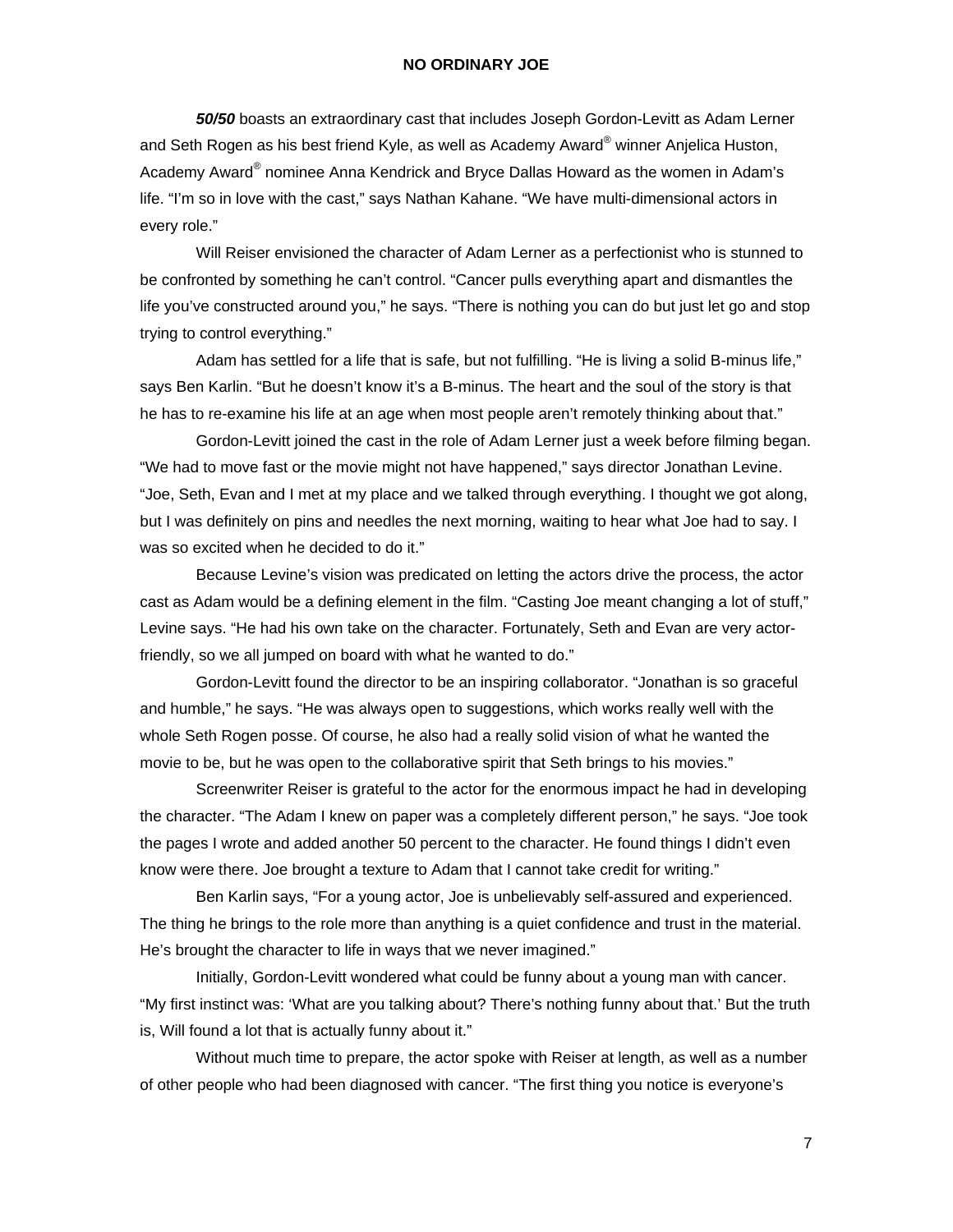situation is different," he says. "Then you begin to see that it's tragic, but when you actually talk to people that have been through it, there is always some humor to it. It might seem a little bold to speak about what's funny about someone who has got cancer next to the spine, but on the other hand it's the most humane thing you can do. It's a cliché, but laughter is good for you."

The characters are central to the movie's humor and humanity, he adds. "While it's a comedy, the people are fully fleshed-out human beings. They feel like real people. Adam, for example, is the last human being on Earth who would be able to handle this. Adam is the kind of person who dwells on the nightmare that he might be diagnosed with a terminal disease, so it is perfect irony that this is the guy it happens to."

Gordon-Levitt's performance is both funny and heartbreaking, according to Rogen. "Joe's a very thoughtful actor, he says. "He works all day while he's on set, not just when he's filming. I'm not one of those actors at all, because I'm usually doing another job while I'm filming. He really puts a lot of effort into creating a person distinctly different from himself."

 The actor hopes that audiences will connect with the humor in the film first and foremost. "I hope they laugh their asses off," he says. "Maybe next time someone in the audience is faced with something so dire, they will put on their Seth Rogen hat and find something to laugh about in their situation. I think that's really healthy."

While production was underway on *50/50*, Forbes Magazine named Seth Rogen the "Hardest Working Man in Hollywood." Since his big-screen breakthrough in *The 40-Year Old Virgin* in 2005, he has appeared in 10 movies that have grossed close to \$100 million dollars or more at the box office. "There are not many people like Seth in the business," says Ben Karlin. "He is someone who can do it all. He's an incredibly talented writer. He's an extremely strong performer, and he knows what it takes to make something work as a producer."

Gordon-Levitt saw him working on the set all day, every day. "He and Evan and their buddies were always around, helping to make things better and funnier," the actor says. "I loved their process."

 While Reiser drew from a wide array of inspirations for the characters and story, he says that the character of Kyle is pretty close to his friend, Seth Rogen. "But the character is also inspired by the way most of my friends, especially those close to my age, had no idea how to handle the situation."

 Rogen admits he can see himself in the character. "I guess Kyle is based on the dumbest version of me when Will was sick," says Rogen. "My character cares, but doesn't know how to articulate it, so he tries to make light of it and have fun in the situation. At its core, I guess that's a good attitude. He's trying to look on the bright side and see what good can come out of it, but Kyle is rather insensitive about it. I was, too. I was telling Will to write a movie about it. 'Let's do something fun with this,' which is pretty much what Kyle does in the movie."

 Goldberg sees one difference. "The Kyle character is kind of based on Seth, except the real Seth had no redemption at the end," he laughs. "But then, when Will got sick, none of us really knew how to deal with it."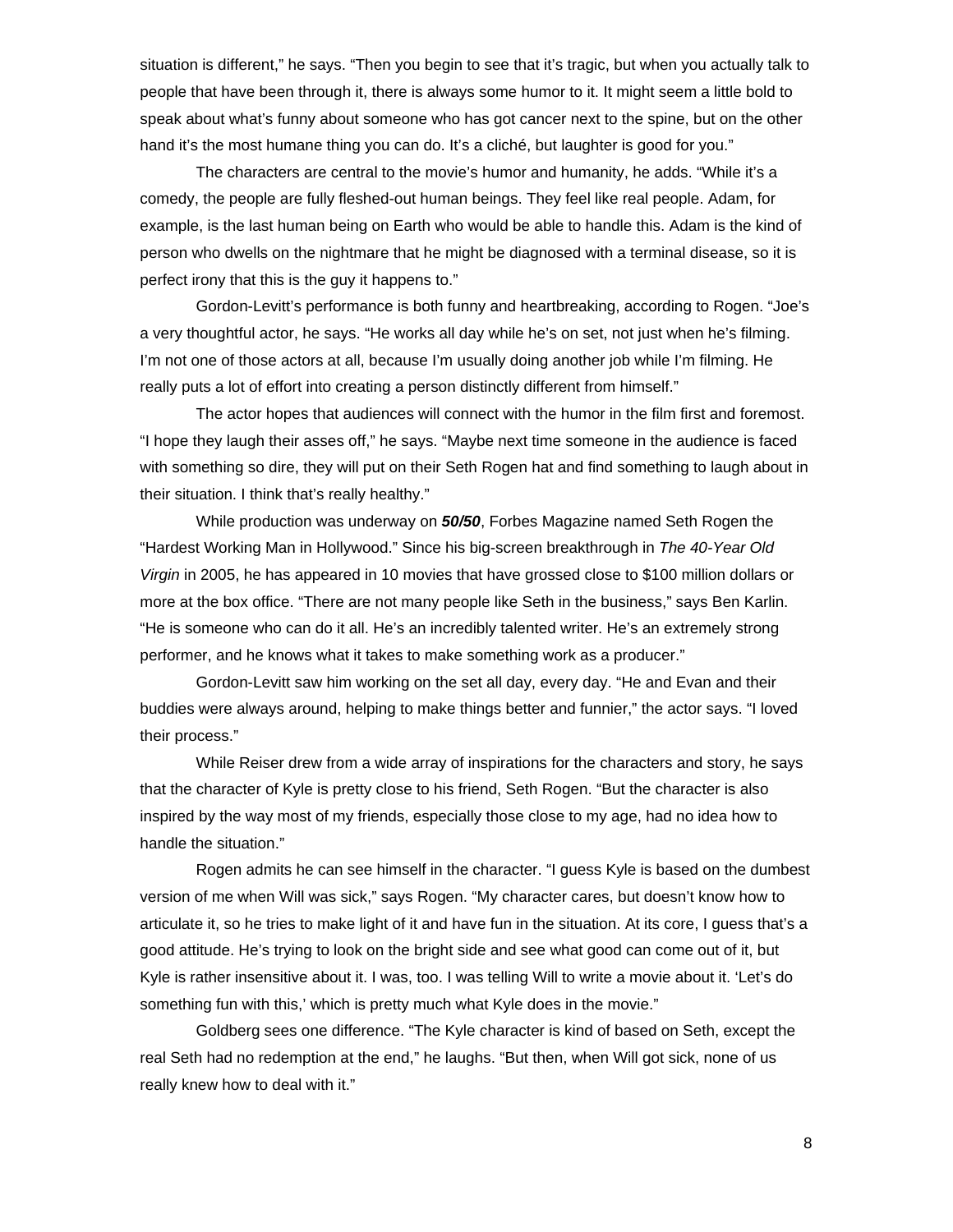Kyle sees Adam's cancer as an opportunity for Adam to do all of the things he has never been able to do. He wants Adam to seize the moment. He even insists that Adam's illness is the perfect pick-up line. Ironically, Rogen actually met his longtime girlfriend when Reiser was sick. "I played up the fact that my buddy was in an unfortunate situation and that made me look sympathetic."

 Reiser acknowledges that he also met girls when he was ill. "I learned very quickly that if I just mentioned cancer or being sick, instantly a girl would open her heart to me," he says. "Suddenly, getting a date was the easiest thing in the world."

 But Gordon-Levitt says that underneath all the bad behavior, "Kyle is the quintessential best friend. On the one hand, he's got a great heart and is really supportive of his friend. On the other hand, he's sort of a jerk, as all of our friends are at times. Kyle thinks that what Adam really needs to do is use his newly found cancer as a sick gift to manipulate women."

 Rogen and Gordon-Levitt's very different ways of working proved complementary, says Levine. "The creative environment we had accommodated different acting approaches and styles. While Joe is as well known for his dramatic stuff as his comedy and Seth is much more of a comedian, they both hung with our style, which was very improvisational. There was a lot of adlibbing and finding the scene as we went along. Everyone was given the opportunity to flourish in the best way they knew how. Seth took the lead, because he drives a lot of his scenes with Joe, and created some amazing moments."

 That kind of freedom is not the norm on film sets, says Gordon-Levitt. "Sometimes with Seth, it was full-on improvising and it was great. It's not something you can often do, but when the head honcho producer is in the scene with you, you can have your fun. Spending all day doing the same exact version of a scene over and over can get old, but that's not what we did. Jonathan Levine was really good at saying, 'Okay, we have that version, what else should we do?' And it became a free-for-all playtime and we'd come up with the next way to try it."

Anna Kendrick, who earned an Academy Award<sup>®</sup> nomination for her role in *Up in the Air* opposite George Clooney, stars as Katherine, the therapist assigned to counsel Adam after his diagnosis and see him through treatment. "Anna is one of the really exciting emerging stars of her generation," says Kahane. "She has an unusual touch of reality and a fierce intelligence. She's so charming and sweet that people are really drawn to her. Anna is the sunshine of this movie. It's a lot of fun to see her in a role that fits her organic acting talent, as opposed to just her strong comedic chops."

The filmmakers agreed instantly that Kendrick was the right actress for the role. "It doesn't happen very often," says Rogen, "But sometimes you just say someone's name for a character and everyone instantly thinks, yes, she's perfect, wouldn't it be great if she would do it."

Katherine is very enthusiastic about her job, but doesn't have a lot of experience when she first meets Adam. "He is her third patient," says Kendrick. "And he's very challenging. She gets caught up in the textbook aspect of her job and the beginner in her wants to play by the rules."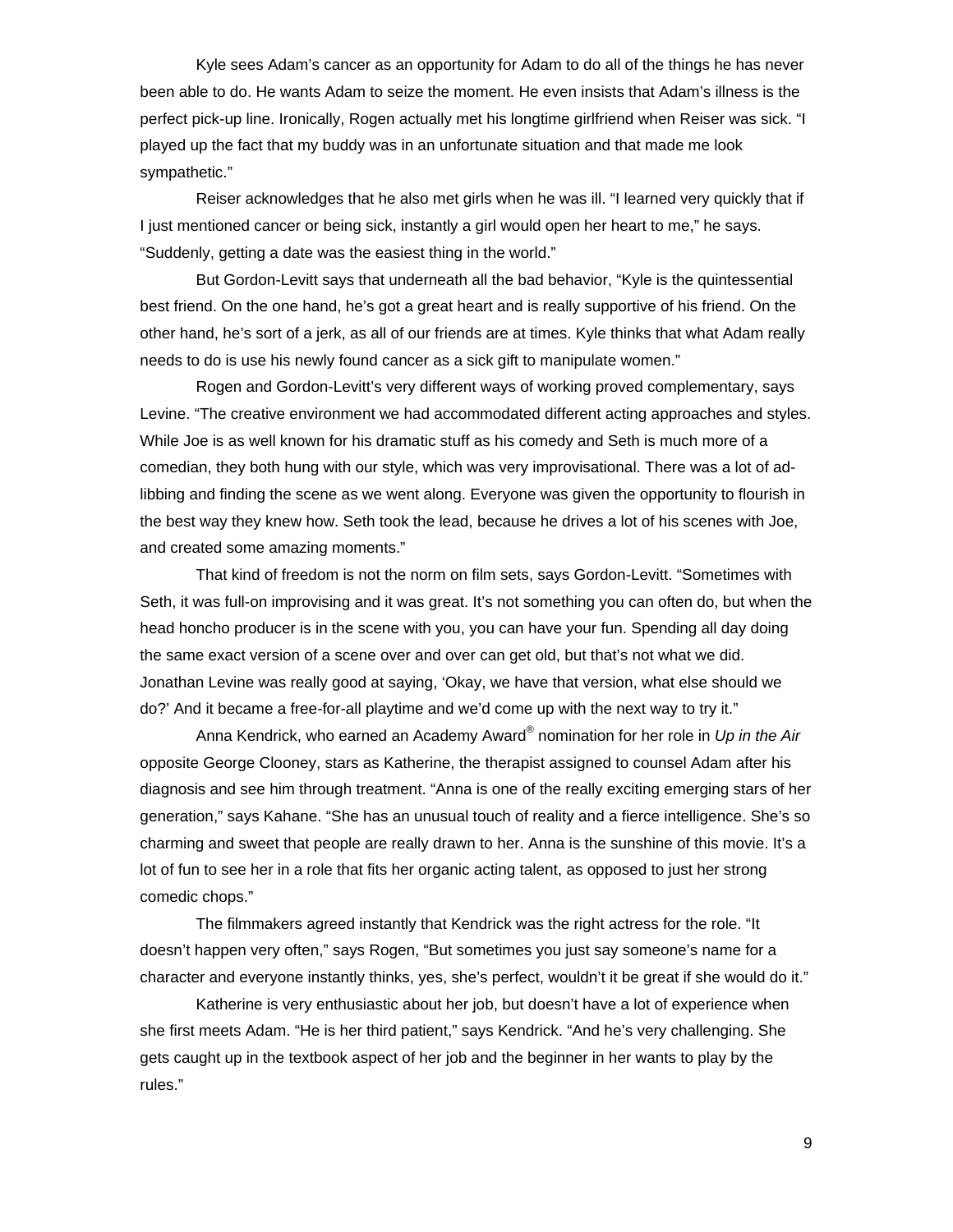Kendrick was drawn by the treatment of very serious subject matter in such a realistically funny way. "The comedy comes from the reality," she says. "It all could reasonably happen in real life. It never feels like anything is flippant or forced. If one of your friends who is bright and funny and complicated got sick, it would be tragic and difficult, but there would be times when you had to laugh. That's where everything in this script comes from, not from just wanting to do a comedy about something taboo. It feels really genuine."

 Working with Levine was a privilege, she says. "Jonathan's one of that rare breed of director who is really sensitive to everyone and everything that's going on. He really listens."

 Her co-stars made the experience a pleasure, as well, Kendrick says. "Joseph and I were kind of thrown together. It's the nature of shooting a movie. All of a sudden, you are in a room with someone and you're supposed to have an incredible rapport. It's always tricky to know if that's going to work. Joe was really open and made me feel like there was a real connection.

 "And Seth is great," Kendrick continues. "His laugh is absolute genius. It was probably one of the most reassuring things to be around. He's always encouraging you and he's unbelievably funny himself. If he was receptive to something, it made me feel like I had a pretty important stamp of approval."

 Bryce Dallas Howard stars as Adam's girlfriend, Rachael, a contemporary abstract artist. Goldberg says that from his perspective, "Bryce is one of the most exciting parts of this movie. Seth and I have been trying to get a movie going with her, in some capacity, for five years."

Better known for her work in dramatic films, Howard impressed the filmmakers with her deft comic touch. "Bryce really knocked our socks off," says Kahane. "She is an unbelievable comedienne. We had her read for the part because it was so outside what she had previously done and she was just wonderful."

Unsurprisingly, the actress was also able to find the sensitive side of a challenging role. "Rachael was one of the most difficult characters to pin down," says Levine. "Bryce found the humanity and the humor in her."

Academy Award® winner Anjelica Huston stars as Diane Lerner, Adam's mother. "It's crazy and surreal to me that we got Anjelica Huston to be in our movie," says Rogen. "She's one of those people who makes everyone around her seem a lot more talented than they are by association. And she's funny, too."

Karlin describes meeting the actress and director as "kind of humbling." "She brought a weight and a gravity to the proceedings," he says. "But she was also fun and saw the comedy in her character."

Huston describes Diane as emotional and somewhat controlling. "There's a lot love between Adam and his mother," she adds. "But she can be overwhelming. And I think that although he loves his mother very much, he's also striving for his freedom, and she's a bit of a blockade."

 With its emphasis on the characters and realistic portrayal of human contradiction in traumatic times, the script moved Huston deeply. "This film is very touching and funny," Huston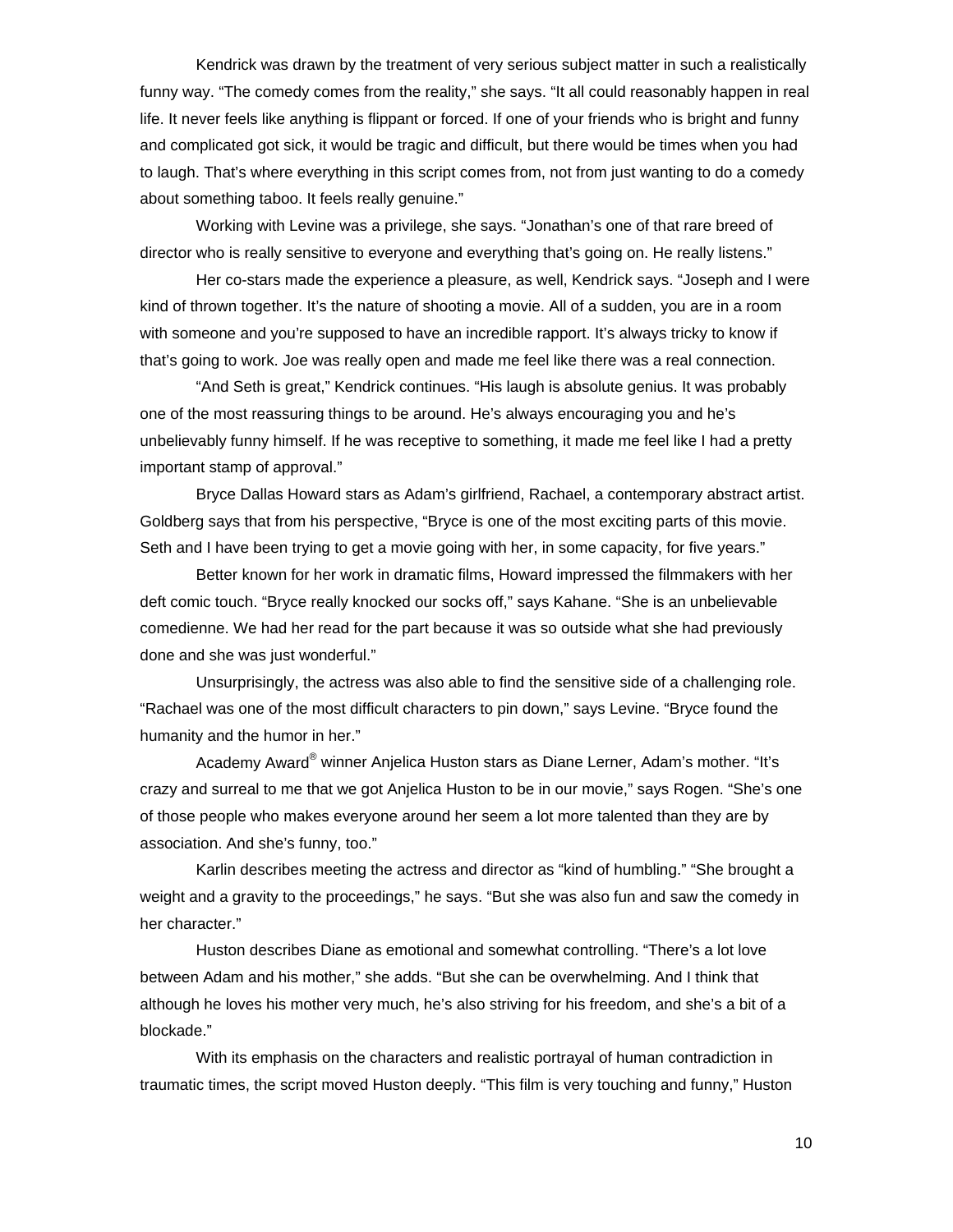says. "It plays both drama and comedy very effectively, which makes it an unusual project. It wasn't like anything I'd read before. The idea of making a comedy about cancer is, on the one hand, quite dangerous, but I think the way in which Will approached this script is very first hand. He understands the mad, humorous situations that can come up during an extremely serious and life-threatening illness."

Director Jonathan Levine says, "Anjelica is the coolest person I have ever met. She is wonderful in the film and everything that she does is so truthful. It was such an honor to work with her. As a director herself, she gets the creative process and is a wonderful collaborator. She was really smart and working with her was a thrill for me."

 Goldberg says what he finds most surprising about Huston's performance is the fact that it exists at all. "I still can't believe she did this movie! It blows my mind. She is one of the greatest female actors ever."

 Watching Huston's performance was even more profound for Will Reiser. The first scene Huston filmed was the one in which Adam tells his mother, Diane, that he has cancer. Reiser's parents, Bob and Sandy, were visiting the set that day. "My mother started crying," says Reiser. "It was because of how passionate and heartbreaking that scene was to watch. To see Anjelica as a mother hearing that from her son and to see my mother crying. I wrote it, I'd seen it, I'd lived it—but to see my own mother connecting with the character, I don't think you can't top that."

In an attempt to raise Adam's spirits, his girlfriend Rachael brings him a gift: Skeletor, a rescued greyhound who looks as unwell as Adam feels. Skeletor is played by William and Denver, nine-and-half-year-old littermates making their film debuts. Before beginning their acting careers, the 90-pound twins were prize-winning show dogs, but they ended up being the most controversial casting choice in the film.

"For me, casting Skeletor was a battle," says Goldberg. "I really thought it was a massive mistake not to have a cute, lovable dog. I kept saying, 'Sure, it's a funny joke, a large, skeletal, bizarre-looking dog, but what we need to commercially sell this movie is a fluffy dog we can show in the trailer.'"

Reiser championed the twins. "I really fought for the greyhound," he says. "I think I was the only person involved in the movie who thought it was a good idea. It wasn't until a trainer brought in several dogs for us to see that they understood why the greyhound worked."

 He refers to the common belief that dogs and their owners look alike. "For me, when you're that sick, you feel like this weird looking dog," Reiser explains. "You feel like an outsider. And the greyhound is such an odd-looking animal. They're basically hairless and very fragile. They get cold easily and they can't lie on the floor—they always have to be on cushions. That's basically Adam."

Goldberg admits that the moment he first saw them, he realized Denver and William were right for the role. "They are skeletal and weird looking, but with these lovable eyes that make you feel for the dog."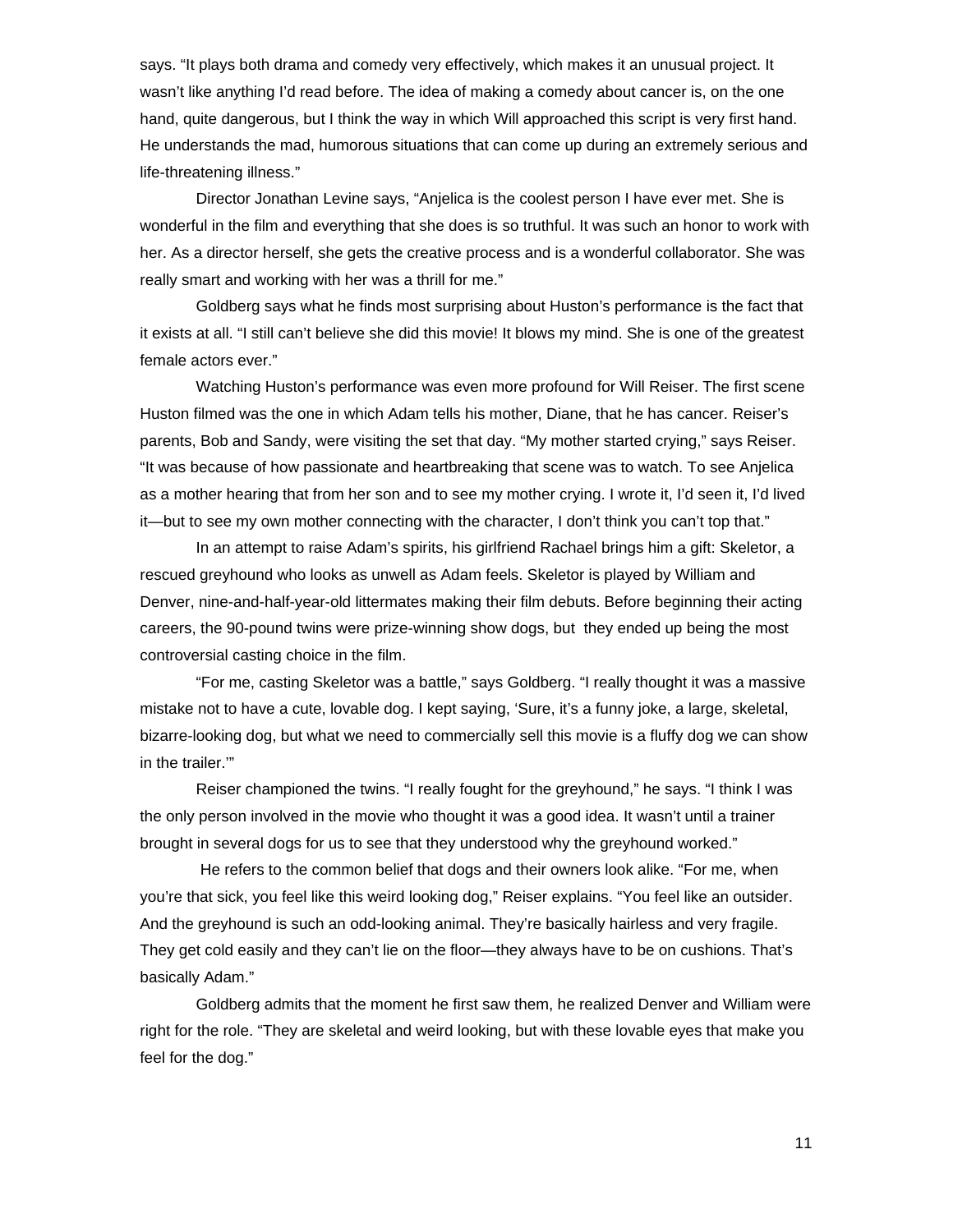### **BEHIND THE SCENES OF***50/50*

Set in Seattle, *50/50* was shot entirely on location in and around Vancouver, British Columbia. Both Seth Rogen and Evan Goldberg grew up in Vancouver, which has become a feature filmmaking hub, but neither had ever had an opportunity to work there before. "It was awesome," says Rogen. "I hadn't spent such a long stretch there since I was in high school. I'd like to make every movie there from now on."

 Goldberg says that he and Rogen have attempted to shoot several projects in their hometown, without success. "When we were kids, they made tons of movies there, so we always figured when we did it, we'd do it there. We wrote *Superbad* to be set in Vancouver, but it was changed to the U.S. *Pineapple Express* was originally extremely Vancouver-specific. When it was made, we were told to just take out all the 'Canadian crap.' This was the one time we figured it was not going to happen, but Mandate saw that Vancouver made way more sense as a location than anywhere else. So, we finally got to shoot there and it was the best thing ever."

Production designer Annie Spitz had worked with Levine on his previous film, *The Wackness*. The director and production designer began the pre-production process with a visit to Seattle where they checked out the city's public radio station and a cancer clinic, as well as local bars and coffee shops, so they could replicate the right look and feel in Vancouver.

"Jonathan wanted a very realistic look," Spitz says. "One of the first things that we did was visit the Fred Hutchinson Cancer Clinic and get a tour of the place. We wanted to make sure that everything in the movie replicated the details accurately. We were hoping to shoot at a real cancer clinic, but it's very tough to get into a hospital location. We learned that there are very specific chairs that people sit in when they receive chemotherapy. So we looked all over for them and we couldn't find any to rent in Vancouver. We ended up flying them up from Los Angeles for our set."

The filmmakers found Adam's house in a residential neighborhood in Burnaby, just outside Vancouver. "When I first saw it I knew that was the one," says Spitz. "When you're shooting in a house, you want a layout that's as open as possible, so there are many places to put the camera and really high ceilings, because that's the way they hide the lights. There was a cedar wall in the bedroom that I wanted to feature a lot. It read very specifically 'Northwest.' In fact, if we had selected another house, I would have put a cedar wall in."

Joseph Gordon-Levitt brought his own ideas for Adam's home. "Some of the best things about the house were based on Joe's input," the designer continues. "He wanted Adam to be very neat, a guy who is into cleaning, plants and baseball. It's always fun when we get to collaborate with the actor."

Adam's girlfriend, Rachael, played by Bryce Dallas Howard, is a visual artist and some of her paintings are prominently displayed in Adam's house. The filmmakers asked some of their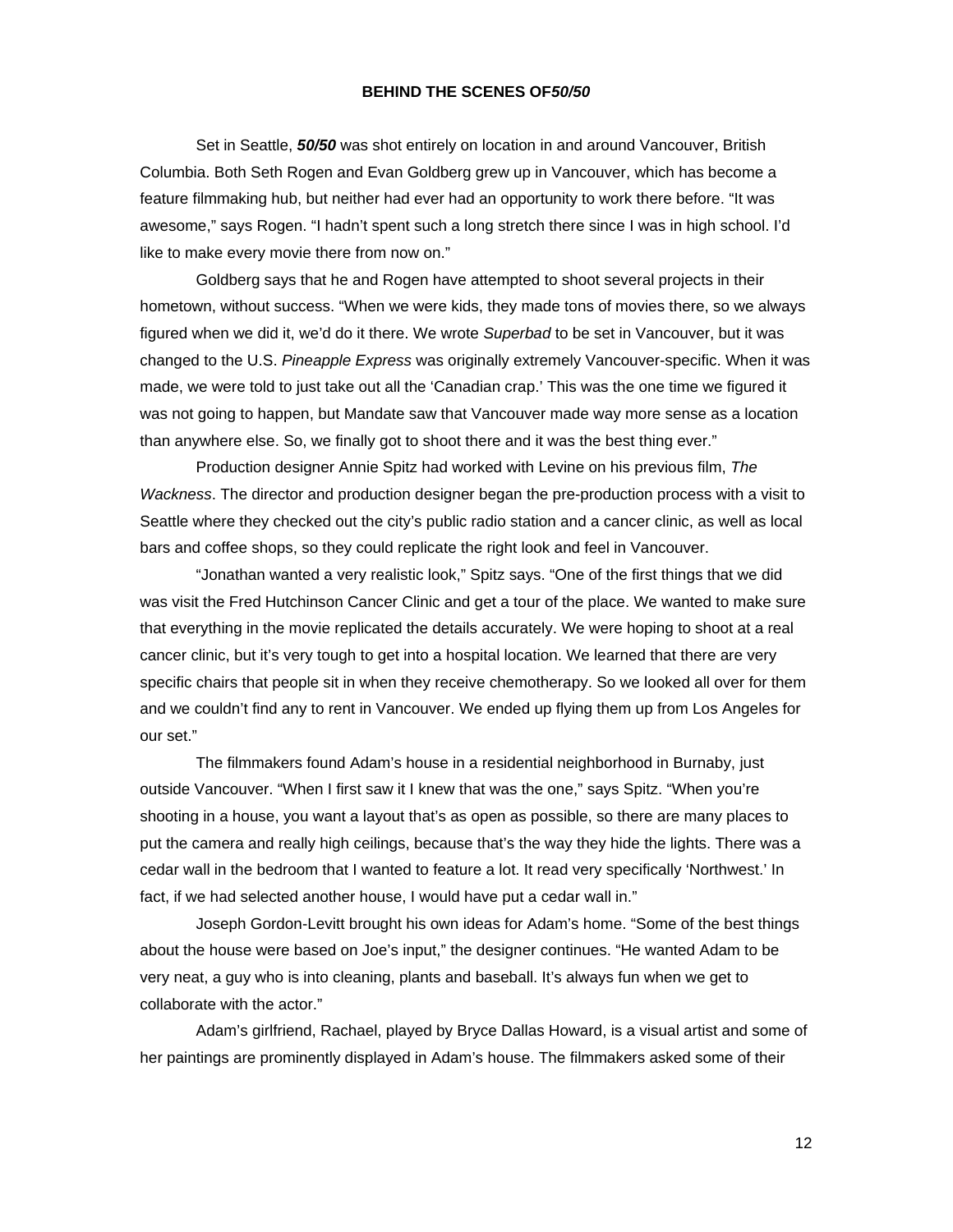artist friends to submit concepts for paintings. "There was cash prize for the best one," says Spitz. "The producers picked their favorites and those became Rachael's work in the movie."

 During filming, the behind-the-scenes action on the set of *50/50* rivaled what went on in front of the camera. In the video village, where monitors allowed the filmmakers to evaluate playback almost instantly, producers Rogen, Goldberg and Karlin were frequently present, as well as associate producers James Weaver, Kyle Hunter and Ariel Shaffir, writer and executive producer Will Reiser, Mandate executive Nicole Brown and line producer Shawn Williamson. "It was extremely collaborative," says Reiser. "Seth and Evan are two of my best friends and we'd worked together before, so it was completely natural to do it this way."

Reiser was a permanent fixture during production. "It is unusual to have a writer on board for the entire run," notes Karlin, "But it was a sign of respect for Will. And anyway, everybody liked hanging out together. We're all very social, and we're close enough in age and sensibility that it's not difficult to be in the same room with these people. It was a lot of fun."

Rather than being overwhelmed by the enormous amount of input he received, director Jonathan Levine found the process reassuring. "We had all these brilliant people watching the monitor and making sure that nothing slipped through the cracks," he says. "As a director, you have a hundred different things on your mind. At any given time, you can focus on probably ten of them, but you're concerned about forgetting about another 90. It 's really incredible to have such a strong support system."

 *50/50* marks Reiser's first screenplay and writing it has changed his worldview almost as much as having cancer did. "Before I got sick and wrote this script, cancer was not part of my life," he says. "Now, I've made friends because of cancer. A world opened up in which people are constantly sharing their stories with me. They tell me how this movie connects with them and how touched they were by it because of their own experiences. That's the ultimate compliment to me and I don't think that hearing anything else would make me feel like I'd done my job as well."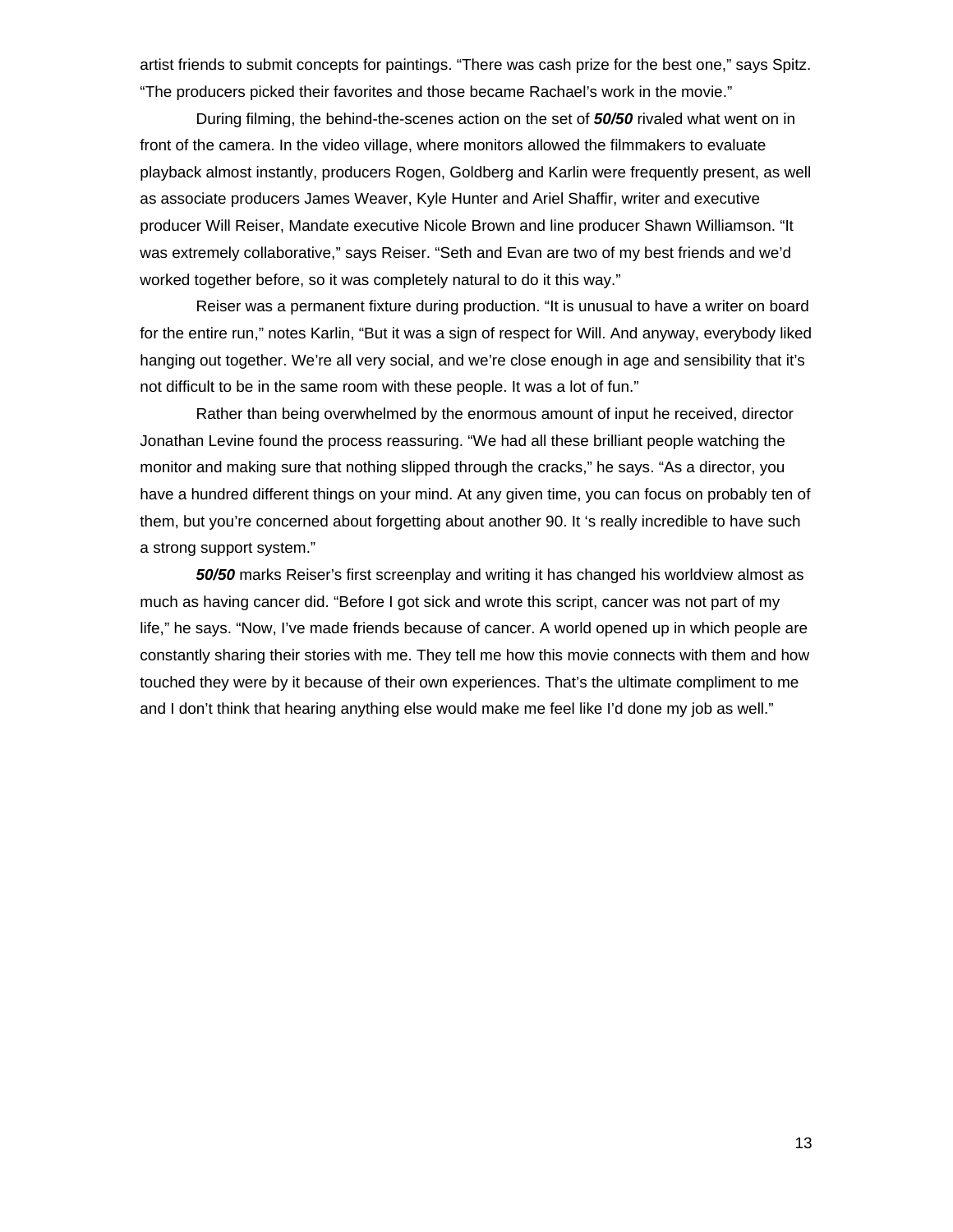#### **ABOUT THE CAST**

**JOSEPH GORDON-LEVITT (Adam)** will next be seen in 50/50, a comedy directed by Jonathan Levine and also starring Seth Rogen, Anna Kendrick and Bryce Dallas Howard. He will then star in the action thriller *Premium Rush*, directed by David Koepp, who also co-wrote the script. He recently wrapped production on *Looper*, for which he reunited with his *Brick* director, Rian Johnson, and will star opposite Bruce Willis and Emily Blunt, and is currently in production on *The Dark Knight Rises*, the third and final installment in the Batman series, which will be directed by Christopher Nolan. Gordon-Levitt was also recently cast as Robert Todd Lincoln in the film *Lincoln* alongside Daniel Day-Lewis and Tommy Lee Jones, which will be directed by Steven Spielberg.

Gordon-Levitt's additional film credits include Christopher Nolan's Academy Award®nominated action-drama *Inception*, also starring Leonardo DiCaprio, Marion Cotiallard and Ellen Page; *Hesher*, directed by Spencer Susser with Natalie Portman and Rainn Wilson (Sundance Film Festival 2010); Marc Webb's *(500) Days of Summer*, also starring Zooey Deschanel, for which he received Golden Globe, Independent Spirit Award and People's Choice Award nominations; the global action hit *G.I. Joe: The Rise of Cobra* for director Stephen Sommers; Spike Lee's World War II drama *Miracle at St. Anna*; the controversial drama *Stop-Loss*, in which he starred with Ryan Phillippe under the direction of Kimberly Peirce; and the crime drama *The Lookout*, which marked Scott Frank's directorial debut. In addition, Gordon-Levitt has received widespread praise for his performances in such independent features as John Madden's *Killshot* with Diane Lane and Mickey Rourke; Lee Daniels' *Shadowboxer*; Rian Johnson's award-winning debut film, *Brick*; *Mysterious Skin* for writer/director Gregg Araki; and *Manic* with Don Cheadle.

Early in his career, Gordon-Levitt won a Young Artist Award for his first major role, in Robert Redford's drama *A River Runs Through It*. He went on to co-star in *Angels in the Outfield*, *The Juror*, *Halloween H20* and *10 Things I Hate About You*.

Gordon-Levitt is also well known to television audiences for his starring role on NBC's award-winning comedy series "3rd Rock from the Sun." During his six seasons on the show, he won two YoungStar Awards and also shared in three Screen Actors Guild Award® nominations for Outstanding Performance by a Comedy Series Ensemble. Following the series, Gordon-Levitt took a short break from acting to attend Columbia University.

Gordon-Levitt founded and directs an open collaborative production company called HITRECORD.ORG comprised of an online community of thousands of artists from all over the world. Time magazine writes that hitRECord "has blossomed into a full-blown hive-mind of creativity. With more than 40,000 participants working together to create short films, music, art or stories, hitRECord offers a creative opportunity for fresh talent to team together and expose their art."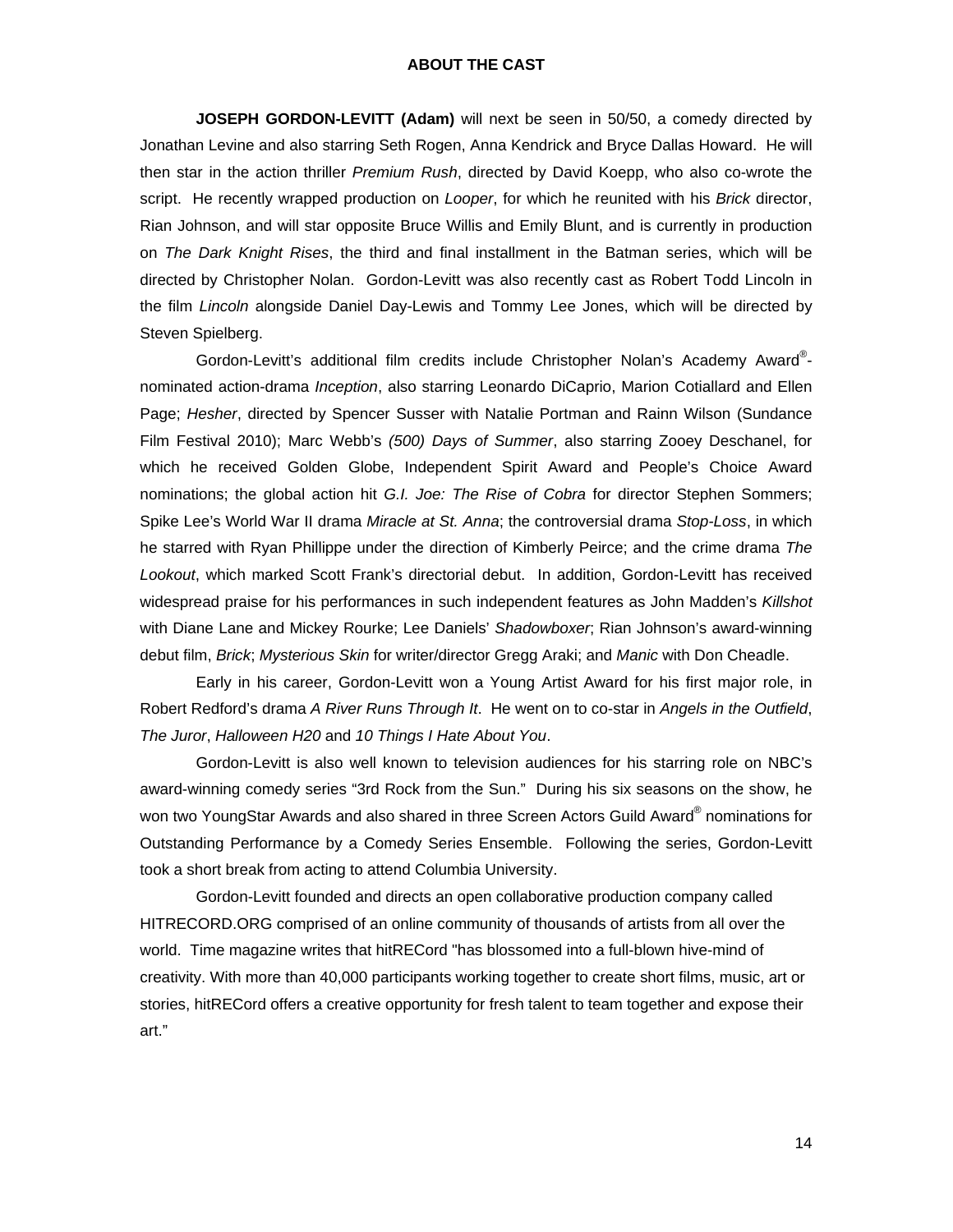The company presented evenings of short film and live entertainment at Sundance 2010 and SxSW 2010, went on a tour of six top colleges last autumn, published the "TINY BOOK OF TINY STORIES" for the holidays, will launch another college tour this spring, and release a DVD/book/CD called RECollection volume 1 this fall. A budding writer/director in the more traditional sense, as well, Gordon-Levitt adapted the Elmore Leonard short story "SPARKS" into a 24-minute short film that screened at Sundance 2009.

 **SETH ROGEN (Kyle, Producer)** has emerged to lead a new generation of comedic actors, writers and producers. He recently voiced the title character in Greg Mottola's sci-fi comedy *Paul* and Mantis in Jennifer Yuh's *Kung Fu Panda 2.* Earlier in the year, he starred in the action/comedy film *The Green Hornet*, directed by Michel Gondry and co-written by Rogen and his writing partner, Evan Goldberg. The film grossed over \$225 million worldwide.

 Previously, Rogen starred in the dark comedy *Observe and Report*, opposite Anna Faris, and voiced B.O.B. in the 3-D animated phenomenon *Monsters vs Aliens*, which grossed nearly \$370 million at the worldwide box office.

 Rogen began his career doing standup comedy in Vancouver at 13 years of age. After moving to Los Angeles, he landed supporting roles in Judd Apatow's critically acclaimed network television comedies, "Freaks and Geeks" and "Undeclared." The latter series hired Rogen as a staff writer when he was still just 18 years old. For his writing on "Da Ali G Show," Rogen was nominated for an Emmy Award® in 2005 for Outstanding Writing for a Variety, Music or Comedy.

 In 2005, Rogen co-starred in Judd Apatow's comedy *The 40 Year Old Virgin*, which opened No. 1 at the box office and grossed more than \$175 million worldwide. In 2007, he headlined Apatow's *Knocked Up* alongside co-stars Katherine Heigl, Paul Rudd and Leslie Mann. The comedy grossed more than \$140 million domestically. Later that year, Rogen was seen in another summer blockbuster, *Superbad*, a semi-autobiographical comedy that he co-wrote with Evan Goldberg.

 The year 2008 was another busy year for Rogen. He started by giving voice to the character of Mantis in *Kung Fu Panda*, a family film that earned more than \$626 million worldwide. Next was another No. 1 box-office hit in the action-comedy *Pineapple Express*, which Rogen co-wrote with Goldberg and starred in, opposite James Franco and Danny McBride. Rogen was next seen in Kevin Smith's *Zack and Miri Make a Porno*, opposite Elizabeth Banks.

 Other film credits include *Funny People*, *Step Brothers*, *Horton Hears a Who!* and *Drillbit Taylor.* Seth is also starring in Sarah Polley's *Take This Waltz*, opposite Michelle Williams. Rogen also wrapped production on the comedy *My Mother's Curse* opposite Barbara Streisand which will be released in November, 2012.

**ANNA KENDRICK (Katherine)** can next be seen in Summit Entertainment's dramatic comedy *50/50* with Seth Rogen and Joseph Gordon-Levitt. The young starlet has a slew of other new projects lined up including a starring role in *End of Watch* opposite Jake Gylenhaal; the crime drama will be directed by David Ayer. She is also voicing a character in the Focus animated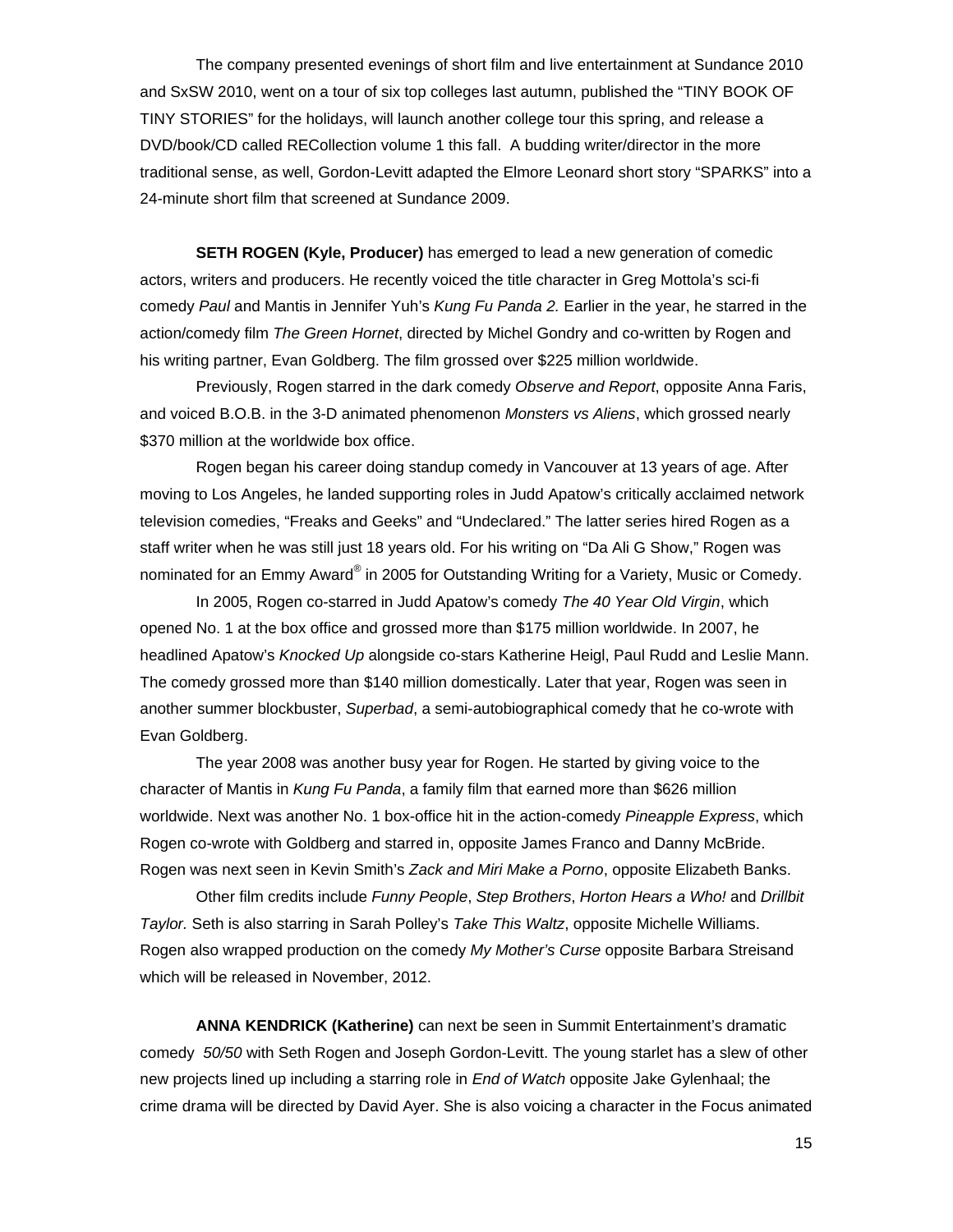feature *Paranorman* as well as starring in the apocalyptic comedy *Rapturepalooza* (Lionsgate). Kendrick has also joined the cast of the recently announced romantic comedy *What to Expect When You're Expecting* (Lionsgate), based on the bestselling book series.

 In 2010, Kendrick starred opposite George Clooney and Jason Bateman in the lauded film *Up in the Air*, directed by Jason Reitman. Kendrick earned a best supporting actress Oscar® nomination and was honored as best supporting actress by The National Board of Review and best breakout star at the MTV Movie Awards. She also earned nominations from the Critic's Choice Movie Awards, the Golden Globes, and the Screen Actors Guild.

 In Summer 2010, she was seen in the action packed, genre bending film *Scott Pilgrim vs. The World* opposite Michael Cera. Kendrick was also seen in the blockbuster *Twilight* and the sequels *The Twilight Saga:New Moon* and *The Twilight Saga: Eclipse*. She will also appear in *The Twilight Saga: Breaking Dawn Part 1*, in theaters November 2011.

 Kendrick also notably starred in PictureHouse's *Rocket Science* directed by Jeffrey Blitz. Her performance as an ultra-competitive high school debate team member garnered critical acclaim and the film received a nomination for the Grand Jury Prize at the 2007 Sundance Film Festival. For her work in the film, Anna was nominated for an Independent Spirit Award for Best Supporting Actress.

 Kendrick made her feature film debut in director Todd Graff's *Camp*, a darling of the 2003 Sundance Film Festival. Her performance in the cult hit earned her an Independent Spirit Award nomination, as well as a Best Supporting Actress nomination at the Annual Chlotrudis Awards.

 An accomplished theater veteran, Kendrick began her career as Dinah Lord in the 1997 Broadway musical production of "*High Society",* for which she received a Tony Award® Nomination as Best Featured Actress in a Musical. At 12 years old, the honor made her the second youngest Tony nominee in award history. Kendrick also garnered Drama League and Theatre World awards as well as Drama Desk and FANY award nominations.

 Kendrick's additional theater work includes a featured role with the New York City Opera's production of "*A Little Night Music"*, starring Jeremy Irons, *"My Favorite Broadway/The Leading Ladies: Live at Carnegie Hall"*, and Broadway workshops of "*Jane Eyr*e" and "*The Little Princess*." She currently resides in Los Angeles, California.

 **BRYCE DALLAS HOWARD (Rachael)** has quickly become one of Hollywood's most versatile and dynamic young talents both on screen and behind the camera. The actress will next be seen as the villainous 'Hilly' in Tate Taylor's big screen adaptation of Kathryn Stockett's bestselling novel *The Help* this August. In September, Summit's dark comedy 50/50 hits theaters with Bryce playing the role of "Rachael" opposite Seth Rogen and Joseph Gordon-Levitt. She was most recently seen in Clint Eastwood's *Hereafter* and THE *The Twilight Saga: Eclipse*.

Bryce's other film credits include *The Loss of A Teardrop Diamond*; McG's *Terminator Salvation*; Sam Raimi's *Spider Man 3*; M. Night Shyamalan's *Lady In The Water*; and Lars von Trier's *Manderlay*. Bryce made her film debut in M. Night Shyamalan's *The Village* opposite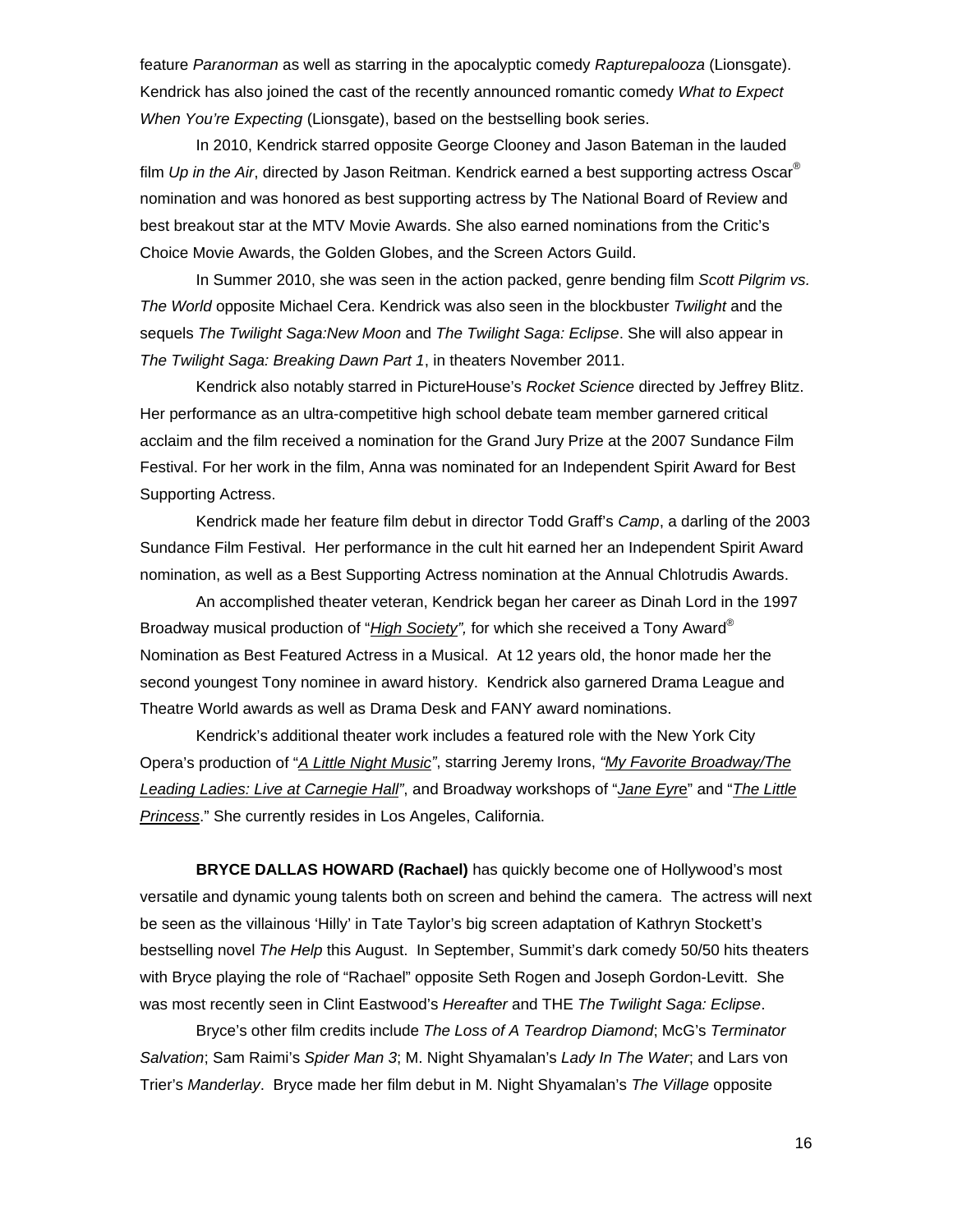Adrien Brody, Joaquin Phoenix and Sigourney Weaver. She also received a 2008 Golden Globe nomination for her performance as Rosalind in HBO's adaptation of Shakespeare's *As You Like It*, written and directed by Kenneth Branagh.

Expanding her creative reach beyond acting, Howard produced Gus Van Sant's *Restless*, which was accepted into competition at the 2011 Cannes Film Festival. The film, which stars upand-coming stars Mia Wasikowska and Henry Hopper, is slated for a September release through specialty film branch Sony Pictures Classics. She has also written her first feature film screenplay titled "The Originals" which is currently in development. Howard made her 2006 directorial debut with the short film *Orchids*.

In 2010, Bryce signed on as the first-ever celebrity face of luxury designer Kate Spade. She starred in the brand's Spring/Summer 2011 advertising campaign shot by famed fashion photographer Norman Jean Roy. She will return as the face of the designer's Fall/Winter collection for new ads scheduled to run beginning this September.

 After leaving the Tisch School of the Arts program at New York University, Howard immediately began working on the New York stage, including playing the role of 'Marianne' in the Roundabout's Broadway production of "Tartuffe", 'Rosalind' in the Public Theatre's "As You Like It", 'Sally Platt' in the Manhattan Theater Club's production of Alan Ayckbourn's "House/Garden" and as 'Emily' in the Bay Street Theater Festival production of "Our Town."

Bryce currently resides in Los Angeles with her husband, Seth Gabel, and their son, Theo.

 **ANJELICA HUSTON (Diane)** is an award-winning actress and director who continues her renowned family's legacy in film, which began with her grandfather Walter Huston and her father, John Huston. In the course of her career, Huston has received honors from the National Society of Film Critics, the National Board of Review, the Independent Spirit Awards and the Los Angeles, New York and Boston Film Critics. She has received multiple Oscar®, Golden Globe, BAFTA and Emmy nominations, as well as a star on the Hollywood Walk of Fame.

Huston won an Academy Award® for Best Supporting Actress for her portrayal of Maerose Prizzi in Prizzi's Honor, making the Huston family the first to include three generations of Oscar<sup>®</sup> winners. Huston also won a Golden Globe Award for her role in HBO's original movie "Iron Jawed Angels."

 Additional film credits include David Frankel's upcoming *The Big Year*, and memorable turns in Francis Ford Coppola's *Gardens of Stone*, Woody Allen's *Manhattan Murder Mystery* and *Crimes and Misdemeanors*, Paul Mazursky's *Enemies: A Love Story*, Nicholas Roeg's *The Witches*, Stephen Frears' *The Grifters*, Barry Sonnenfeld's *The Addams Family* and *Addams Family Values*, Sean Penn's *The Crossing Guard*, Vincent Gallo's *Buffalo '66*, Andy Tennant's *EverAfter*, Wes Anderson's *The Darjeeling Limited*, *The Life Aquatic with Steve Zissou* and *The Royal Tenenbaums*, Mira Nair's *The Perez Family* and Clark Gregg's *Choke*. Huston also collaborated with her father on John Huston's final film, *The Dead*.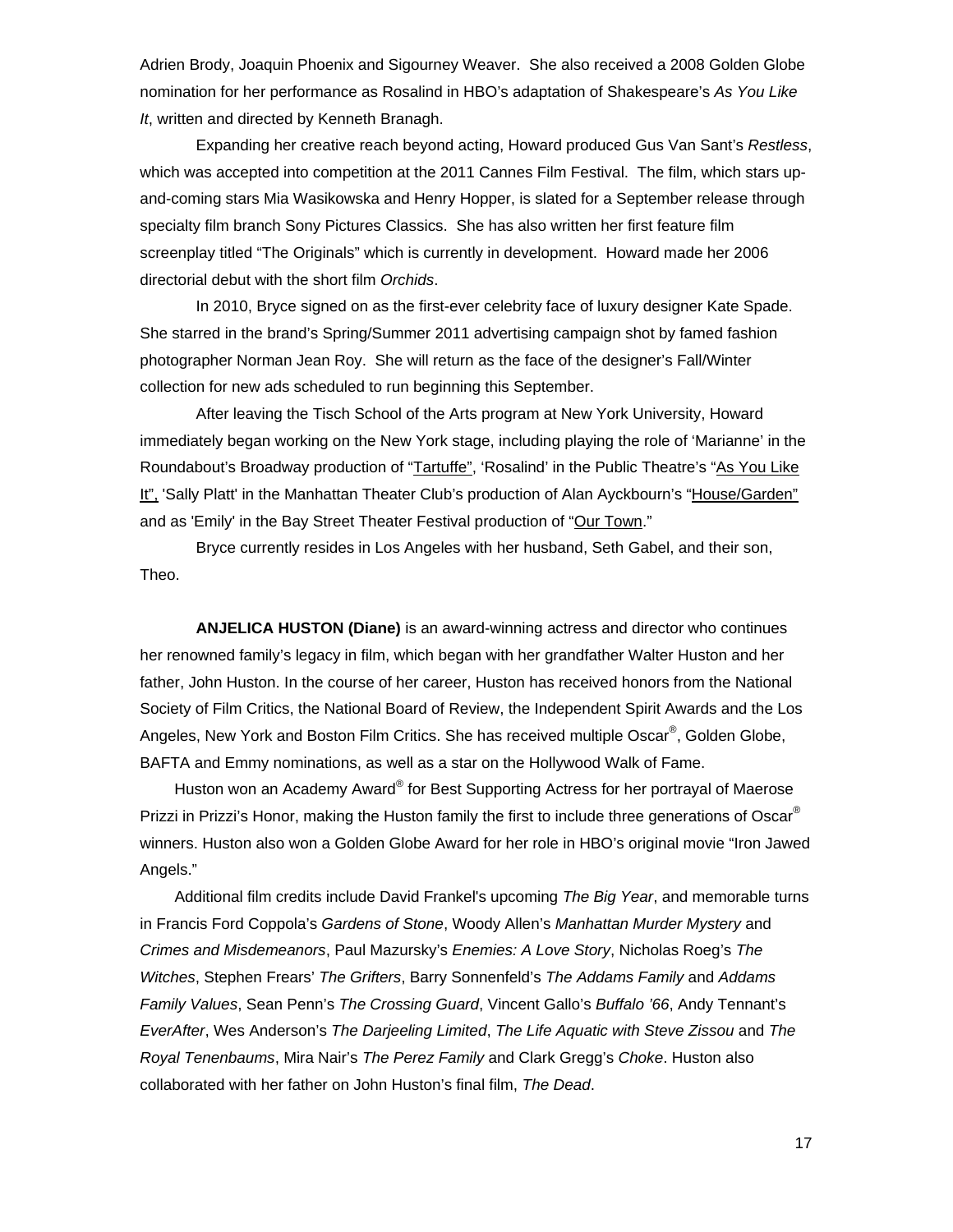In February, 2012, Anjelica will star in "Smash", a new television series for NBC, from executive producer Steven Spielberg, starring opposite Debra Messing and Katharine McPhee. Additional television credits include Robert Ludlum's "Covert One: The Hades Factor," a recurring role on Showtime's original series "Huff" and an Emmy-nominated guest-starring role on "Medium." Huston also received Emmy® nominations for her performances in "Buffalo Girls," "Lonesome Dove," "Family Pictures" and "The Mists of Avalon."

 The actress made her directorial debut with an unflinching adaptation of Dorothy Allison's best-selling memoir *Bastard out of Carolina*, which garnered Huston critical acclaim. She received an Emmy nomination for her work on the controversial television drama as well as a Directors Guild nomination. Huston also directed, produced and starred in *Agnes Browne*, a feature presented at the Directors' Fortnight at the 2000 Cannes Film Festival.

 Huston currently serves on the board of directors at the National University of Ireland Galway's John Huston School of Film and Digital Media. She is a member of the Film Foundation's Artists Rights Council and the Save the Chimps Advisory Council. Recently, Huston has served as a spokesperson for PETA and the US Campaign for Burma.

 **SERGE HOUDE (Richard)** recently starred as the notorious Chicago Mafia Boss Sam Giancana opposite Tom Wilkinson and Barry Pepper in Jon Cassar's multi-Emmy nominated mini-series: *The Kennedys*. He also stars in Seth Rogen's new feature 50/50, which Premieres at the Toronto International Film Festival this year. In it he plays Joseph Gordon-Levitt's father and Anjelica Huston's husband and his character suffers from Alzheimer's yet manages to maintain a strong bond with son. Also this year, Houde was featured in Episode 9 of the Mortal Kombat: Legacy web-series playing The Doctor in this Internet web sensation which has so far garnered well over 30 Million hits on YouTube!

**PHILIP BAKER HALL (Alan)** is one of those character actors whom you see all the time but don't necessarily recognize by name. Notably he played the dead-pan, hard-boiled Mr. Bookman, the library cop, in an episode of "Seinfeld" (1991) that is considered one of the all-time television comedy classics.

 Hall gained considerable attention for his portrayal of Richard Nixon in the Donald Freed/Arnold Stone one-man play "Secret Honor" (1983, Los Angeles Actors' Theatre), which was turned into a film by Robert Altman a year later. Though the film garnered mixed reviews, the actor's portrayal of Nixon was hailed as a tour de force. During the `80s he appeared in teen classics such as *Say Anything*, *Three O'Clock High* and *How I Got Into College*, then progressed to supporting roles in blockbuster action flicks such as *The Rock*, *Air Force One* and *Enemy of the State*.

 Hall has continued to work steadily in film, television and on the stage, achieving cult fame and a Spirit Award nomination when he gave an electrifying performance as Sydney, a veteran gambler, in screenwriter/director Paul Thomas Anderson's debut feature, *Hard Eight*, opposite Sam Jackson and Gwyneth Paltrow. Anderson cast Hall in substantial roles in his next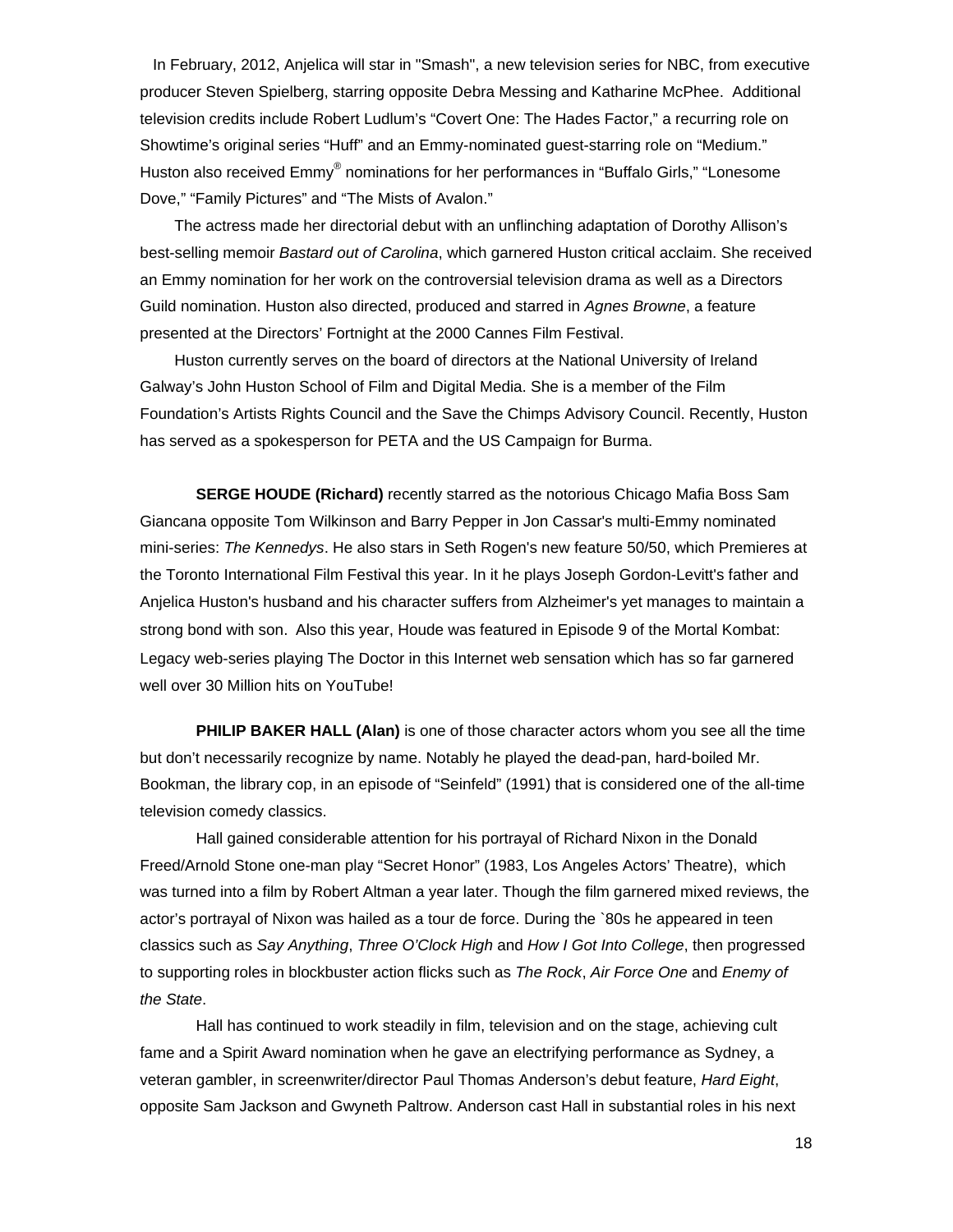two films: Oscar nominated *Boogie Nights* and the star-studded *Magnolia* which saw the actor in fine form as a game show host dying of cancer. Subsequent films include Lars Von Trier's *Dogville* opposite Nicole Kidman, *Matador* opposite Pierce Brosnan, the *Rush Hour* franchise opposite Jackie Chan and Chris Tucker, David Fincher's *Zodiac*, Paul Weitz's All Good Things, Michael Mann's *The Insider*, Tim Robbins' *The Cradle Will Rock*, Anthony Minghella's *The Talented Mr. Ripley*, William Friedkin's *Rules of Engagement*, Rod Lurie's *The Contender*, Wolfgang Peterson's *Air Force One*, Michael Bay's *The Rock*, Larry David's *Sour Grapes*, John Schlesinger's *An Eye for an Eye*, Barbet Schroeder's *Kiss of Death*, Peter Weir's *The Truman Show*, and Gus Van Sant's 1998 version of *Psycho*. He received a Broadcast Film Critics Association Award shared with the ensemble cast of Rod Lurie's *The Contender*, SAG Award Nominations both *Boogie Nights* and *Magnolia*, and was honored with the prestigious John Cassavetes Award at the Denver International Film Festival for his body of work.

 He starred again opposite Jim Carrey in both *Bruce Almighty* and in the recent *Mr. Popper's Penguins*, in *All Good Things*, opposite Ryan Gosling, and appears in upcoming film Alex Kurtzman's *Welcome to People*, opposite Chris Pine.

Hall turned in a memorable performance as Richard Nixon in Robert Altman's award-winning *Secret Honor*, which was filmed after Hall's stage turn in the Donald Freed play, directed by Robert Harders. He received a Drama Desk nomination from the New York Theater Critics Association.

 Hall began his career in the theater, appearing in many Broadway, Off Broadway and regional productions. In New York, he appeared with Helen Hayes in "The Skin of Our Teeth" and with John Cazale in "J.B.," as well as playing the title role in "Gorky."

In the Los Angeles area, Hall has starred in plays at the Mark Taper Forum and the South Coast Repertory. At the Los Angeles Theater Center, he starred in "All My Sons," opposite Bill Pullman, as well as in "Death of a Salesman," "The Crucible," "Short Eyes" and "The Petrified Forest," among many other productions.

On television, Hall most recently starred in Will Gluck's Fox comedy "The Loop" and is also known for recurring roles on David E. Kelley's "The Practice" and "Boston Legal," as well as the ABC hit "Modern Family" and HBO's "Curb Your Enthusiasm."

**MATT FREWER (Mitch)** recently played Moloch the Mystic in Zack Snyder's *Watchmen*. He also appeared in Snyder's *Dawn of the Dead* remake and Steven Spielberg's *Taken*. Previously, Frewer was seen as Rick Moranis' neighbor in *Honey, I Shrunk the Kids* and as a nefarious computer genius in *Lawnmower Man 2: Beyond Cyberspace.* 

 In addition to his film roles, Frewer will always be remembered for his groundbreaking work in creating the pop-culture icon "Max Headroom." Other television credits include "Eureka" and "Intelligence." He also starred as Sherlock Holmes in several made-for-television movies and The White Knight in the mini-series "Alice."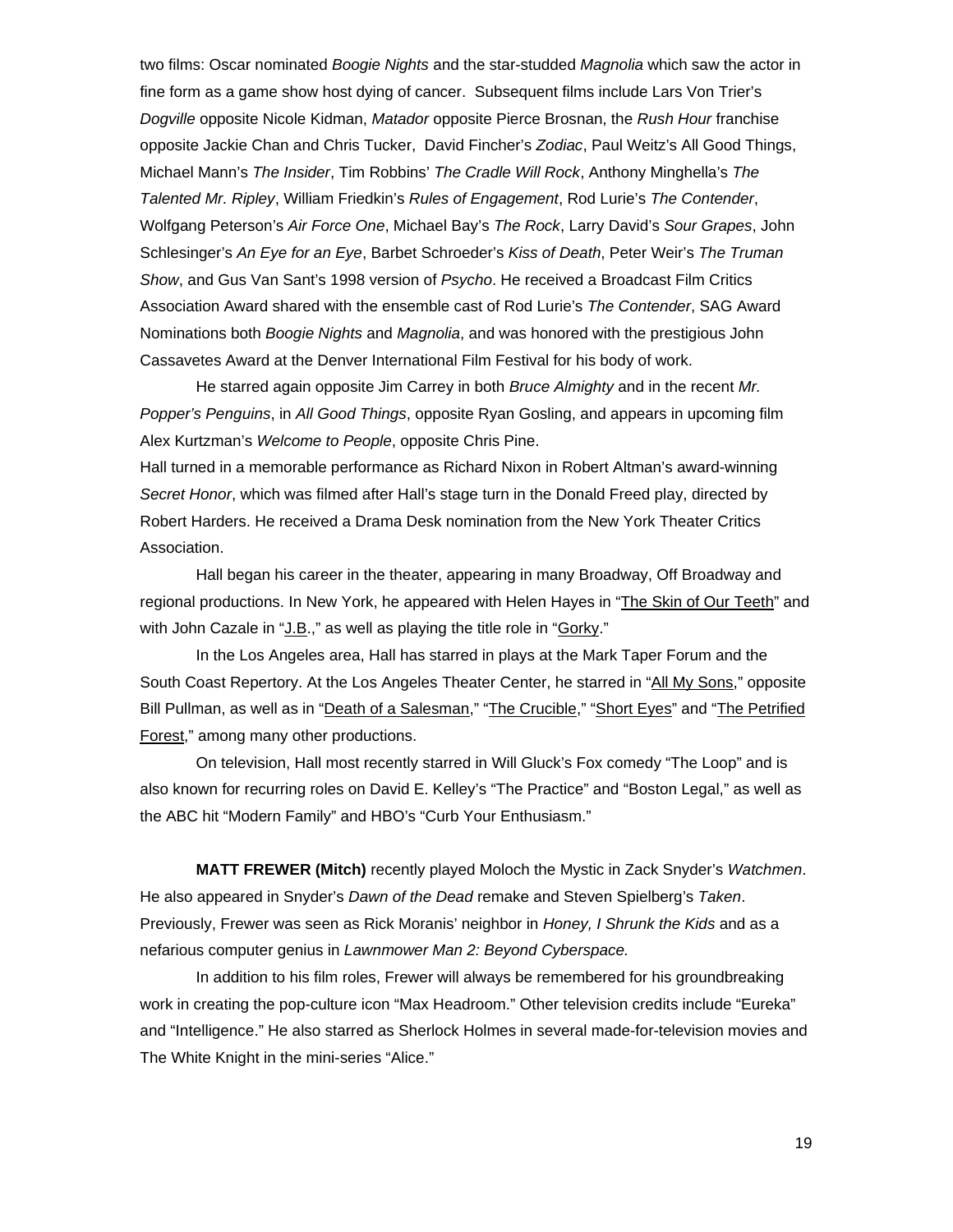Frewer has made guest appearances on series such as "St. Elsewhere," "Miami Vice" and "Star Trek: The Next Generation." He also appeared in the PBS American Playhouse presentation "Long Shadow," the Stephen King miniseries "The Stand" and the miniseries "Kissinger and Nixon," as Alexander Haig.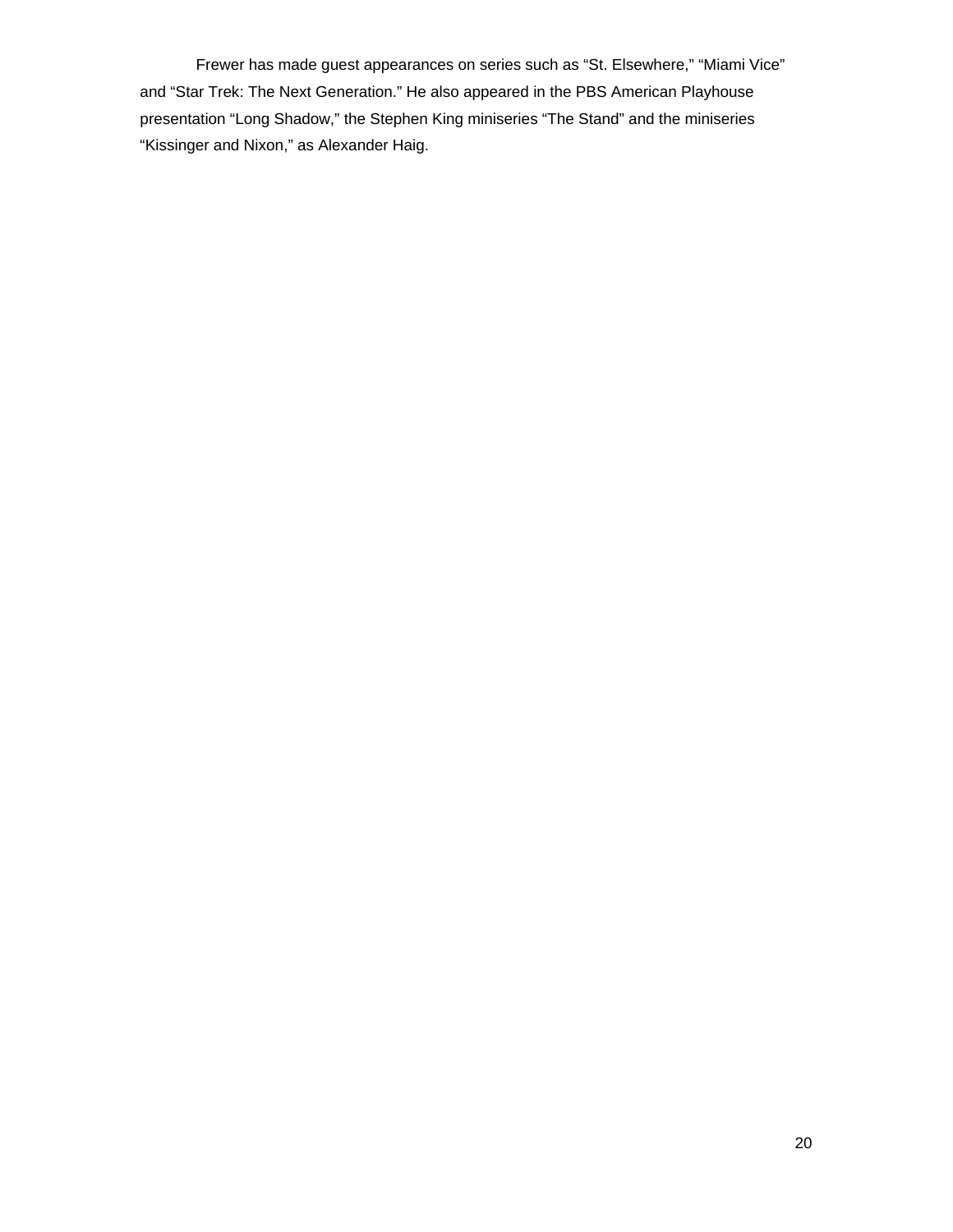### **ABOUT THE FILMMAKERS**

 **JONATHAN LEVINE (Director)** was born and raised in New York City, Jonathan Levine has been an aspiring filmmaker since the age of 12. Following his graduation from Brown University's Art/Semiotics program, he worked in New York as personal assistant to renowned writer/director Paul Schrader. In 2002, Jonathan moved to Los Angeles to attend the American Film Institute Conservatory as a director. There, Levine met the writer and producers of *All The Boys Love Mandy Lane*, which he was soon hired to direct. Upon graduation, Levine premiered the film at the 2006 Toronto International Film Festival, which was purchased almost immediately by The Weinstein Co.

In 2008, *The Wackness*, Levine's second feature and his first as both writer and director, won the Audience Award at the Sundance Film Festival and LA Film Festival. Starring Ben Kingsley and Josh Peck, the film also earned Levine an Independent Spirit Award nomination for Best First Screenplay. It was released in July, 2008 from Sony Pictures Classics.

Most recently, Levine completed direction on *50/50* for Mandate Pictures, which will be released on September 30, 2011 by Summit Entertainment. The film, which stars Joseph Gordon Levitt, Seth Rogen, Bryce Dallas Howard and Anna Kendrick, follows the story of Adam Lerner, played by Levitt, who at 25 is diagnosed with a rare type of cancer.

Next up on Levine's directorial slate is a film based on his own adaptation of the novel *Warm Bodies* by Isaac Marion, also for Summit Entertainment. He is also attached to direct the film *Little Girl Lost*, for Universal Pictures, *Jamaica*, a reteaming with Reiser, Rogen and Goldberg for Mandate, and *Legend*, a futuristic teen romance, for CBS Films.

**WILL REISER (Writer, Executive Producer)** is currently writing a feature adaptation of the German movie *Men* which is for Warner Bros and has Todd Philips attached to direct. Additionally, it was recently announced he will be reteaming with longtime collaborators and filmmakers Seth Rogen, Evan Goldberg, and Jonathan Levine to write the feature comedy entitled *Jamaica*. Reiser grew up in Tarrytown, New York, and attended Hampshire College in Amherst, Massachusetts. After graduation, Reiser landed an associate producer job on HBO's "Da Ali G Show," where he first worked with Seth Rogen and Evan Goldberg. He later ran Ben Karlin's production company, Superego Industries, where Reiser wrote, produced, and developed film, television and online projects for HBO.

 **EVAN GOLDBERG (Producer)** and Seth Rogen grew up together in Vancouver and wrote their first screenplay, *Superbad*, at the tender age of 15. The film, which the pair also executive produced, was released in the summer of 2007 and opened to overwhelming critical praise and commercial success.

The dynamic duo followed up the success of *Superbad* with the action-comedy *Pineapple Express*, which they also wrote and executive produced. The film starred Seth Rogen and James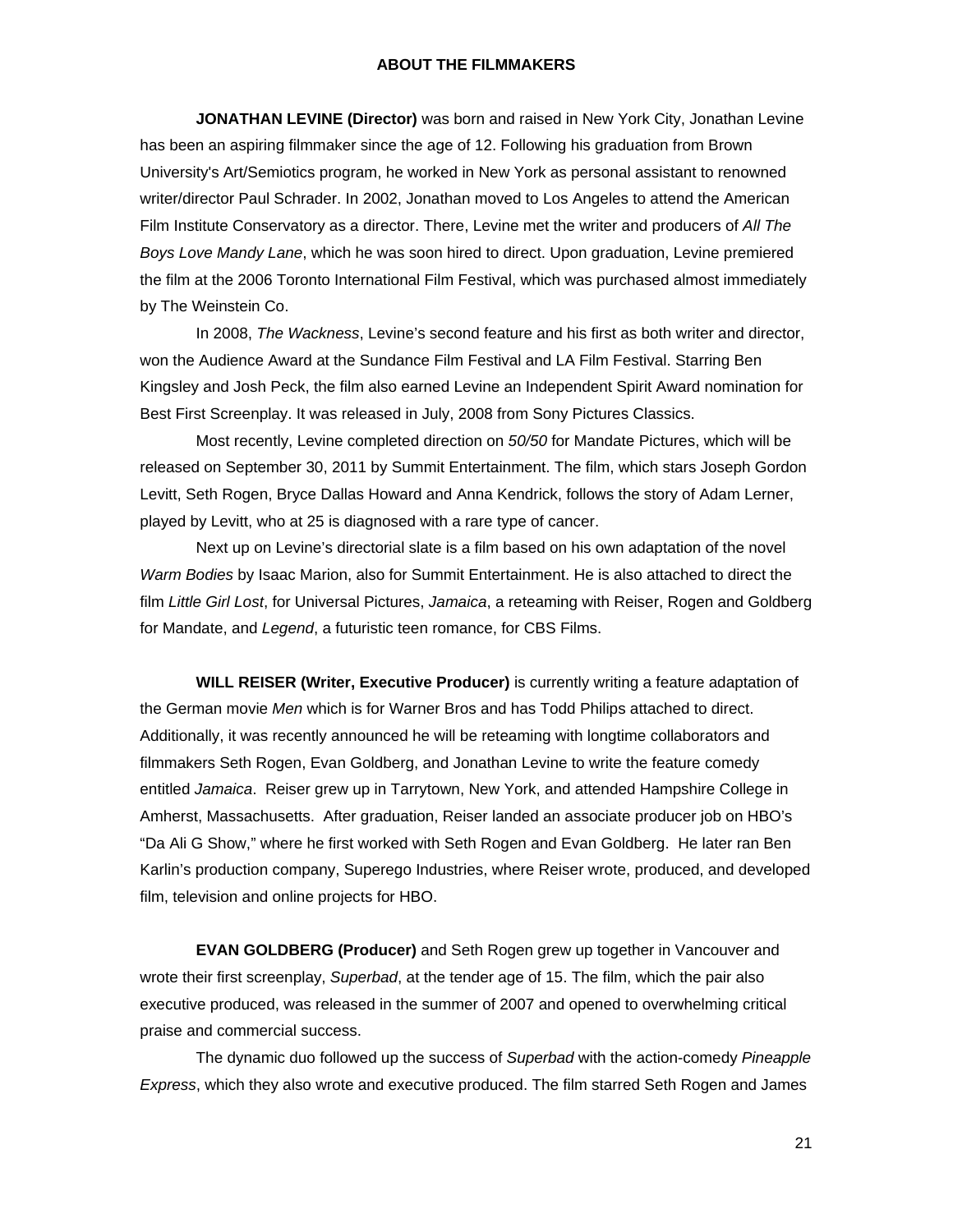Franco and was directed by David Gordon Green.

Goldberg and Rogen also executive produced the smash hit *Knocked Up*. Written and directed by Judd Apatow with stars Rogen, Katherine Heigl, Leslie Mann and Paul Rudd, *Knocked Up* tallied more than \$148 million in domestic box-office receipts. Most recently, Goldberg and Rogen executive produced *The Green Hornet*, an action film directed by Michel Gondry, and Judd Apatow's *Funny People*.

For the small screen, Goldberg and Rogen penned an episode of "The Simpsons" that aired in 2009, "Homer the Whopper."

Goldberg began his career as a writer on Sacha Baron Cohen's cult favorite "Da Ali G Show," which aired on HBO. The series spun off the hit comedy feature *Borat* and Cohen's follow-up, *Bruno.*

 **BEN KARLIN (Producer)** began his career as a writer and then editor of The Onion. From 1999 to 2006, he served as head writer and executive producer of "The Daily Show with Jon Stewart," winning nine Emmy Awards and two Peabody Awards. In 2005, he co-created "The Colbert Report" and served as executive producer on the series.

 Karlin edited the humor anthology "Things I've Learned from Women Who Dumped Me." He also co-wrote and co-edited the New York Times' No. 1 bestseller America: The Book, winning the Thurber Prize for American Humor.

 He is currently a writer and producer on ABC's "Modern Family." His next film, the comedy "A.C.O.D." shoots in March.

**NATHAN KAHANE (Executive Producer)** is partner and one of the original founders of Mandate Pictures. Having served as an executive producer on more than 25 films in his career, Kahane has been a creative force and an integral component behind the growth of the company. In his role as President of Mandate, Kahane oversees the development and production of Mandate's growing feature slate, nurtures relationships with high-level talent and filmmakers, and has developed a unique ability to put together successful winning business models behind compelling films.

Kahane's commitment to producing quality films at 'independent' budgets has generated success for the company with movies that have crushed at the box office, as well as launched franchises such as the *Harold & Kumar* and *The Grudge* series. While at Mandate, Kahane has successfully overseen the financing, development and production of exceptional and distinct films such as Academy Award®-winning (Best Original Screenplay, written by Diablo Cody) \$227 million world-wide box-office sensation *Juno* released by Fox Searchlight in 2007, and the critical darling *Stranger Than Fiction* released by Sony Pictures in 2006. Most recently, he has served as an executive producer on films including *Young Adult*, an original screenplay from Academy-Award® winner Diablo Cody, directed by Jason Reitman and starring Charlize Theron; *LOL*, a remake of the French box office hit*,* from writer/director Lisa Azuelos, starring Miley Cyrus and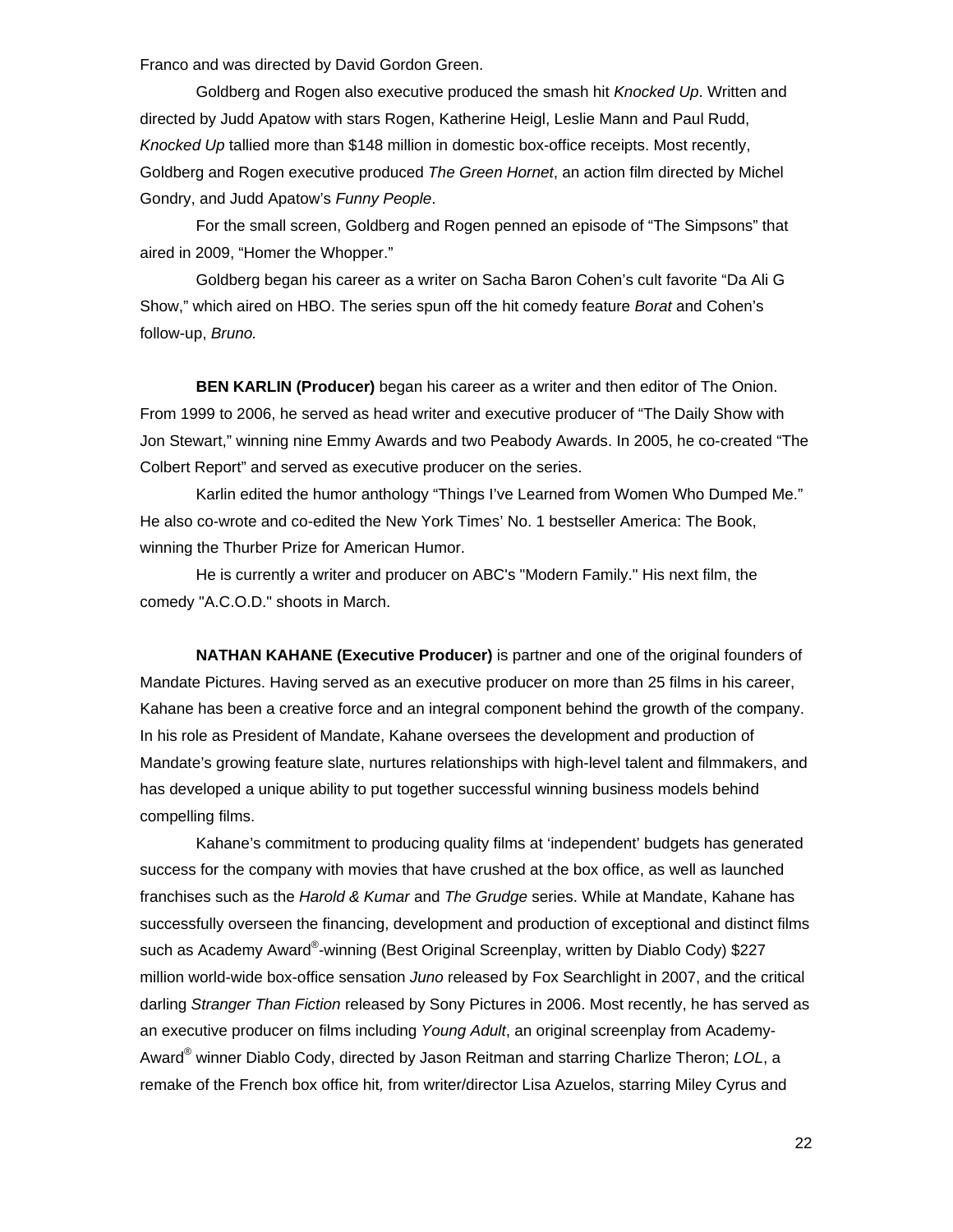Demi Moore; *The Switch,* starring Jennifer Aniston and Jason Bateman; Drew Barrymore's directorial debut *Whip It*; and *Nick and Norah's Infinite Playlist*, directed by Peter Sollett. He served as a producer on Rogue Pictures' *The Strangers*; and on *Harold & Kumar Go to White Castle*, its sequel *Harold & Kumar Escape From Guantanamo Bay;* and the third installment *A Very Harold & Kumar 3D Christmas*, which will be released by Warner Bros. in November 2011.

Kahane is currently shepherding Mandate's diverse production and development slate which includes a romantic comedy *Seeking A Friend For The End Of The World,* starring Steve Carell and Keira Knightley to be released by Focus Features in 2012; *Great Hope Springs,* a comedy directed by David Frankel, starring Academy-Award® winning Meryl Streep, Tommy Lee Jones and Steve Carell to be released by Sony Pictures in 2012; *The Low Self Esteem of Lizzie Gillespie*, a romantic comedy written by Brent Forrester and Mindy Kaling; *My Dinner with Hervé,* written and directed by Sacha Gervasi; a remake of the highly-acclaimed South Korean film *Old Boy,* to be directed by Spike Lee; *Jamaica*, a comedy which reunites the *50/50* team of Will Reiser, Seth Rogen, Evan Goldberg and Jonathan Levine; and *Lamb of God,* written by Diablo Cody which will mark her feature directorial debut.

Kahane previously headed the development and acquisition of feature films for the LAbased Senator International. Prior to joining Senator International, he co-headed the development and production slate for Mark Canton's production company, The Canton Company (housed at Warner Bros.), where he was Executive Vice President of Production. Kahane is a graduate of the Haas School of Business at the University of California, Berkeley, and began his entertainment career in the agent training program at ICM.

 **SHAWN WILLIAMSON (Line Producer)** is a partner and producer at Brightlight Pictures and has been producing films and television for the last 25 years. Shawn's producing credits include *White Noise*, *Fifty Dead Men Walking*, *88 Minutes*, *Wicker Man*, *Gunless*, *In the Name of the King: A Dungeon Siege Tale* and *Edison*. Shawn Executive Produced *Apollo 18*, *Frankie and Alice* and the television series "The Guard." Recently Shawn line produced the features *The Possession*, *50/50* and *Passengers* among many more. Shawn is currently Executive Producing *The Company You Keep* with Voltage Pictures, directed by Robert Redford.

 Shawn chairs the City of Vancouver Industry Film Task force and the board of the Whistler Film Festival. He sits on boards for the Leo Awards, Capilano University Film Advisory, the BC Film Commission Advisory Committee and Vancouver Theatresports league. Shawn has received several awards including: multiple Leo Awards for best picture, The Canadian film and Television Production Association Entrepreneur of the Year Award in 2006 (for Brightlight Pictures Inc.), and Business Vancouver's 40 under 40 Award in 2004.

 **JAMES WEAVER (Associate Producer)** is Vice President of Development for Point Grey, Seth Rogen and Evan Goldberg's production company. Current feature projects include *Townies, Jamaica, The Interview* and *Jay and Seth vs. the Apocalypse*.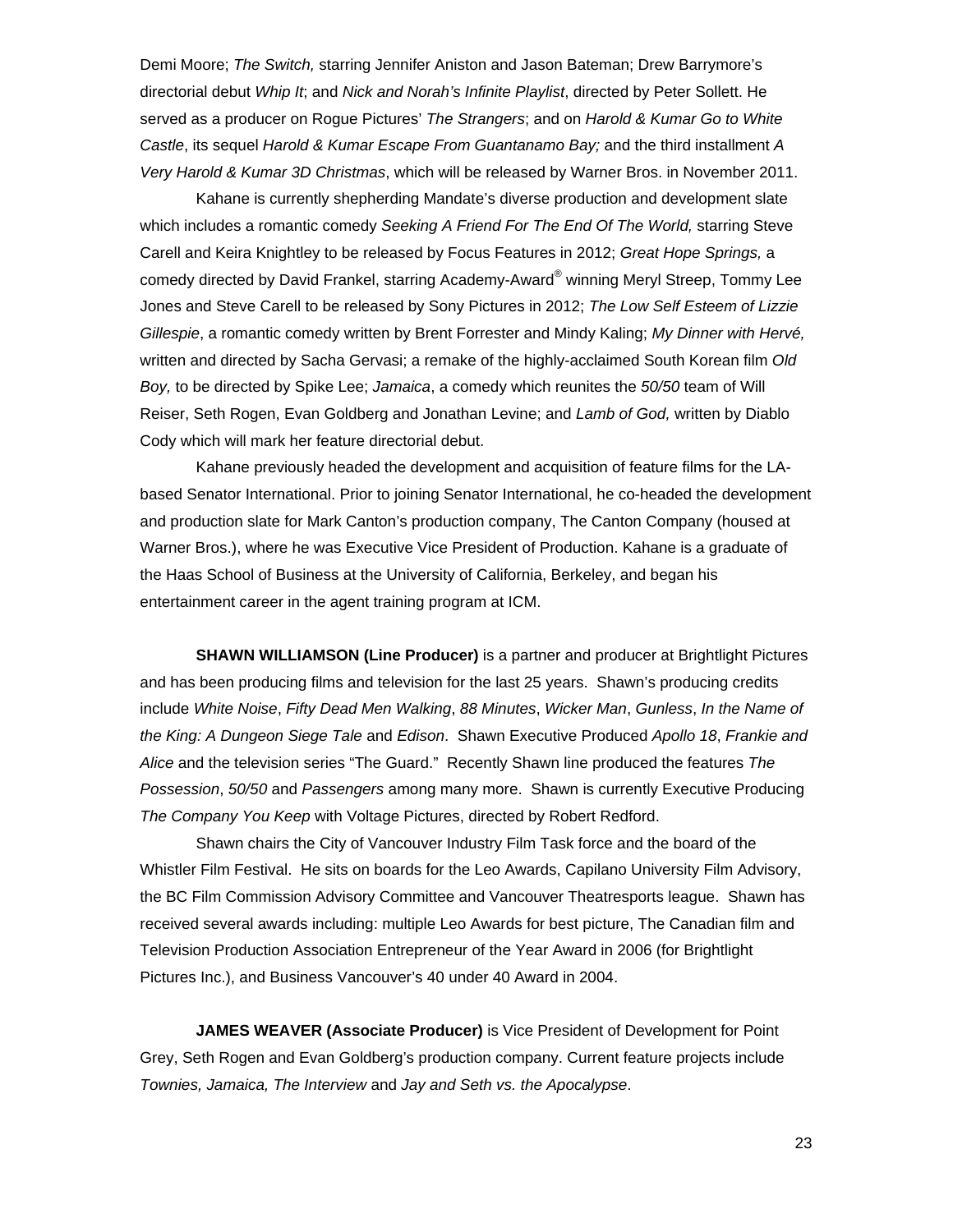Weaver first met Rogen and Goldberg while working at United Talent Agency (UTA). He went on to join their team as an assistant on the feature films *Funny People* and *The Green Hornet*.

 Weaver grew up in New York City. He pursued Latin American studies at Union College in upstate New York and worked in advertising before turning his hand to film. He currently lives in Los Angeles.

 **KYLE HUNTER (Associate Producer)** and his writing partner, Ariel Shaffir, most recently wrote Camp Sawyer, a feature screenplay optioned by Paramount. Hunter grew up in Vancouver with Seth Rogen and Evan Goldberg. He and Shaffir are currently developing two screenplays with their old friends.

Hunter studied psychology and film at the University of British Columbia in Vancouver. In addition to his writing career, he has served as a story editor on several film and television projects. He currently lives in Vancouver.

**ARIEL SHAFFIR (Associate Producer)** and writing partner Kyle Hunter most recently wrote *Camp Sawyer*, a feature screenplay optioned by Paramount.

Shaffir grew up in Dundas, Ontario. He met Hunter and Evan Goldberg in Montreal, while studying at McGill University. Shaffir and Hunter are currently developing two screenplays with Goldberg and Seth Rogen.

In addition to his writing career, Shaffir has also served as a story editor on several film and television projects. He currently lives in Toronto.

 **ANNIE SPITZ (Production Designer)** is a graduate of the University of Michigan, where she studied film and history. Spitz went on to study at the American Film Institute in Los Angeles, where she got her start designing classmates' projects.

 In 2008, Spitz's first collaboration with director Jonathan Levine, *The Wackness*, won the Audience Award at the Sundance Film Festival. Shortly thereafter, Spitz designed her first studio film, *Cyrus*, directed by the Duplass brothers and starring John C. Reilly, Jonah Hill and Marisa Tomei.

 In 2010, Spitz was featured in Variety's"Up Next: Masters of their Craft," a select list of top next-generation filmmakers. Her most recent film is "Imogene" starring Kristen Wiig, Annette Bening, and Matt Dillon, currently shooting in New York.

**TERRY STACEY (Director of Photography)** has served as cinematographer on recent films such as Lasse Hallström's *Dear John*, Michael Cuesta's *Tell Tale*, Greg Mottola's *Adventureland* and Michael Dowse's *Take Me Home Tonight*.

After studying at the University of Manchester in England, Stacey headed to New York City in the early '80s to work as a still photographer and musician. There, he worked at The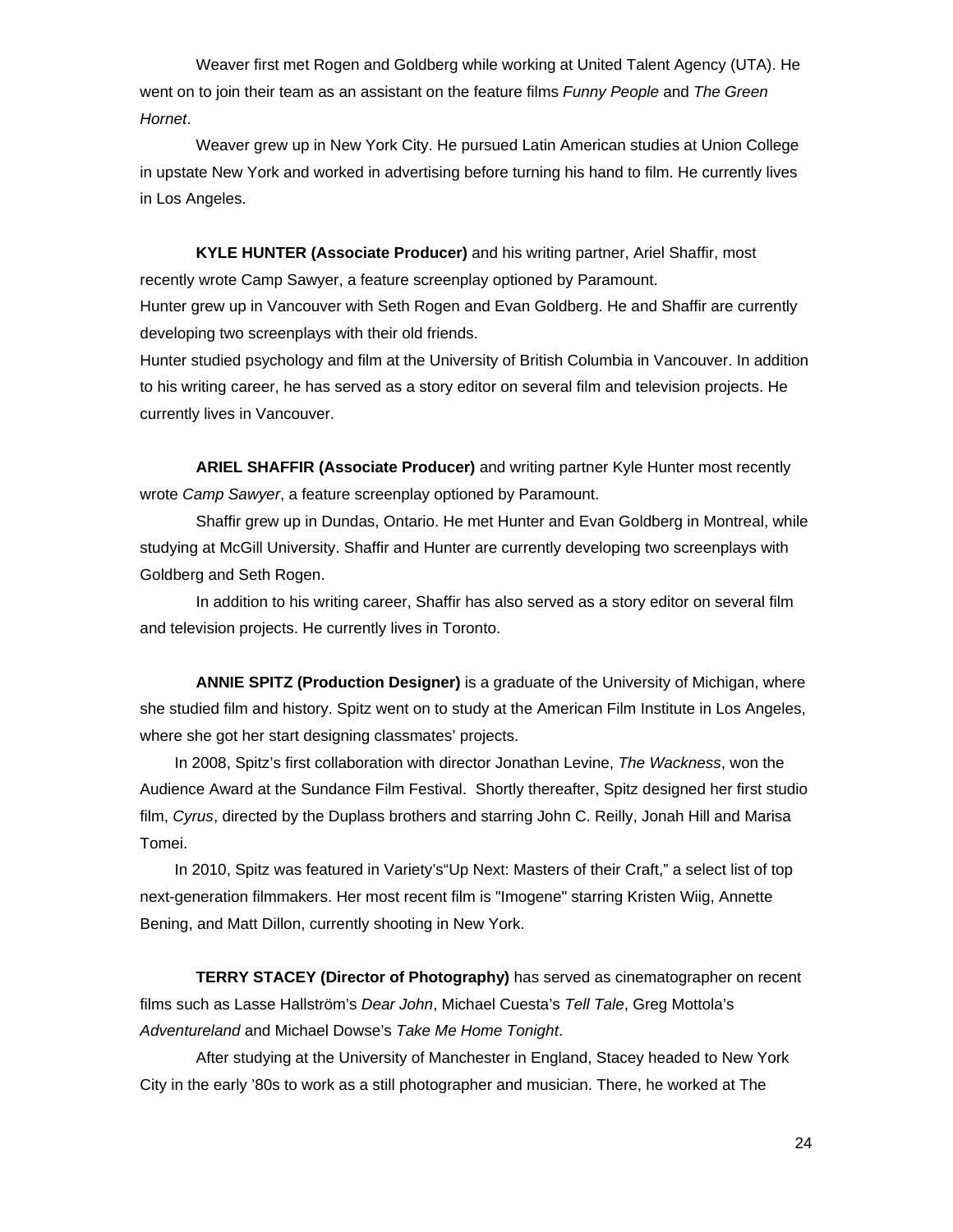Collective for the Living Cinema, shooting and editing Super 8 shorts and experimenting in the music video arena.

After traveling through South America with his 16mm Bolex, Stacey returned to England to work as a documentary cameraman. He would journey from India to Iceland for various productions before finding his way back to New York City. There, he shot features in an era of true independent film, working with production companies such as Good Machine and IFC Films. These credits include *Love God*, *Spring Forward*, *Dream Catcher*, *Jump Trick*, *Just a Kiss*, *The Laramie Project*, *World Traveler*, *Things Behind the Sun*, *Wendigo* and *Happy Accidents*.

Over the years, Stacey has written and directed many of his own short films, including *Bad Liver and Broken Heart*, starring Sam Rockwell, which was selected to the Berlin Film Festival in 1995.

 **CARLA HETLAND (Costume Designer)** won a Leo Award for designing costumes for *In the Name of the King*, a medieval epic starring Jason Statham and Leelee Sobieski. Other film credits include *The Butterfly Effect*, *Out Cold*, *Bad Faith*, *Café Romeo*, *Friday the 13th Part VIII: Jason Takes Manhattan* and made-for-television movies such as "Saving Milly," "DC Sniper: 23 Days of Fear," "Personally Yours," "Miracle on the Mountain: The Kincaid Family Story," "Fatal Error" and "Don't Look Down."

 Hetland began her career in the costume department on films such as *Unforgiven*, *Seven Years in Tibet*, *The 13th Warrior* and *Double Jeopardy*.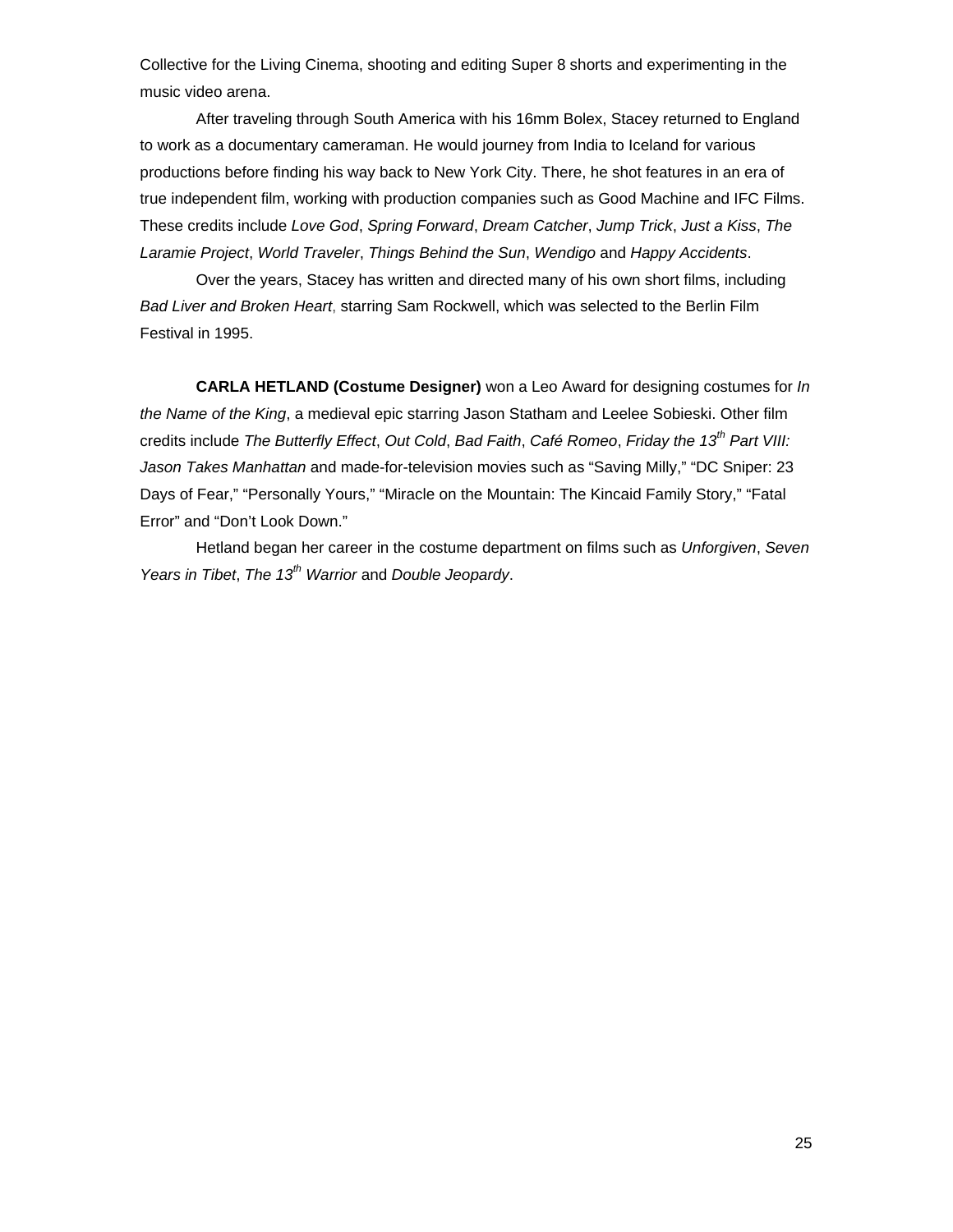Summit Entertainment presents

In association with Mandate Pictures

a Point Grey production

Joseph Gordon-Levitt

Seth Rogen

"50-50"

Anna Kendrick

Bryce Dallas Howard

Philip Baker Hall

Serge Houde Andrew Airlie Matt Frewer

Peter Kelamis Jessica Parker Kennedy

and Anjelica Huston

Casting by Francine Maisler, CSA

Music by Michael Giacchino

Music Supervisors Jim Black Gabe Hilfer

Co-Producers Nicole Brown Kelli Konop Tendo Nagenda

Costume Designer Carla Hetland

> Film Editor Zene Baker

Production Designer Annie Spitz

Director of Photography Terry Stacey, ASC

> Line Producer Shawn Williamson

Executive Producers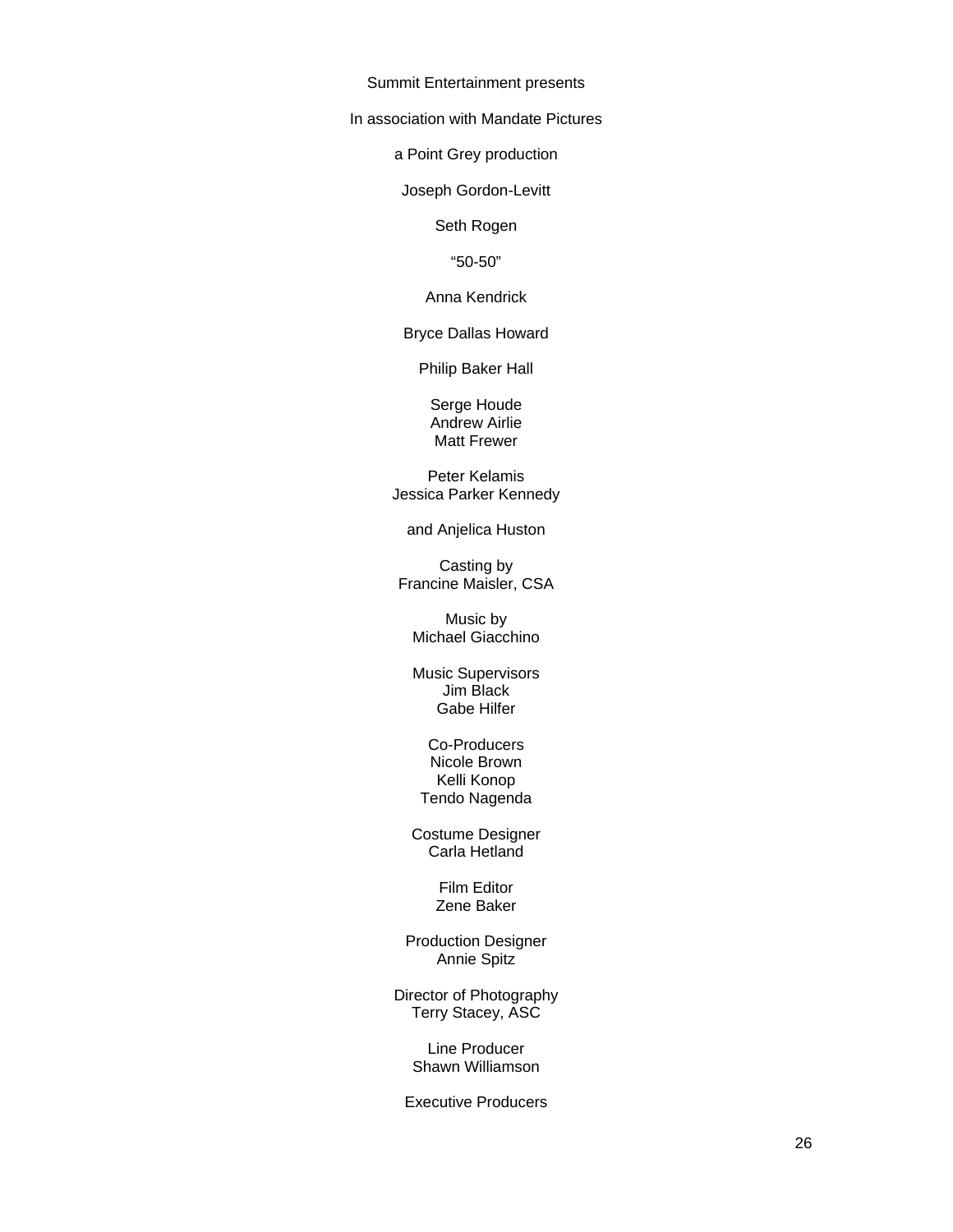Nathan Kahane Will Reiser

Produced by Evan Goldberg Seth Rogen Ben Karlin

> Written by Will Reiser

Directed by Jonathan Levine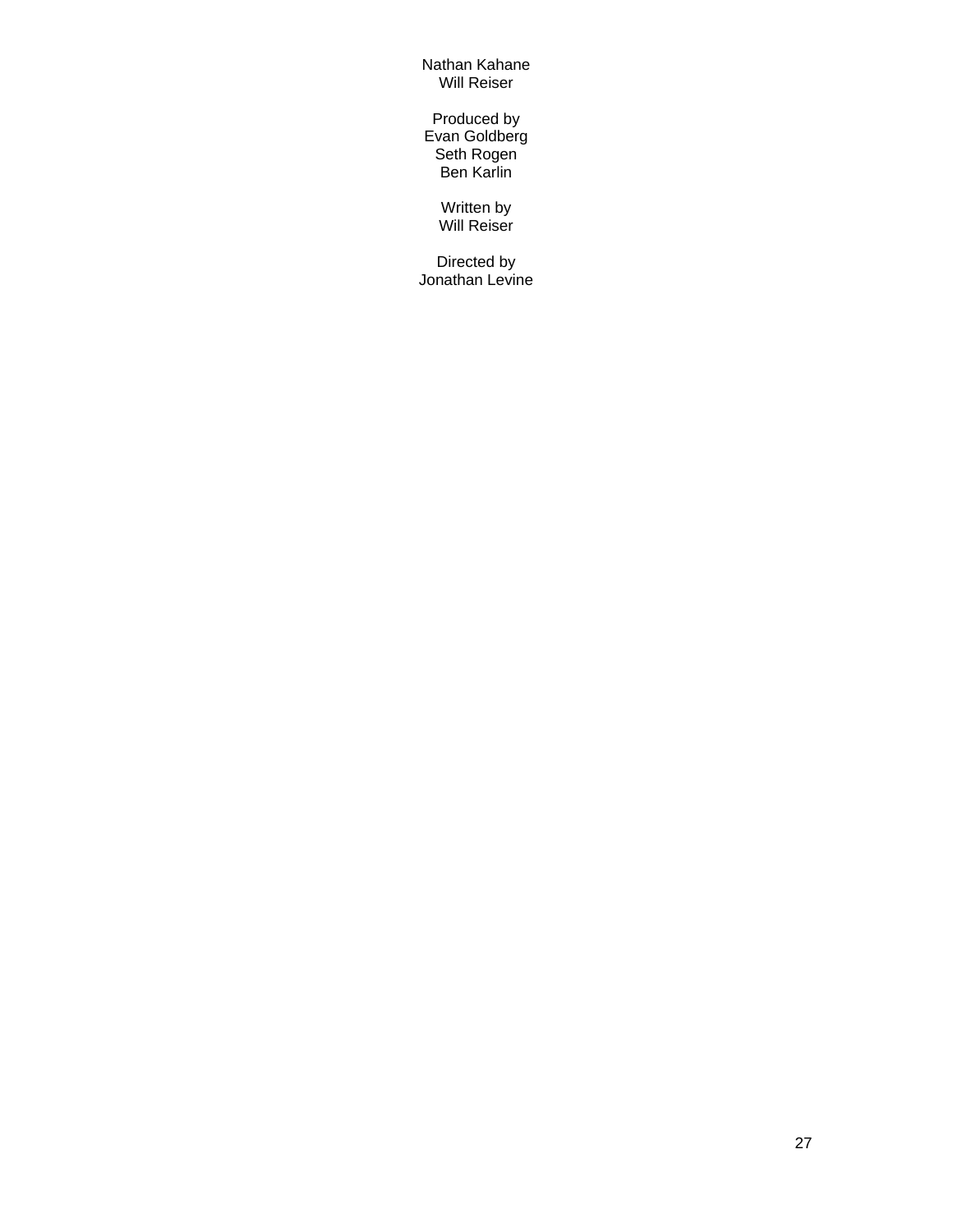# **CAST**

| ADAM                         |                        | Joseph Gordon-Levitt          |
|------------------------------|------------------------|-------------------------------|
| <b>KYLE</b>                  | Seth Rogen             |                               |
| <b>KATHERINE</b>             | Anna Kendrick          |                               |
| <b>RACHAEL</b>               |                        | <b>Bryce Dallas Howard</b>    |
| <b>DIANE</b>                 | Anjelica Huston        |                               |
| <b>RICHARD</b>               | Serge Houde            |                               |
| DR. ROSS                     | <b>Andrew Airlie</b>   |                               |
| <b>MITCH</b>                 | <b>Matt Frewer</b>     |                               |
| ALAN                         |                        | Philip Baker Hall             |
| DR. WALDERSON                |                        | Donna Yamamoto                |
| <b>SUSAN</b>                 |                        | Sugar Lyn Beard               |
| DR. LEE                      | Yee Jee Tso            |                               |
| <b>JENNY</b>                 | Sarah Smyth            |                               |
|                              | Peter Kelamis          |                               |
| <b>PHIL</b>                  |                        |                               |
| <b>JACKIE</b>                |                        | Jessica Parker Kennedy        |
| DR. PHILLIPS                 | Daniel Bacon           |                               |
| <b>BERNIE</b>                |                        | P. Lynn Johnson               |
| <b>CLAIRE</b>                | Laura Bertram          |                               |
| TED                          | <b>Matty Finochio</b>  |                               |
| AGABELLE LOOGENBURGEN        |                        | Luisa D'Oliveira              |
| <b>NURSE STEWART</b>         | Veena Sood             |                               |
| CUTE GUY WITH DREADS         | Jason Vaisvila         |                               |
| <b>MINISTER</b>              |                        | <b>Brent Sheppard</b>         |
| <b>ALLISON</b>               |                        | Marie Avgeropoulos            |
| <b>BARTENDER</b>             |                        | Adrian McMorran               |
| <b>FRIENDLY NURSE</b>        |                        | Stephanie Belding             |
| <b>ATTRACTIVE WOMAN #2</b>   | Andrea Brooks          |                               |
| <b>JOE</b>                   | Ryan W. Smith          |                               |
| <b>NURSE SCOTT</b>           |                        | Karen van Blankenstein        |
| <b>GEORGE</b>                |                        | William 'BIGSLEEPS' Stewart   |
| ELDERLY FEMALE CHEMO PATIENT | <b>Bonnie Bollivar</b> |                               |
| <b>PRETTY GIRL</b>           | <b>Beatrice Ilg</b>    |                               |
| MOTHER ON THE BUS            | <b>Chilton Crane</b>   |                               |
| YOUNG PERSON ON THE BUS      |                        | Amitai Marmorstein            |
| <b>BODIE</b>                 |                        | Lauren A. Miller              |
| GREG                         | <b>Will Reiser</b>     |                               |
| THOM THE PATIENT             |                        | Richard C. Burton             |
|                              |                        |                               |
| <b>HOSPITAL TECH</b>         | <b>Neil Corbett</b>    |                               |
| <b>ART GALLERY PATRON</b>    | Karolina Sabat         |                               |
| ART GALLERY PATRON           |                        | Christopher De Schuster       |
| <b>BAR GIRL</b>              |                        | Susan McLellan                |
| MARLOW THE WONDERDOG         | Himself                |                               |
| <b>SKELETOR</b>              | Denver                 |                               |
|                              | William                |                               |
| <b>Stunt Coordinator</b>     | Scott Ateah            |                               |
|                              |                        |                               |
| <b>Stunts</b>                | Ed Anders              |                               |
|                              | Dan Redford            |                               |
|                              |                        | <b>Brett Armstrong</b>        |
|                              |                        | Owen Walstrom                 |
|                              |                        |                               |
| <b>Associate Producers</b>   |                        | James Weaver<br>Ariel Shaffir |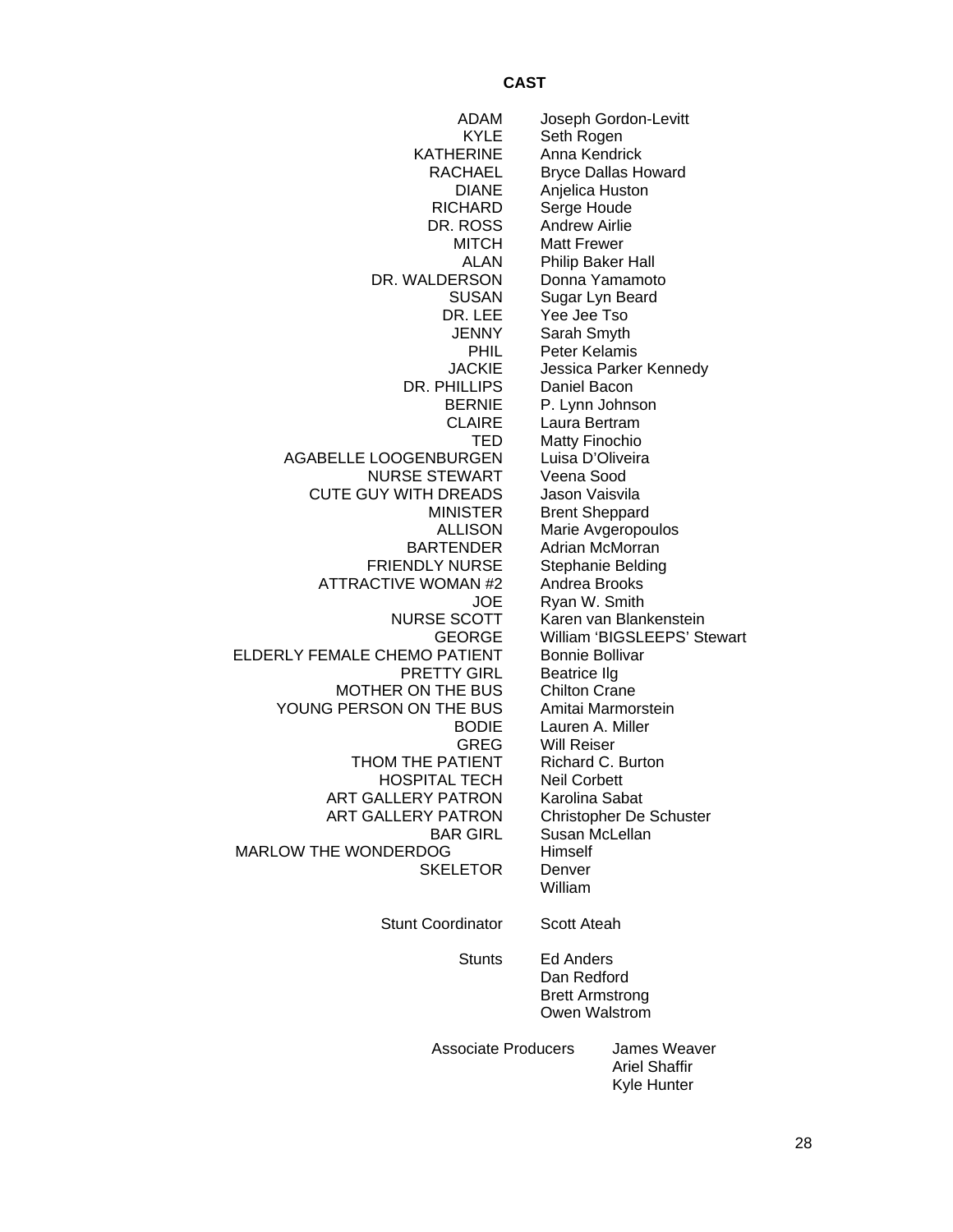| <b>Post Production Supervisor</b>                                             | Nancy Kirhoffer                                            |
|-------------------------------------------------------------------------------|------------------------------------------------------------|
| <b>Art Director</b><br><b>Set Decorator</b><br><b>Assistant Set Decorator</b> | Ross Dempster<br><b>Shane Vieau</b><br>Sergio Lavilla      |
| <b>Third Assistant Director</b>                                               | Haylee                                                     |
| <b>Trainee Assistant Director</b>                                             | Thompson<br><b>Iris Torres</b>                             |
| A-Camera/Steadicam Operator<br><b>First Assistant A-Camera</b>                | Peter Wilke<br>Kieran<br><b>Humphries</b>                  |
| Second Assistant A-Camera                                                     | Thomas                                                     |
| <b>B-Camera Operator</b>                                                      | Yardley<br>Scott<br>MacDonald                              |
| <b>First Assistant B-Camera</b><br>Second Assistant B-Camera                  | David Lourie<br>Adriene Wyse                               |
| Camera Loader<br>Camera Trainee                                               | Carrie Wilson<br><b>Mike Sharkey</b>                       |
| <b>Script Supervisor</b>                                                      | Stephanie<br>Rossel                                        |
| Sound Mixer                                                                   | Shane<br>Connelly                                          |
| <b>Boom Operator</b><br><b>Sound Utility</b>                                  | Chris Higgins<br>Darryl Marko                              |
| Assistant Costume Designer                                                    | Michelle<br>Hunter                                         |
| <b>Wardrobe Supervisor</b><br>Costumer                                        | Jeffrey Fayle<br><b>Summer Eves</b>                        |
| <b>Makeup Department Head</b>                                                 | Monica<br>Huppert                                          |
| Key Makeup Artist<br>Hair Department Head<br>Key Hair Stylist                 | Tanya Hudson<br>Debra Wiebe<br>Andrea<br>Simpson           |
| <b>Assistant Hair Stylist</b>                                                 | Cindy L.<br>Larsen                                         |
| <b>First Assistant Editor</b>                                                 | Michael A.<br>Webber                                       |
| <b>Editorial Production Assistant</b>                                         | Connor<br>Cummins                                          |
| <b>Post Production Coordinator</b>                                            | David<br>Townsend                                          |
| <b>Best Boy Electric</b><br><b>Company Electrics</b>                          | <b>Niall Fraser</b><br><b>Shawn Milsted</b><br>Dana Wutzke |
| <b>Genny Operator</b>                                                         | Jason Weir<br>Robert L.<br>Redford                         |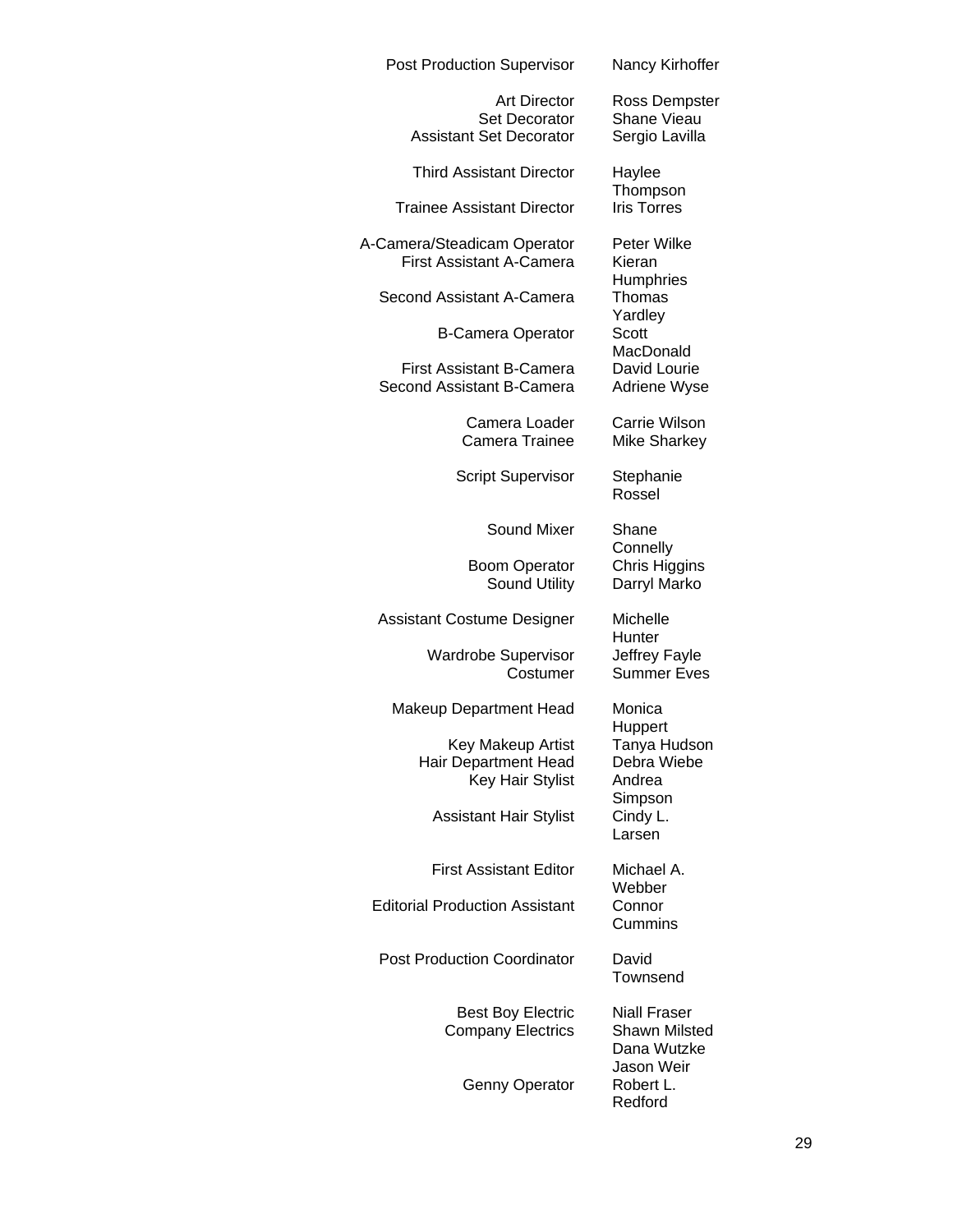| Gaffer                                                                                  | Stuart<br>Haggerty                                                                                                   |                                                       |
|-----------------------------------------------------------------------------------------|----------------------------------------------------------------------------------------------------------------------|-------------------------------------------------------|
| <b>Rigging Gaffer</b>                                                                   | Sean<br>Oxenbury                                                                                                     |                                                       |
| Key Grip<br><b>Best Boy Grip</b><br>Dolly Grip<br>Leadman Setup<br><b>Company Grips</b> | <b>Tony Whiteside</b><br>Dean Reca<br>Russell<br>Hawkes<br><b>Robert Little</b><br>Drew David<br><b>Glen Hawkins</b> | James Vinblad<br>Chris Bamford                        |
|                                                                                         | James Salberg                                                                                                        | <b>Bill Flanagan</b><br>David Cameron                 |
| Key Rigging Grip                                                                        | <b>Curt Griebel</b>                                                                                                  |                                                       |
| <b>Property Master</b><br><b>Assistant Property Masters</b>                             | David Dowling<br><b>Spencer Louttit</b><br><b>Wesley Hamby</b><br>D. Martin Myatt                                    |                                                       |
| Clearances & Product Placement                                                          | Alana Murray                                                                                                         |                                                       |
| <b>Special Effects Coordinator</b><br><b>Best Boy Special Effects</b>                   | <b>Jak Osmond</b><br>Lance Smith                                                                                     |                                                       |
| <b>Production Coordinator</b>                                                           | Moira<br>Perlmutter                                                                                                  |                                                       |
| <b>Travel Coordinator</b><br>Second Assistant Coordinator                               | Melissa Barrie<br>Kimball<br>Jansma                                                                                  |                                                       |
| Key Office Production Assistant                                                         | Jessica Hoyles                                                                                                       |                                                       |
| Key Location Production Assistants                                                      | Mike<br>Bogdanovic<br>Ken Poole<br><b>Claude Pavel</b>                                                               |                                                       |
| Assistants to Mr. Kahane                                                                | Kate Checchi<br>Samantha<br><b>McClellan</b>                                                                         |                                                       |
| Assistant to Ms. Konop                                                                  | Lendi Slover                                                                                                         |                                                       |
| Assistant to Ms. Brown                                                                  | Aaron<br>Ensweiler                                                                                                   |                                                       |
| Assistant to Mr. Goldberg                                                               | Theodore<br><b>Bressman</b>                                                                                          |                                                       |
| Assistant to Mr. Williamson                                                             | Margo                                                                                                                |                                                       |
| Assistant to Mr. Nagenda                                                                | MacPherson<br>Crystal<br>Wiggins                                                                                     |                                                       |
| Assistant to Ms. Huston<br><b>Production Assistants</b>                                 | Jaclyn Bashoff<br>Sue Norman<br>Sean Burke<br>Mary Beth<br>Schlam                                                    | Katie Kreter<br>Laura Taylor<br><b>Tara Armstrong</b> |

Lead Set Dresser Chris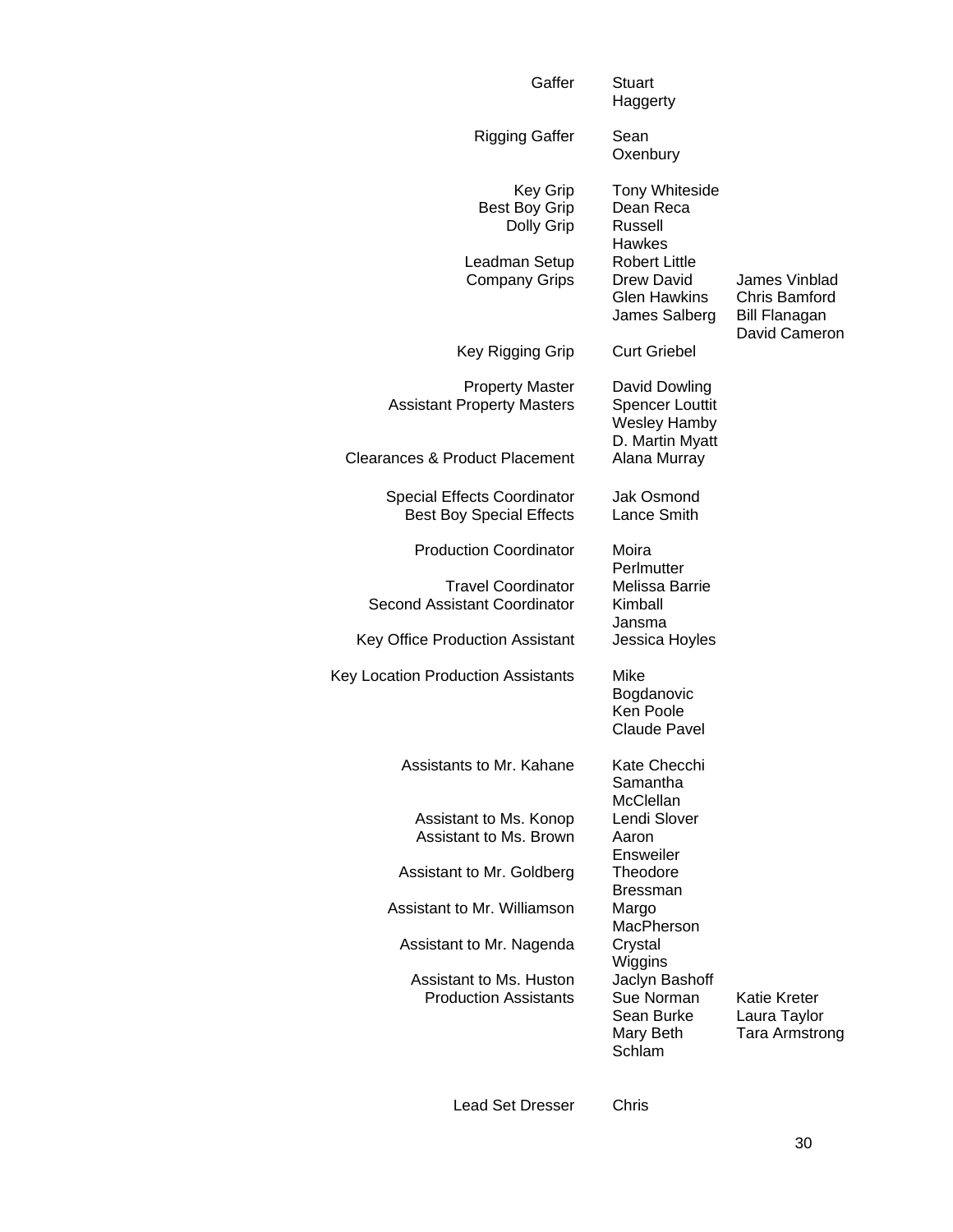Set Dec Buyer Elizabeth On Set Dresser Brennan Set Dressers Mike Church

Rosamond Roberts **Wauters**  Elena Dresser Richard M. **Connelly** 

Post Production Sound Service by Wildfire Post

Re-Recording Mixer Gary C. Bourgeois

Supervising Sound Editor **Robert C. Jackson** 

Sound Effects Editor **David Esparza** Assistant Sound Editor **Callie Thurman** 

ADR Recordist Wade Barnett

ADR Voice Casting **Barbara Harris** 

Visual Effects Provided by Wildfire Visual Effects Visual Effects Supervisor **Dottie Starling** Visual Effects Producer Lauren Ritchie Visual Effects Coordinator **Elbert Irving IV** Visual Effects Compositors **Kyle Gray** 

Digital Intermediate and Opticals by Technicolor Digital Intermediates

Digital Film Colorist Tony Dustin Digital Intermediate Producers **Gregg Schaublin** 

Digital Intermediate Editors Jay Harada

Digital Intermediate Manager **James Cowan** Imaging Technicians Floyd A. Burks

Systems Administrator Michael Shapcotte

Deluxe Color Timer George Chavez

Main Titles Designed By NUNCLE End Titles By Scarlet Letters

**Construction Coordinator Jesse Joslin** 

Paint Coordinator **Sean Lavoie** 

Foley Editor **Brian Dunlop** ADR Mixers Travis MacKay Wendy Czajkowsky Mix Recordist Timothy Limer Foley Artist **Ellen Heuer** Foley Mixer **Josh Reinhardt** 

Caleb Owens

 A Technicolor Company Technicolor Creative Services, Hollywood and Vancouver

 Jonas Young Bob Schneider Scott Drost John Flores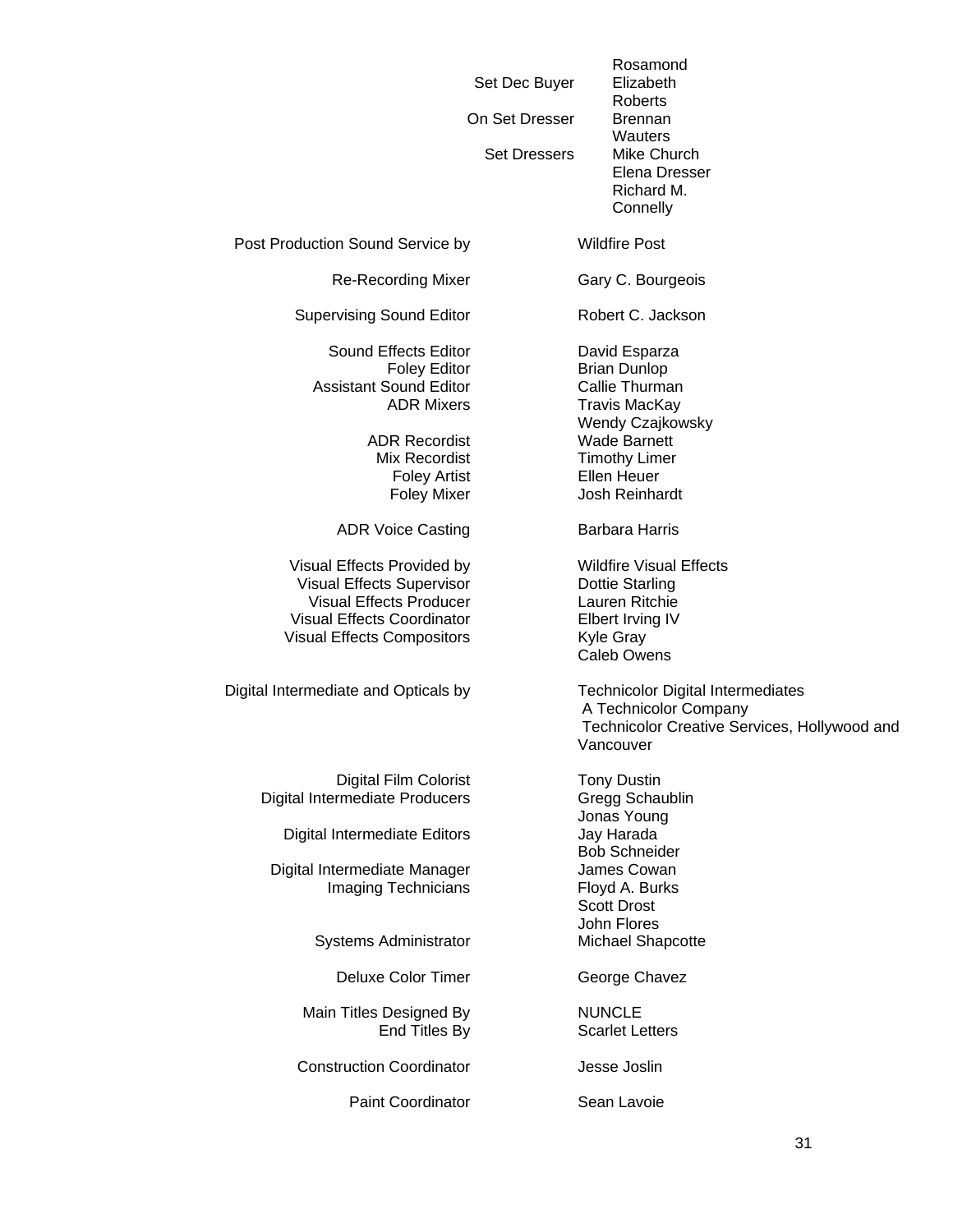| <b>Head Greensman</b><br>Lead Greensman                                                                                                                    | Dylan Dowd<br>Sarah Smith                                                                                                                                                                                                            |
|------------------------------------------------------------------------------------------------------------------------------------------------------------|--------------------------------------------------------------------------------------------------------------------------------------------------------------------------------------------------------------------------------------|
| <b>Location Manager</b><br><b>Assistant Location Manager</b><br><b>Trainee Assistant Location Manager</b>                                                  | <b>Terry Mackay</b><br>Rico Mielnicki<br><b>Ryan Mains</b>                                                                                                                                                                           |
| <b>Production Accountant</b><br><b>First Assistant Accountant</b><br><b>Payroll Accountants</b><br><b>Post Production Accountant</b>                       | <b>Susan Levens</b><br><b>Sydney LeClaire</b><br>Keely Johnson<br>Mary-Ellen Dale<br><b>Heather Tyler</b>                                                                                                                            |
| <b>Video Assist</b>                                                                                                                                        | <b>Andrew Pedley</b>                                                                                                                                                                                                                 |
| Unit Publicist                                                                                                                                             | Lorraine Jamison                                                                                                                                                                                                                     |
| Still Photographer                                                                                                                                         | Chris Helcermanas-Benge                                                                                                                                                                                                              |
| <b>Transportation Coordinator</b><br><b>Transportation Captain</b><br><b>Transportation Co-Captain</b><br><b>Picture Car Coordinator</b><br><b>Drivers</b> | David Halliday<br>Kelly Charlton<br><b>Bill Parsons</b><br>Gerry Forster<br>Ray Laine<br>Mike Godenir<br>John O'Toole<br>Scott Dean<br>Dave Busch<br><b>Barry MacDonald</b><br>Dave Henderson<br><b>Steve Muller</b><br>Kevin Kamron |
| Canadian Casting By                                                                                                                                        | Maureen Webb                                                                                                                                                                                                                         |
| <b>Canadian Casting Associate</b><br><b>Canadian Casting Assistant</b>                                                                                     | <b>Colleen Rogers</b><br><b>Carmen Amos</b>                                                                                                                                                                                          |
| - - -                                                                                                                                                      |                                                                                                                                                                                                                                      |

Extras Casting **Sandra-Ken Freeman**<br> **Sandra-Ken Ferreira**<br> **Doreen Ferreira** Extras Casting Assistants

First Aid /Craft Service Dory Vanderkuip

Catering provided by First Take Catering<br>Chef Soren Tambour Assistant Chefs **Joel McCooey** 

Animal Trainer **Dana Dube** 

Kendra Voth

Soren Tambour

Elsie Blaquera

## **ADDITIONAL PHOTOGRAPHY**

Second Assistant Director Trevor McWhinney

Third Assistant Director<br>
ainee Assistant Director<br>
William Leung Trainee Assistant Director

A-Camera/Steadicam Operator Bob Findlay<br>B-Camera Operator Fodd Elyzen B-Camera Operator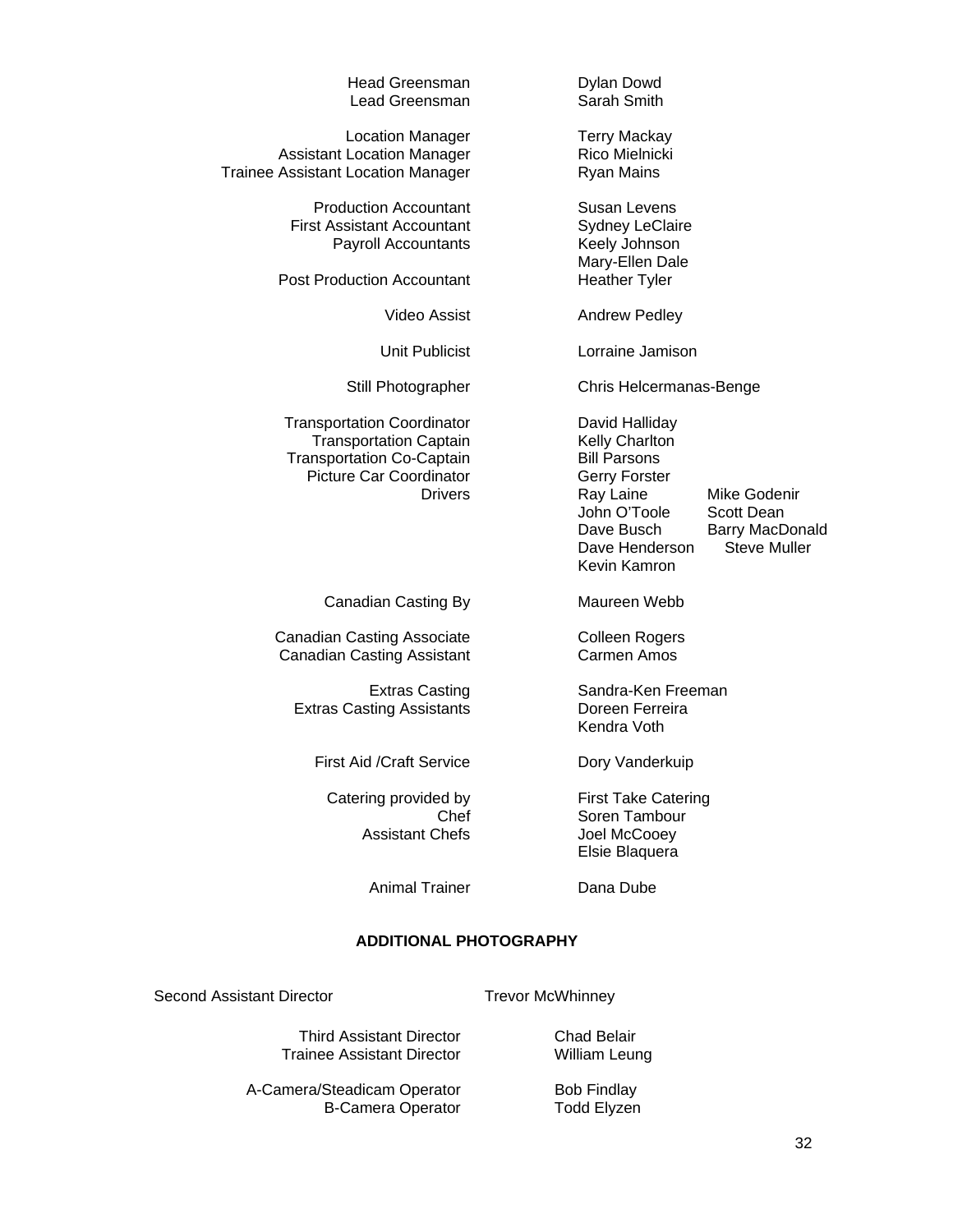First Assistant B-Camera Mark Cohen Second Assistant B-Camera **Leigh Jenkins** 

Boom Operator **Jim Lacamell** 

Assistant Costume Designer Susan Delaval Set Supervisor Steve Oben Truck Costumer Sue MacLean

Hair Department Head Sanna Seppanen Key Hair Stylist **Marnie Wong** 

Best Boy Electric **Jeff Harvey** 

Company Grips **Ryan Cox** 

On Set Dresser **Jeff Davies** 

Assistant Location Manager Alix Falkiner

Key Location Production Assistants **Conrad Jenzen** 

Greens Best Boy **Darren Moore** 

Production Accountant Sean Seguin<br>
Sean Seguin St Assistant Accountant First Assistant Accountant

Extras Casting Assistant Chelsea Strand

First Aid Craft Service Reba Conger-Szabo

Transportation Coordinator **Brian Whitlock** Transportation Captain **Gerry Forster** Transportation Co-Captain **Curt Martell** Star Wagon Driver Bill Crivello

Orchestra Conductor **David Sabee** Musician Contractor Simon James

Camera Loader **Aki Shigematsu** 

Script Supervisor **Deirdre De Butler** 

Sound Mixer Bill Skinner Sound Utility Cameron Foodikoff

Key Makeup Artist Michelle Hrescak

Gaffer Simon Hunt Genny Operator Murray Chysyk

Key Grip Vincent Phillips Best Boy Grip Steve Larsen Dolly Grip Dave "Dibby" Dibdin Tyler Olsen Rick Podd

Shauna Michell

Cast Driver **Laurie Matheson** 

Catering provided by Nin Rai / Truffles Fine Food Chef Jim Moffat

Music Editor **Stephen M. Davis, MPSE** Music Editor Assistant **Alexandra Apostolakis**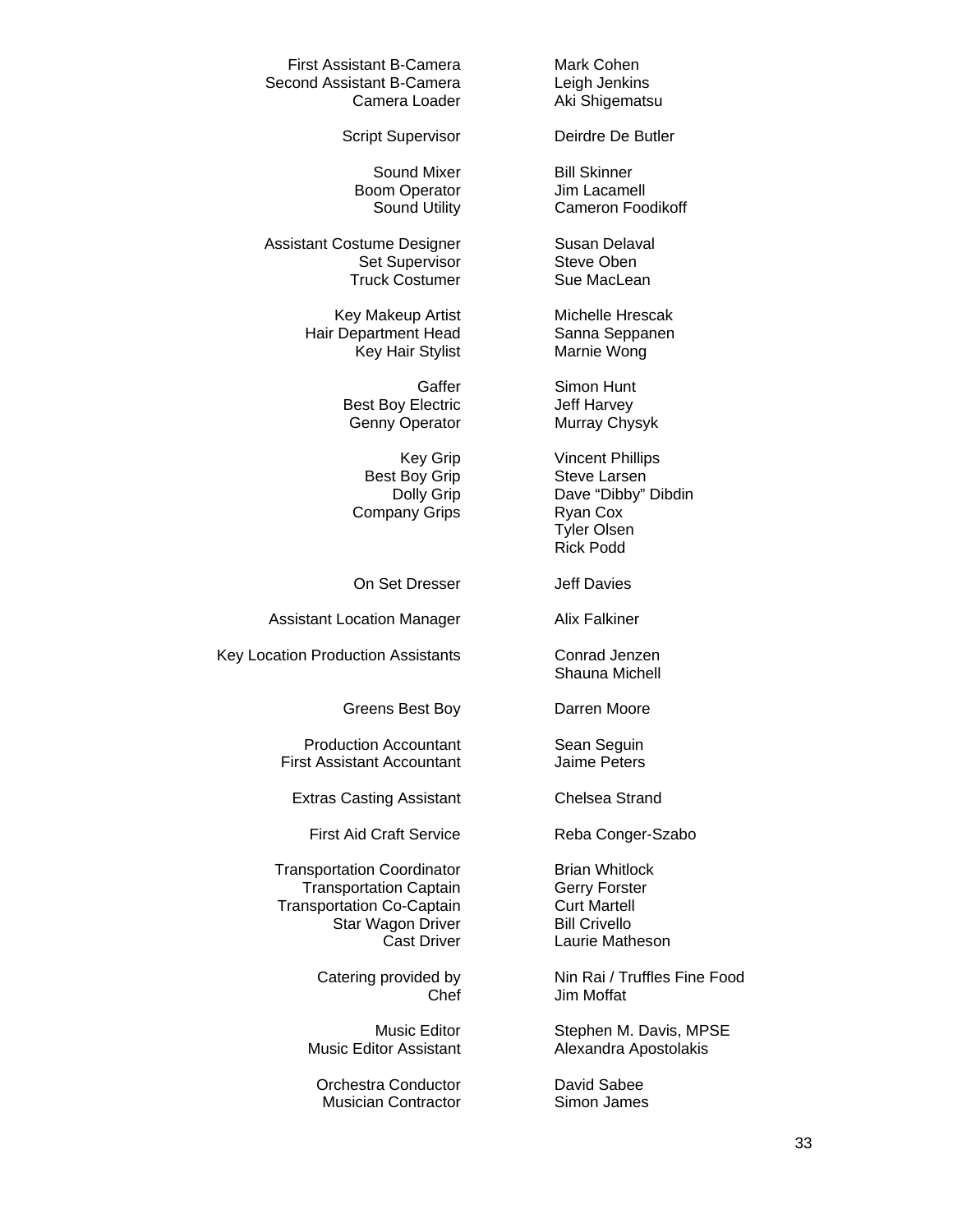| <b>Scoring Coordinator</b>                 | Andrea Datzman                                                                                                                                                                         |
|--------------------------------------------|----------------------------------------------------------------------------------------------------------------------------------------------------------------------------------------|
| <b>Scoring Mixers</b>                      | Dan Wallin<br><b>Steve Smith</b>                                                                                                                                                       |
| <b>Scoring Engineer</b>                    | <b>Mike Aarvold</b>                                                                                                                                                                    |
| <b>Scoring Recordist</b>                   | Sam Hofstedt                                                                                                                                                                           |
| <b>Recording Assistant</b>                 | Andy Park                                                                                                                                                                              |
| Assistant to Michael Giacchino             | Dave Martina                                                                                                                                                                           |
| <b>Music Copyist</b>                       | <b>Robert Puff Music</b>                                                                                                                                                               |
| Music Licensing                            | Jessica Dolinger                                                                                                                                                                       |
| <b>EPK</b>                                 | ir Productions, Inc.                                                                                                                                                                   |
| <b>Production Financing</b><br>provided by | JPMorgan Chase Bank, N.A.,<br>Union Bank, N.A., Wells Fargo<br>Bank, National Association,<br>Comerica Bank, U.S. Bank<br>National Association, City National<br>Bank, and Cathay Bank |
| Production Legal provided by               | Karyn Edwards Law Corporation                                                                                                                                                          |
| Insurance services provided by             | Momentous Insurance Brokerage<br>Front Row Insurance Brokers                                                                                                                           |
| Distributed by                             | Summit Entertainment, LLC                                                                                                                                                              |
| Animals provided by                        | Animal Insight                                                                                                                                                                         |
| Completion Bond provided by                | Film Finances, Inc.                                                                                                                                                                    |
| Avids provided by                          | <b>Catalyst Post Services</b>                                                                                                                                                          |

The Colbert Report appears courtesy of Comedy Central. © 2008 Comedy Partners. All Rights Reserved.

Plant Earth Footage provided by BBC Motion Gallery

Tax Incentive Consulting Services by Canada Film Capital

Production Services provided by UC Productions Inc.

| <b>Bricks or Coconuts</b>                | Midnight Blue                          |
|------------------------------------------|----------------------------------------|
| Written and Performed by Jacuzzi Boys    | Written and Performed by John Fumo     |
| <b>Courtesy of Mexican Summer</b>        | Courtesy of Pacifica Music LLC         |
| By arrangement with Terrorbird Media     | By arrangement with RipTide Music, LLC |
|                                          |                                        |
| High and Dry                             | Simplicity                             |
| Written by Thomas Edward Yorke, Edward   | Written by F. Préjan                   |
| John O'Brien, Colin Charles Greenwood,   | Performed by Harmony & Balance         |
| Jonathan Richard Guy Greenwood, Philip   | Courtesy of Countdown Media, GmbH      |
| James Selway                             |                                        |
| Performed by Radiohead                   |                                        |
| Courtesy of EMI Records Ltd.             |                                        |
| Under License from EMI Film & Television |                                        |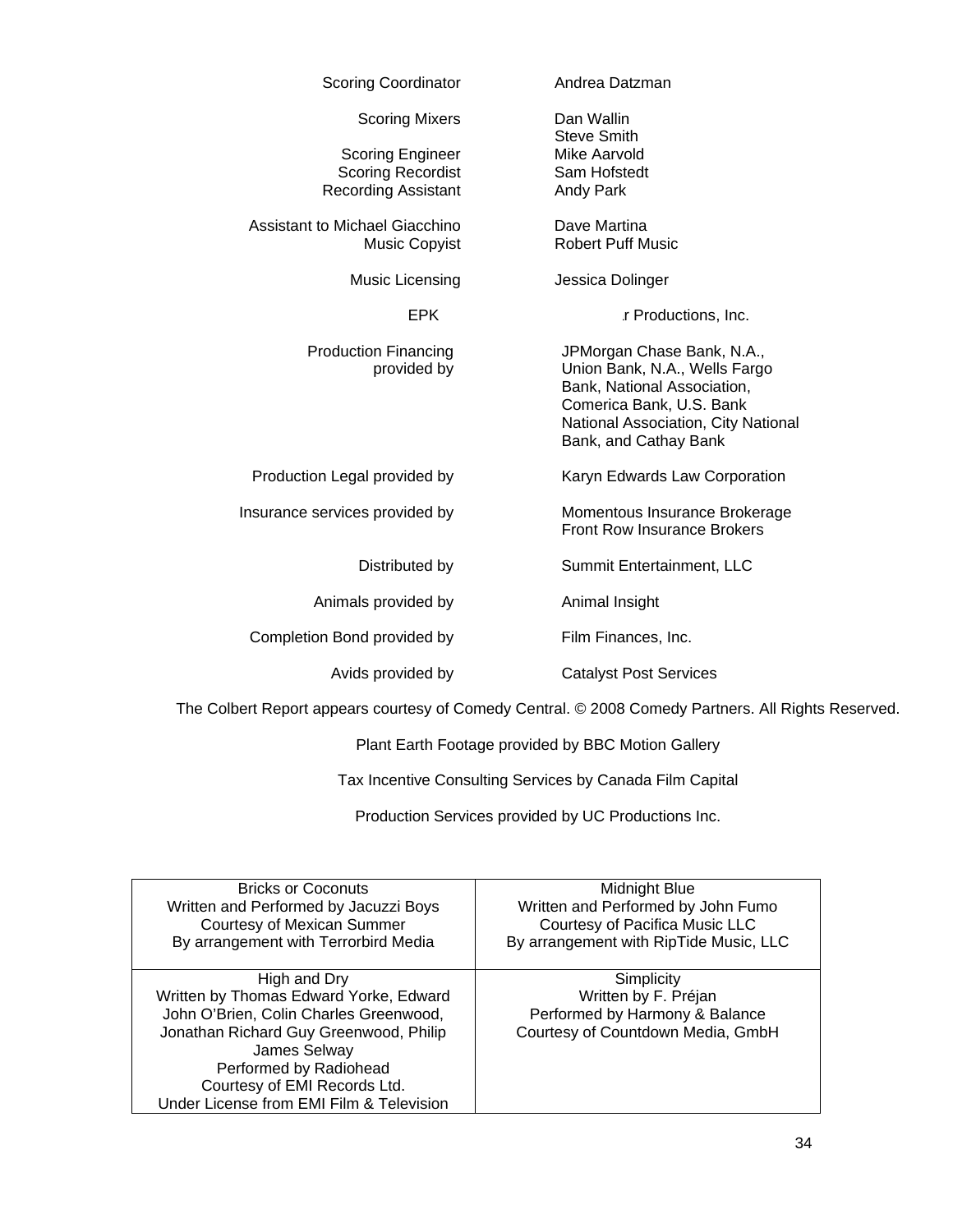| Music                                                                                                                                                                                                                             |                                                                                                                                                                                                                                                                                                 |
|-----------------------------------------------------------------------------------------------------------------------------------------------------------------------------------------------------------------------------------|-------------------------------------------------------------------------------------------------------------------------------------------------------------------------------------------------------------------------------------------------------------------------------------------------|
| <b>New Country</b><br>Written by Matthew Barrick, Peter Bauer,<br>Hamilton Leithauser, Paul Maroon and<br><b>Walter Martin</b><br>Performed by The Walkmen<br>Courtesy of Fat Possum Records                                      | To Love Somebody<br>Written by Barry Gibb and Robin Gibb<br>Performed by The Bee Gees<br><b>Courtesy of Reprise Records</b><br>By arrangement with Warner Music Group Film<br>& TV Licensing                                                                                                    |
| Work To Do<br>Written by Jesse Wagner, Jay Bonner, Roger<br>Rivas and Brian Dixon<br>Performed by The Aggrolites<br><b>Courtesy of Hellcat Records</b>                                                                            | Downtown Blues<br>Written and Performed by Eric V. Hachikian<br>Courtesy of soundcat productions                                                                                                                                                                                                |
| Turn It Down<br>Written by Ron Karseboom<br>Performed by The Sideway Runners<br><b>Courtesy of LoveCat Music</b>                                                                                                                  | Angel (RAC REMIX)<br>Written by Monica Birkenes and James Eliot<br>Performed by Mr. Little Jeans<br>Courtesy of Sony Music Entertainment<br>Australia Pty Ltd.<br>By arrangement with Sony Music Licensing                                                                                      |
| <b>Stay The Same</b><br>Written by David Cox and Russell Crank<br>Performed by Autokratz<br>Courtesy of The Hours Records<br>By Arrangement with Ocean Park Music Group                                                           | <b>Soul Connection</b><br>Written by David Basinger, Nathan Basinger,<br>Sarah Cram, Eddie McKinley,<br>Douglas Roberson, Katherine Ruestow, Abbie<br>Sawyer and James Viner<br>Performed by The Diplomats of Solid Sound<br>Courtesy of Pravda Records<br>By arrangement with Rumblefish, Inc. |
| Too Late For Dancing<br>Written by Caila Thompson-Hannant, Rory<br>Seydel, Nathan Gage, and Jonathan<br>Crellin<br>Performed by Shapes and Sizes<br>Courtesy of Asthmatic Kitty Records<br>By arrangement with Mixtape Music Ltd. | <b>Hunters</b><br>Written and Performed by Eric V. Hachikian<br>Courtesy of soundcat productions                                                                                                                                                                                                |
| Days Gone Down (Still Got The Light In Your<br>Eyes)<br>Written by Gerry Rafferty<br>Performed by Gerry Rafferty<br>Courtesy of EMI Records Ltd.<br>Under license from EMI Film & Television<br>Music                             | Survival<br>Written and Performed by Eric V. Hachikian<br>Courtesy of soundcat productions                                                                                                                                                                                                      |
| Crying<br>Written by Roy Orbison and Joe Melson<br>Performed by Roy Orbison<br><b>Courtesy of Orbison Records</b><br>Under license from EverGreen Copyrights, Inc.                                                                | The Other Side of Mt. Heart Attack<br>Written by Angus Andrew, Julian Gross and<br>Aaron Hemphill<br>Performed by Liars<br>Courtesy of Mute Records Ltd.<br>Under license from EMI Film & Television<br>Music                                                                                   |
| Yellow Ledbetter<br>Written by Jeffrey Ament, Michael McCready,<br>and Eddie Vedder<br>Performed by Pearl Jam<br>Courtesy of Epic Records<br>By arrangement with Sony Music Licensing                                             |                                                                                                                                                                                                                                                                                                 |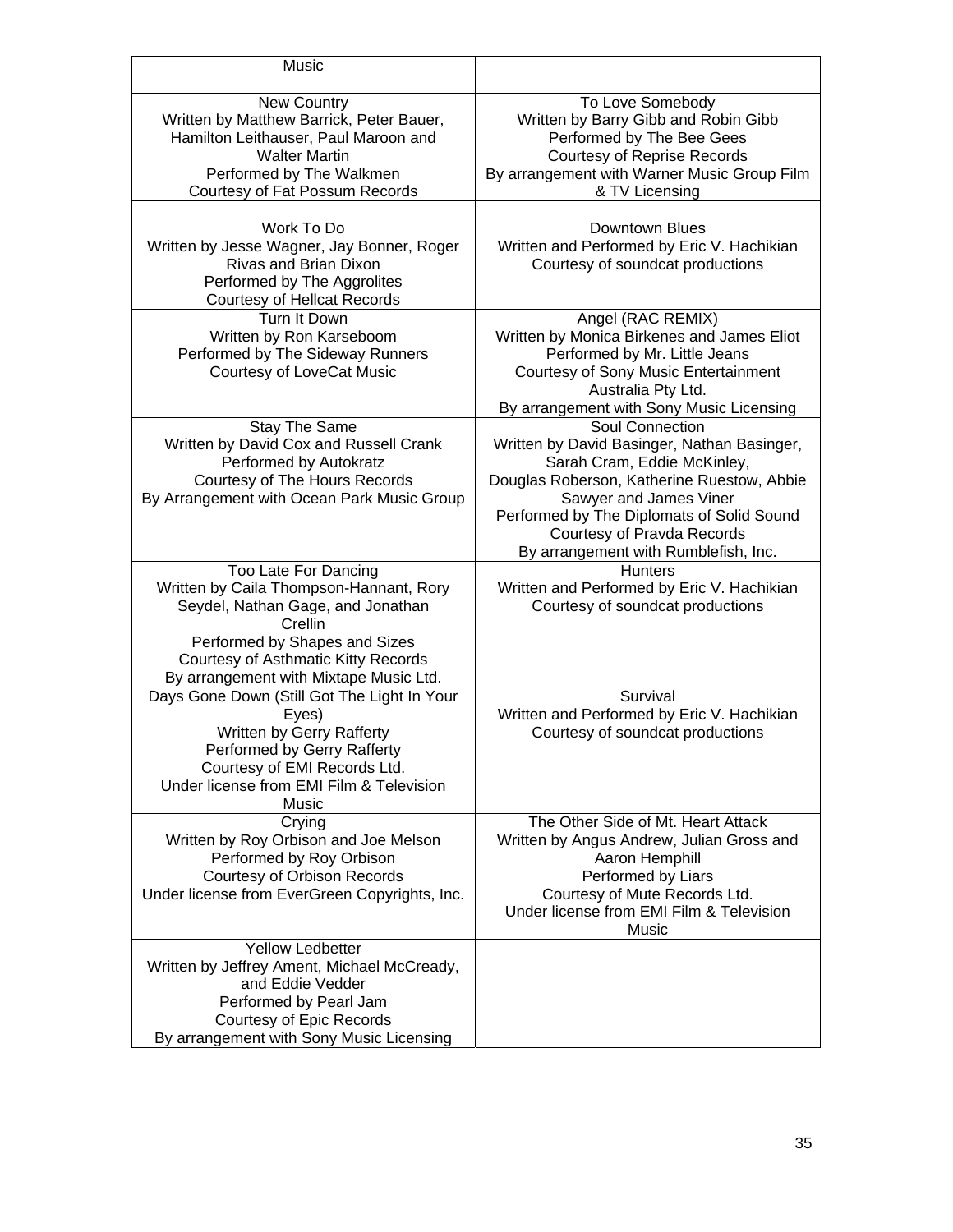## **Special Thanks**

Robert Reiser

Robin Reiser

Sandy Reiser

Nancy Goldberg

Carole Weaver-Linsner

Teenage Cancer Trust

Rivka Schaffir

Corry Hunter

Anne Bridger

Ira Levine

Judy Levine

Ross Levine

James McAvoy

James L. Brooks

Pressy Gamayo

Frank M. Datzman

Heidi Adams

Eric Becker

Jared Brick

Vikram Bubber

Dr. Todd Carpenter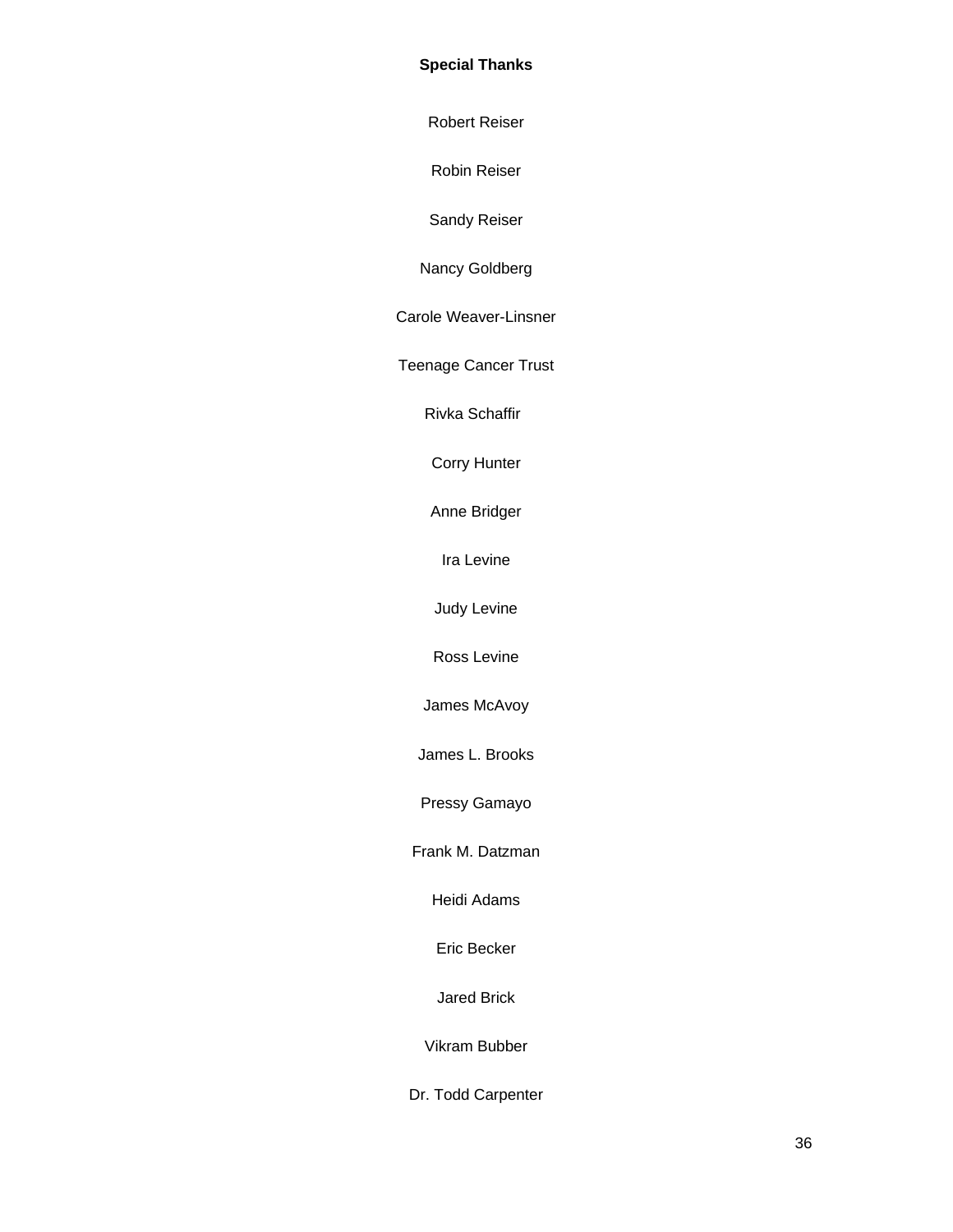Dr. Stephen Chia

Susie Cooley

Kayla Cox

Simon Davies

Arvid Hokanson

Laura Kittrell

Nick Jasenovec

Mandy Beckner

Matt Bass

Nora Mattingly

Devon McGoldrick

Pat Taylor

Doug Ulman

Angelo Vakakis

Andrea White

Myrna Whiteson

Barb Shannon

Jake Gray

Nic Kostov

Laura Abbas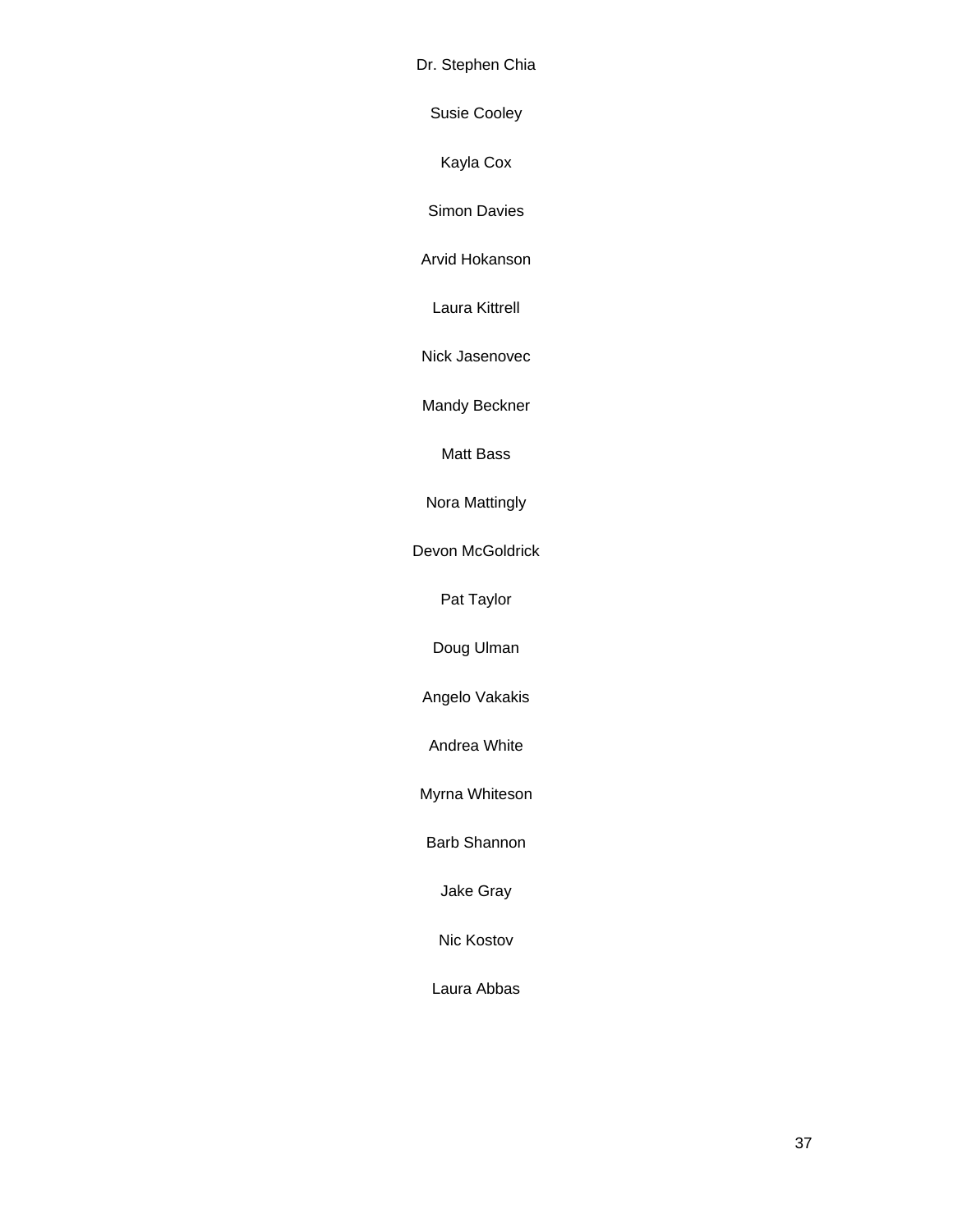Katie Ruane

George Green

Ed Farndale

Brooke Bloom

Jen Zaborowski

Jean Albert

Uwe Boll

Jacob Nathan

AYV

1980-1999

MPAA #**46558** (Logo)

KODAK (Logo)

DOLBY DIGITAL (Logo)

 $\texttt{SDDS}^{\texttt{TM}}$ (Logo)

**DIGITAL SOUND DTS™** (Logo)

> Technicolor (Logo)

I.A.T.S.E. (Logo)



 Deluxe (Logo)